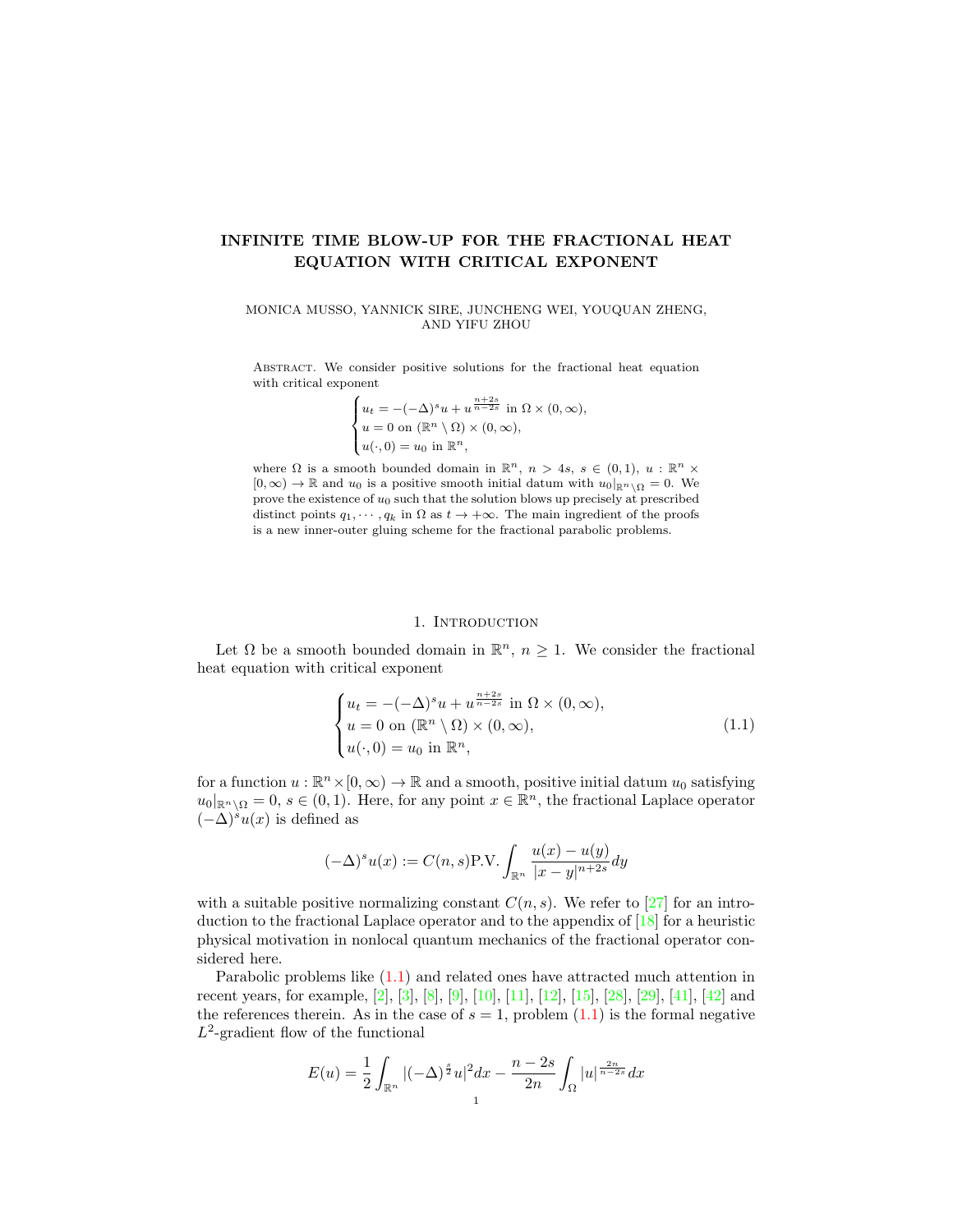$$
\operatorname{in}
$$

$$
H_0^s(\Omega) := \left\{ u \in L^2(\mathbb{R}^n) : \int_{\mathbb{R}^n} |(-\Delta)^{\frac{s}{2}} u|^2 dx < +\infty \text{ and } u = 0 \right\}
$$
almost everywhere in  $\mathbb{R}$ 

i.e.,  $\frac{d}{dt}E(u(\cdot,t)) = -\int_{\mathbb{R}^n} |u_t|^2 dx$ . If the function  $u(x,t)$  is independent of t, [\(1.1\)](#page-0-0) is a semilinear elliptic problem with fractional Laplacian, which has been studied extensively, for instance, in [\[16\]](#page-48-9) and [\[40\]](#page-49-5).

When  $s = 1$ , problem  $(1.1)$  is the classical parabolic equation with critical exponent

<span id="page-1-0"></span>
$$
\begin{cases}\n u_t = \Delta u + u^{\frac{n+2}{n-2}} & \text{in } \Omega \times (0, \infty), \\
 u = 0 & \text{on } \partial \Omega \times (0, \infty), \\
 u(\cdot, 0) = u_0 & \text{in } \Omega.\n\end{cases}
$$
\n(1.2)

 $\binom{n}{\Omega},$ 

Many authors are interested in the blow-up phenomenon of  $(1.2)$ , for example,  $[17]$ , [\[25\]](#page-49-6), [\[26\]](#page-49-7), [\[31\]](#page-49-8), [\[36\]](#page-49-9), [\[37\]](#page-49-10), [\[38\]](#page-49-11), [\[39\]](#page-49-12). In [\[17\]](#page-48-10), Cortazar, del Pino and Musso obtained the following result. Suppose  $n > 4$ , let  $G(x, y)$  be the Green's function of  $-\Delta$  in  $\Omega$  with Dirichlet boundary value and  $\hat{H}(x, y)$  be its regular part. Given k distinct points  $q_1, \dots, q_k$  in  $\Omega$  such that the matrix

$$
\hat{\mathcal{G}}(q) = \begin{bmatrix} \hat{H}(q_1, q_1) & -\hat{G}(q_1, q_2) & \cdots & -\hat{G}(q_1, q_k) \\ -\hat{G}(q_2, q_1) & \hat{H}(q_2, q_2) & \cdots & -\hat{G}(q_2, q_k) \\ \vdots & \vdots & \ddots & \vdots \\ -\hat{G}(q_k, q_1) & -\hat{G}(q_k, q_2) & \cdots & \hat{H}(q_k, q_k) \end{bmatrix}
$$

is positive definite, they proved the existence of an initial datum  $u_0$  and smooth parameter functions  $\xi_j(t) \to q_j$ ,  $0 < \mu_j(t) \to 0$ , as  $t \to +\infty$ ,  $j = 1, \dots, k$ , such that there exists an infinite time blow-up solution  $u_q$  of [\(1.2\)](#page-1-0) which has the approximate form

$$
u_q \approx \sum_{j=1}^k \alpha_n \left( \frac{\mu_j(t)}{\mu_j^2(t) + |x - \xi_j(t)|^2} \right)^{\frac{n-2}{2}}
$$

with  $\mu_j(t) = \beta_j t^{-\frac{1}{n-4}} (1 + o(1))$  for certain positive constants  $\beta_j$ . The aim of this paper is to show that this phenomenon also occurs in problem  $(1.1)$ . Our starting point is the positive entire solutions of the equation

$$
-(-\Delta)^s U + U^{\frac{n+2s}{n-2s}} = 0
$$
 in  $\mathbb{R}^n$ ,

which are given by the bubbles

<span id="page-1-1"></span>
$$
U_{\mu,\xi}(x) = \mu^{-\frac{n-2s}{2}} U_0\left(\frac{x-\xi}{\mu}\right) = \alpha_{n,s} \left(\frac{\mu}{\mu^2 + |x-\xi|^2}\right)^{\frac{n-2s}{2}},\tag{1.3}
$$

where

$$
U_0(y) = \alpha_{n,s} \left(\frac{1}{1+|y|^2}\right)^{\frac{n-2s}{2}}
$$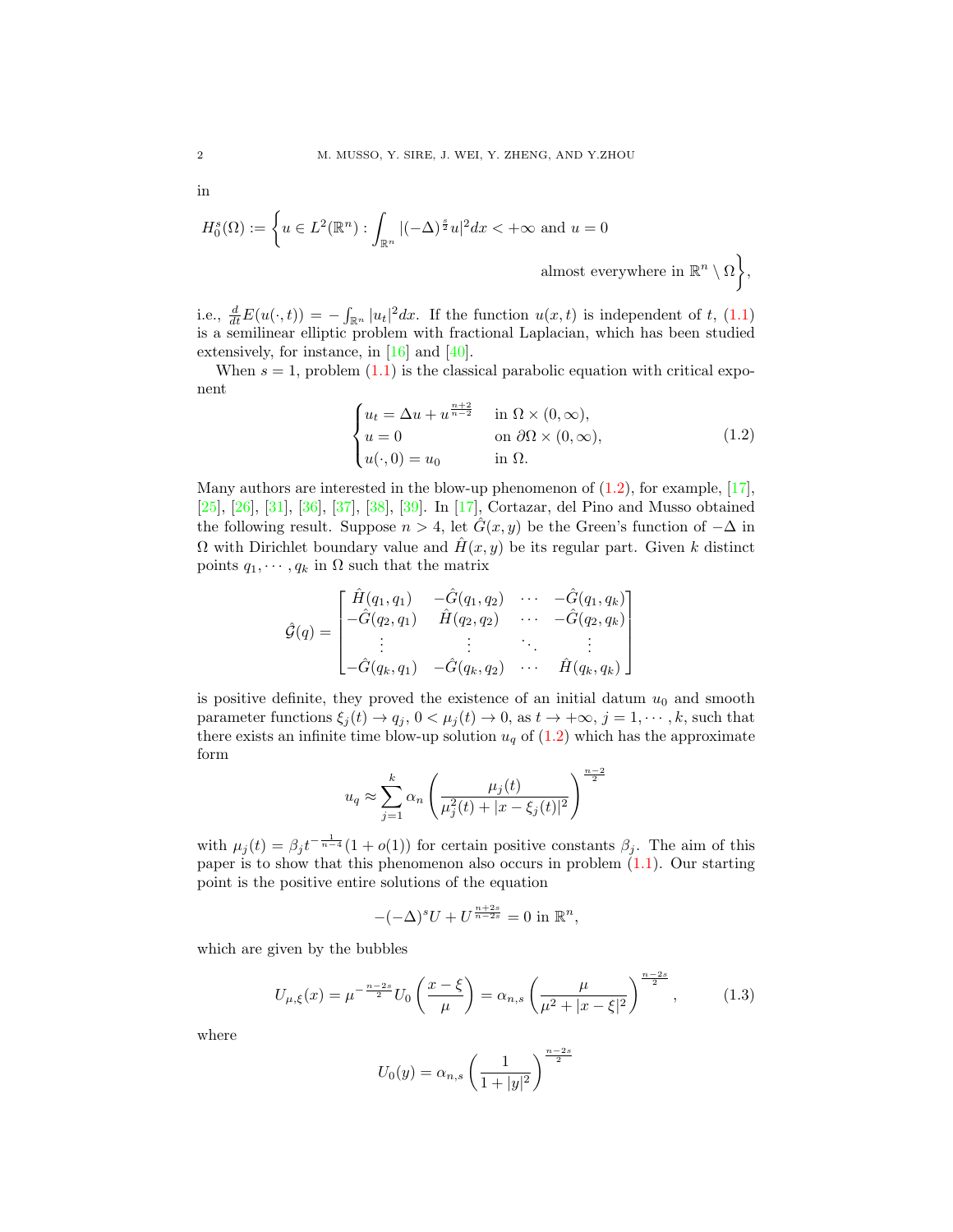and  $\alpha_{n,s}$  is a constant depending only on n and s, see, [\[14\]](#page-48-11) and [\[35\]](#page-49-13). Let  $G(x, y)$ be the Green's function for the following nonlocal problem

$$
\begin{cases}\n(-\Delta)^s G(x, y) = c(n, s)\delta(x - y) & \text{in } \Omega, \\
G(\cdot, y) = 0 & \text{in } \mathbb{R}^n \setminus \Omega,\n\end{cases}
$$

where  $\delta(x)$  denotes the Dirac measure at the origin and  $c(n, s)$  satisfies

$$
(-\Delta)^s \Gamma(x) = c(n, s)\delta(x), \quad \Gamma(x) = \frac{\alpha_{n, s}}{|x|^{n-2s}}.
$$

The regular part of  $G(x, y)$  is denoted by  $H(x, y)$ , namely  $H(x, y)$  solves the following problem

$$
\begin{cases} (-\Delta)^s H(x, y) = 0 & \text{in } \Omega, \\ H(\cdot, y) = \Gamma(\cdot - y) & \text{in } \mathbb{R}^n \setminus \Omega. \end{cases}
$$

Let  $q = (q_1, \dots, q_k)$  be the collection of k distinct points in  $\Omega$  and define

<span id="page-2-0"></span>
$$
\mathcal{G}(q) := \begin{bmatrix} H(q_1, q_1) & -G(q_1, q_2) & \cdots & -G(q_1, q_k) \\ -G(q_2, q_1) & H(q_2, q_2) & \cdots & -G(q_2, q_k) \\ \vdots & \vdots & \ddots & \vdots \\ -G(q_k, q_1) & -G(q_k, q_2) & \cdots & H(q_k, q_k) \end{bmatrix} .
$$
 (1.4)

Our main result is stated as follows.

<span id="page-2-1"></span>**Theorem 1.1.** Assume  $n > 4s$ ,  $s \in (0,1)$  and  $q_1, \dots, q_k$  are distinct points in  $\Omega$  such that the matrix  $(1.4)$  is positive definite. Then there exist  $u_0$  and smooth parameter functions  $\xi_j(t) \to q_j$ ,  $0 < \mu_j(t) \to 0$ , as  $t \to +\infty$ ,  $j = 1, \dots, k$ , such that there exists solution  $u_q$  to problem [\(1.1\)](#page-0-0) with the form

$$
u_q = \sum_{j=1}^k \alpha_{n,s} \left( \frac{\mu_j(t)}{\mu_j^2(t) + |x - \xi_j(t)|^2} \right)^{\frac{n-2s}{2}} - \mu_j^{\frac{n-2s}{2}}(t)H(x,q_j) + \mu_j^{\frac{n-2s}{2}}(t)\varphi(x,t),
$$

where  $\varphi(x,t)$  is bounded satisfying  $\varphi(x,t) \to 0$  as  $t \to +\infty$ , uniformly away from  $q_i$ . Furthermore, there exists a submanifold M with codimension k in  $X := \{u \in$  $\tilde{C}^1(\mathbb{R}^n) : u|_{\mathbb{R}^n \setminus \Omega} = 0$  containing  $u_q(x, 0)$  such that, if  $u_0$  is a small perturbation of  $u_q(x, 0)$  in M, then the solution  $u(x, t)$  of  $(1.1)$  still has the form

$$
u(x,t) = \sum_{j=1}^{k} \alpha_{n,s} \left( \frac{\tilde{\mu}_j(t)}{\tilde{\mu}_j^2(t) + |x - \tilde{\xi}_j(t)|^2} \right)^{\frac{n-2s}{2}} - \tilde{\mu}_j^{\frac{n-2s}{2}}(t)H(x,\tilde{q}_j) + \tilde{\mu}_j^{\frac{n-2s}{2}}(t)\tilde{\varphi}(x,t),
$$

where the point  $\tilde{q}_j$  is close to  $q_j$  for  $j = 1, \dots, k$ .

In order to prove this theorem, we shall develop a new *inner-outer gluing scheme* for fractional parabolic problems. It is well-known that gluing methods have been proven to be very useful in singular perturbation elliptic problems, for example, [\[22\]](#page-49-14), [\[23\]](#page-49-15), [\[24\]](#page-49-16). This method has also been applied in various parabolic flows recently, such as the infinite time blow-up for critical nonlinear heat equation [\[17\]](#page-48-10), [\[26\]](#page-49-7) and half-harmonic map flow [\[43\]](#page-49-17), the singularity formation for two dimensional harmonic map flow  $[20]$ , finite time blow-up for critical nonlinear heat equation  $[25]$ , type II ancient solution for Yamabe flow [\[21\]](#page-49-18).

When dealing with parabolic problems, a crucial step in the scheme is to find a solution of the linearized parabolic equation around the bubble with sufficiently fast decay. However, it seems that the local argument in [\[17\]](#page-48-10) for the classical critical heat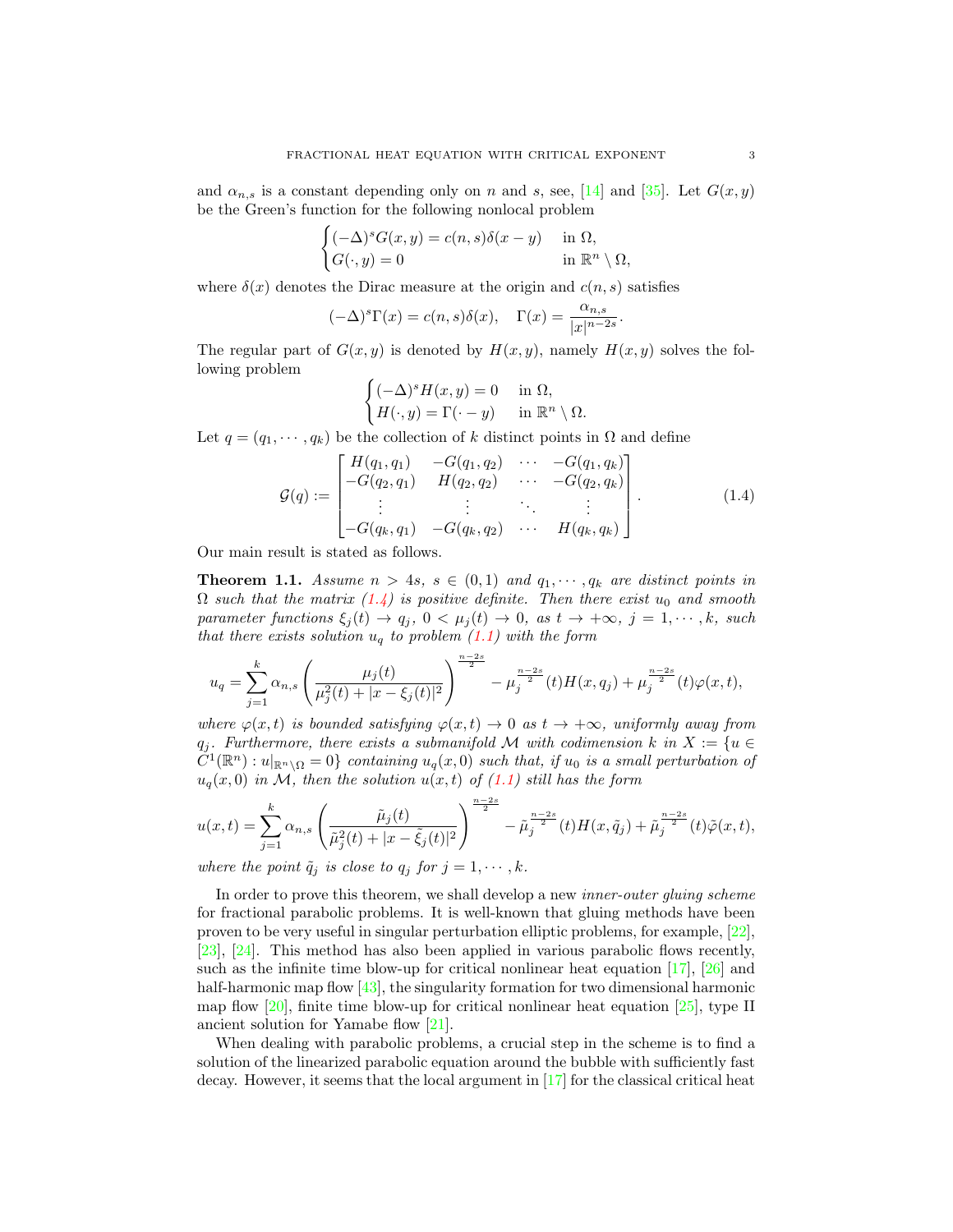equation does not work in the fractional case. Inspired by Lemma 4.5 of [\[20\]](#page-48-12) and the linear theory of [\[43\]](#page-49-17), we will use a blow-up argument based on the nondegeneracy of bubbles and a removable singularity property for the corresponding limit equations. (See Section 5 below.)

As mentioned, the case of fractional parabolic problems is much more intricate. For the semilinear equation, Sugitani [\[44\]](#page-49-19) proved non-existence below the Fujita exponent  $p_* = 1 + \frac{2s}{n}$ . The case of global existence above the exponent remains open since all the known techniques fail in this case. Related to a similar question, the paper  $\lceil 33 \rceil$  provides an optimal initial trace theory (see also  $\lceil 4 \rceil$  for the case of the homogeneous fractional heat equation). As far as blow-up is concerned, a theory in the spirit of the one developed for instance by Giga and Kohn  $[32]$ , is missing. A crucial step in these approaches is to exhibit a monotone quantity. For the operator  $\partial_t + (-\Delta)^s$ , such a quantity is missing. On the other hand, as far as nonlocal operators are concerned, the fractional power of the heat equation, i.e.  $(\partial_t - \Delta)^s$ , on the other hand exhibits monotonicity (see for instance [?]). Notice that the latter operator has the same stationary solutions as the former one.

The proof of Theorem [1.1](#page-2-1) is rather long. We outline the proof and point out key arguments here. To explain the idea, we assume that  $k = 1$  in the rest of this section.

**Step 1. Construction of approximation**. Our aim is to find a solution  $u(x, t)$ in the following approximate form

$$
u(x,t) \approx U_{\mu(t),\xi(t)}(x)
$$

with  $\xi(t) \to q$ ,  $\mu(t) \to 0$  as  $t \to \infty$  and  $U_{\mu(t),\xi(t)}(x)$  is defined in [\(1.3\)](#page-1-1). Denote the error operator as

$$
S(u) := -u_t - (-\Delta)^s u + u^p,
$$

where  $p = \frac{n+2s}{n-2s}$ . Then the error of  $U_{\mu(t),\xi(t)}(x)$  is

$$
S(U_{\mu(t),\xi(t)}) = \mu^{-\frac{n-2s}{2}-1} \dot{\mu} Z_{n+1}(y) + \mu^{-\frac{n-2s}{2}-1} \dot{\xi} \cdot \nabla U(y).
$$

Here  $y = \frac{x - \xi(t)}{u(t)}$  $\frac{-\xi(t)}{\mu(t)}$ . It turns out that the terms  $\mu^{-\frac{n-2s}{2}-1}\mu Z_{n+1}(y)$  and  $\mu^{-\frac{n-2s}{2}-1}\dot{\xi}$ .  $\nabla U(y)$  do not have enough decay to perform the gluing method we shall use. (For s = 1, this is enough.) So we add a nonlocal term  $\Phi^*(x,t) = \Phi^0(x,t) + \Phi^1(x,t)$  to cancel them out at main order. Since  $u = 0$  in  $\mathbb{R}^n \setminus \Omega$ , a better approximation than  $U_{\mu(t),\xi(t)}(x)$  is

$$
u_{\mu,\xi}(x,t) = U_{\mu,\xi}(x) + \mu^{\frac{n-2s}{2}} \Phi^*(x,t) - \mu^{\frac{n-2s}{2}} H(x,q).
$$

The error of  $u_{\mu,\xi}$  can be computed as

$$
\mu^{\frac{n+2s}{2}}S(u_{\mu,\xi}) \approx \mu E_0 + \mu E_1
$$

with

$$
E_0 = pU(y)^{p-1} \left(-\mu^{n-2s-1} H(q, q)\right) + pU(y)^{p-1} \mu^{n-2s-1} \Phi^0(q, t)
$$

$$
+ \mu^{2s-2} \mu \left(Z_{n+1}(y) + \frac{n-2s}{2} \alpha_{n,s} \frac{1}{(1+|y|^2)^{\frac{n-2s}{2}}}\right)
$$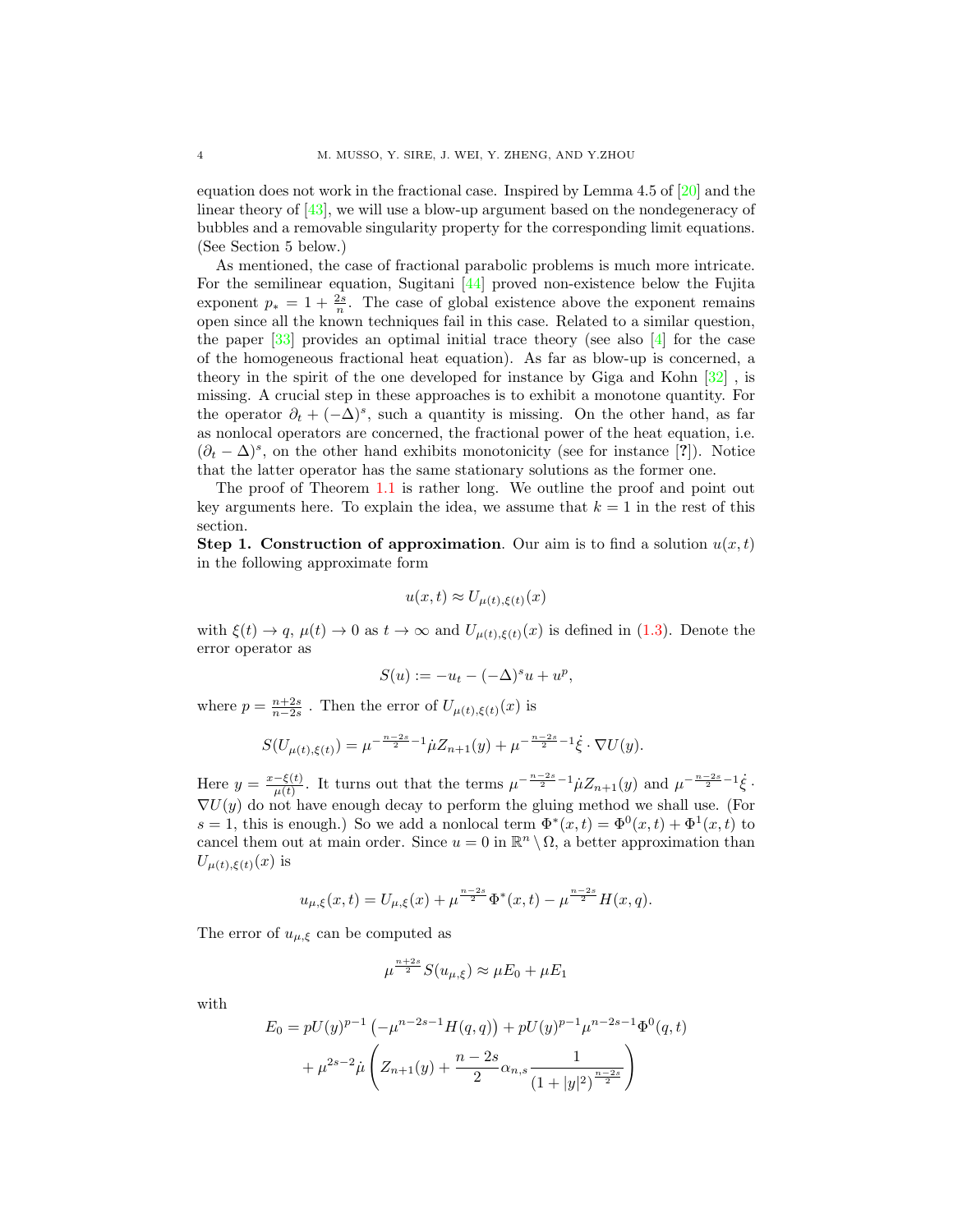and

$$
E_1 = pU(y)^{p-1} \left(-\mu^{n-2s} \nabla H(q,q)\right) \cdot y + pU(y)^{p-1} \mu^{n-2s-1} \Phi^1(q,t) + \alpha_{n,s}(n-2s) \mu^{2s-2} \frac{\dot{\xi} \cdot y}{(1+|y|^2)^{\frac{n-2s}{2}+1}}.
$$

We shall look for solutions with the form

$$
u(x,t) = u_{\mu,\xi} + \tilde{\phi}(x,t),
$$

where

$$
\tilde{\phi}(x,t) = \mu^{-\frac{n-2s}{2}} \phi\left(\frac{x-\xi}{\mu},t\right).
$$

By  $S(u) = S(u_{\mu,\xi} + \tilde{\phi}(x,t)) = 0$ , the equation for  $\phi(y,t)$  is

$$
-(-\Delta)^s_y \phi + pU(y)^{p-1} \phi + \mu^{\frac{n+2s}{2}} S(u_{\mu,\xi}) + A[\phi] = 0
$$

for a small term  $A[\phi]$ . Note that in the expansion of  $\mu^{\frac{n+2s}{2}}S(u_{\mu,\xi})$ , the largest term is  $\mu E_0$ , so  $\phi(y, t)$  should equal a solution  $\phi_0(y, t)$  of the following elliptic type equation at main order

<span id="page-4-0"></span>
$$
-(-\Delta)^s_y \phi_0 + pU(y)^{p-1} \phi_0 = -\mu_0 E_0 \text{ in } \mathbb{R}^n, \ \phi_0(y, t) \to 0 \text{ as } |y| \to \infty. \tag{1.5}
$$

Equation  $(1.5)$  is a special case of

<span id="page-4-1"></span>
$$
L_0[\psi] := -(-\Delta)^s y \psi + pU(y)^{p-1} \psi = h(y) \text{ in } \mathbb{R}^n, \ \psi(y) \to 0 \text{ as } |y| \to \infty. \tag{1.6}
$$

It is well known that every bounded solution of  $L_0[\psi] = 0$  in  $\mathbb{R}^n$  is the linear combination of the functions

$$
Z_1,\cdots,Z_{n+1}
$$

where

$$
Z_i(y) := \frac{\partial U}{\partial y_i}(y), \quad i = 1, \cdots, n, \quad Z_{n+1}(y) := \frac{n-2s}{2}U(y) + y \cdot \nabla U(y).
$$

The above non-degeneracy result can be found in  $[19]$ . Furthermore, problem  $(1.6)$ is solvable for  $h(y) = O(|y|^{-m})$ ,  $m > 2s$ , if it holds that

$$
\int_{\mathbb{R}^n} h(y) Z_i(y) dy = 0 \quad \text{for} \quad i = 1, \cdots, n+1
$$

By choosing  $\bar{\mu}_0 = b\mu_0(t)$  for suitable positive constant b and  $\xi_0 = q$ , the solvability conditions

<span id="page-4-2"></span>
$$
\int_{\mathbb{R}^n} \mu_0 E_0(y, t) Z_i(y) dy = 0, \quad i = 1, \cdots, n+1
$$
\n(1.7)

can be achieved at main order. Here  $\mu_0(t) = c_{n,s} t^{-\frac{1}{n-4s}}$  for some constant  $c_{n,s}$ . Under the solvability condition [\(1.7\)](#page-4-2), [\(1.5\)](#page-4-0) has a solution  $\Phi(y, t)$ , which leads to the following corrected approximation

$$
u_{\mu,\xi}^*(x,t) = u_{\mu,\xi}(x,t) + \tilde{\Phi}(x,t),
$$

where

$$
\tilde{\Phi}(x,t) = \mu^{-\frac{n-2s}{2}} \Phi\left(\frac{x-\xi}{\mu},t\right)
$$

and  $\mu(t) = b\mu_0(t) + \lambda(t)$ . Finally, we use the ansatz

$$
u = u_{\mu,\xi}^* + \tilde{\phi}.
$$

We shall show the details and the general case  $k \geq 1$  in Section 2.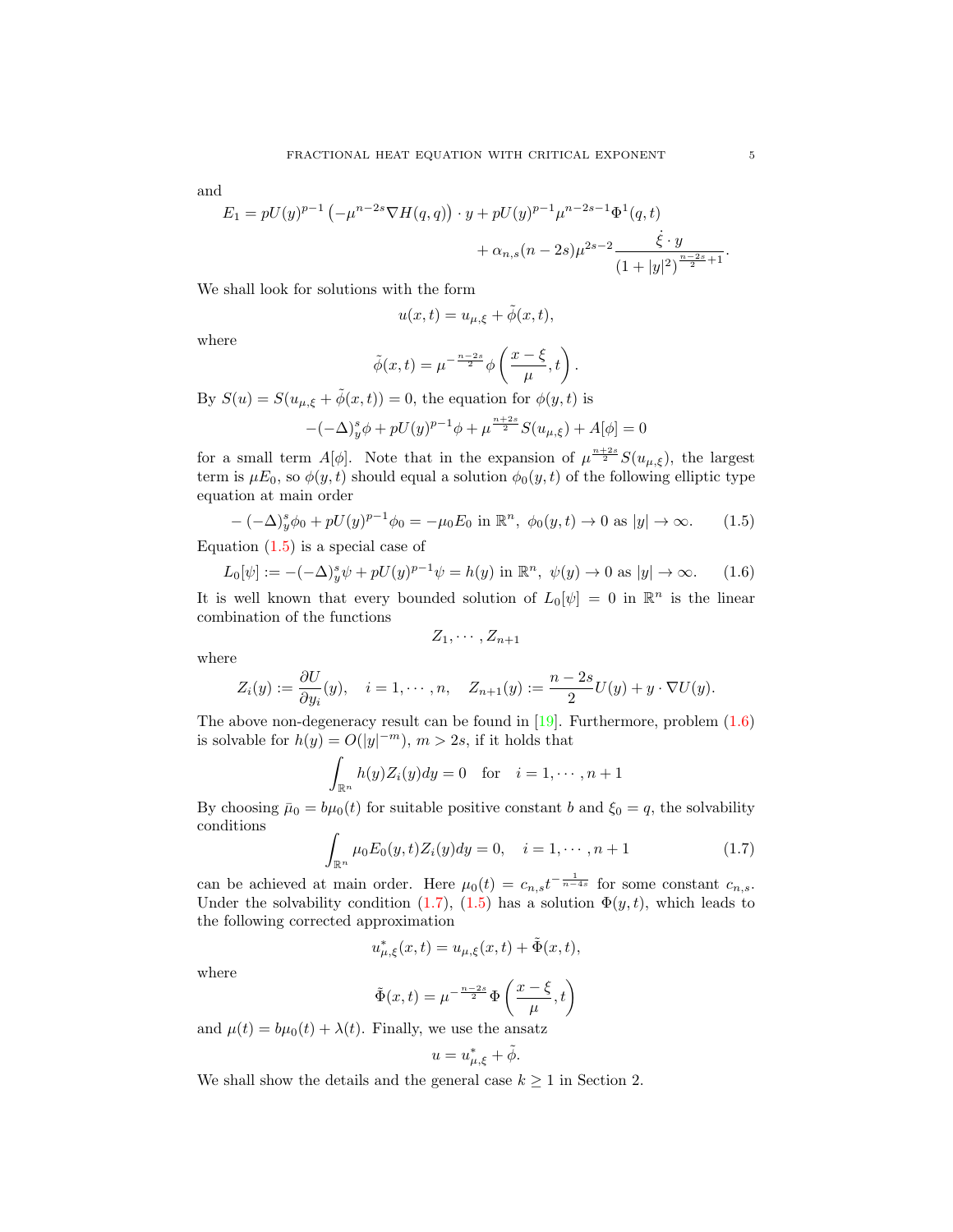# Step 2. The inner-outer gluing procedure. Denote

$$
\tilde{\phi}(x,t)=\psi(x,t)+\phi^{in}(x,t),\quad\text{where}\quad \phi^{in}(x,t):=\eta_R\tilde{\phi}(x,t)
$$

with

$$
\tilde{\phi}(x,t) := (b\mu_0)^{-\frac{n-2s}{2}} \phi\left(\frac{x-\xi}{b\mu_0},t\right)
$$

and

$$
\eta_R(x,t) = \eta\left(\frac{|x-\xi|}{R\mu_0}\right).
$$

The cut-off function  $\eta(\tau)$  satisfies  $\eta(\tau) = 1$  for  $0 \leq \tau < 1$  and  $\eta(\tau) = 0$  for  $\tau > 2$ . The number R is independent of t and fixed sufficiently large. In terms of  $\phi$ , problem  $(1.1)$  can be expressed as

<span id="page-5-0"></span>
$$
\begin{cases} \partial_t \tilde{\phi} = -(-\Delta)^s \phi + p(u_{\mu,\xi}^*)^{p-1} \tilde{\phi} + \tilde{N}(\tilde{\phi}) + S(\mu_{\mu,\xi}^*), & \text{in } \Omega \times (t_0, \infty), \\ \tilde{\phi} = -u_{\mu,\xi}^*, & \text{in } (\mathbb{R}^n \setminus \Omega) \times (t_0, \infty). \end{cases}
$$
\n(1.8)

Let

$$
V_{\mu,\xi} = p \left( (u_{\mu,\xi}^*)^{p-1} - \left[ \mu^{-\frac{n-2s}{2}} U \left( \frac{x-\xi}{\mu} \right) \right]^{p-1} \right) \eta_R + p(1-\eta_R) (u_{\mu,\xi}^*)^{p-1}.
$$

Then  $\phi$  solves problem [\(1.8\)](#page-5-0) if  $\psi$  and  $\phi$  satisfy the following two coupled equations respectively,

<span id="page-5-1"></span>
$$
\begin{cases} \partial_t \psi = -(-\Delta)^s \psi + V_{\mu,\xi} \psi + \tilde{\phi}(-(-\Delta)^s) \eta_R + \cdots, & \text{in } \Omega \times (t_0, \infty), \\ \psi = -u_{\mu,\xi}^*, & \text{in } (\mathbb{R}^n \setminus \Omega) \times (t_0, \infty) \end{cases}
$$
\n(1.9)

and

<span id="page-5-2"></span>
$$
\mu_0^{2s} \partial_t \phi = -(-\Delta)_y^s \phi + pU^{p-1}(y)\phi + \left\{ p\mu_0^{\frac{n-2s}{2}} \frac{\mu_0^{2s}}{\mu^{2s}} U^{p-1} \left( \frac{\mu_0}{\mu} y \right) \psi(\xi + \mu_0 y, t) + \cdots \right\} \chi_{B_{2R}(0)}(y), y \in \mathbb{R}^n.
$$
\n(1.10)

 $(1.9)$  is the so-called *outer problem* and  $(1.10)$  is the *inner problem*. Note that the inner problem is solved in the *whole space* with error supported in  $B_{2R}(0)$ . See Section 3 for details.

**Step 3. The outer problem.** For a fixed  $a > 2s$ , we solve the outer problem [\(1.9\)](#page-5-1) for  $\psi$  under the initial condition  $\psi(\cdot, t_0) = \psi_0$  in  $\mathbb{R}^n$ . Suppose

<span id="page-5-3"></span>
$$
(1+|y|)|\nabla_y \phi(y,t)|\chi_{B_{2R}(0)}(y)+|\phi(y,t)| \lesssim t_0^{-\varepsilon} \frac{\mu_0^{n-2s+\sigma}(t)}{1+|y|^a}
$$
 (1.11)

holds for a small constant  $\sigma > 0$  and small  $\varepsilon > 0$ . Using the super-sub solu-tion method, we solve [\(1.9\)](#page-5-1) and obtain the existence of a unique solution  $\psi =$  $\Psi[\lambda, \xi, \dot{\lambda}, \dot{\xi}, \phi]$  satisfying

$$
|\psi(x,t)| \lesssim \frac{t_0^{-\varepsilon}}{R^{a-2s}} \frac{\mu_0^{\frac{n-2s}{2}+\sigma}(t)}{1+|y|^{a-2s}} + e^{-\delta(t-t_0)} \|\psi_0\|_{L^\infty(\mathbb{R}^n)}
$$

and

$$
[\psi(x,t)]_{\eta,B_{\mu R}(\xi)} \lesssim \frac{t_0^{-\varepsilon}}{R^{a-2s}} \frac{\mu^{-\eta} \mu_0^{\frac{n-2s}{2}+\sigma}(t)}{1+|y|^{a-2s+\eta}} \text{ for } |y| \leq 2R,
$$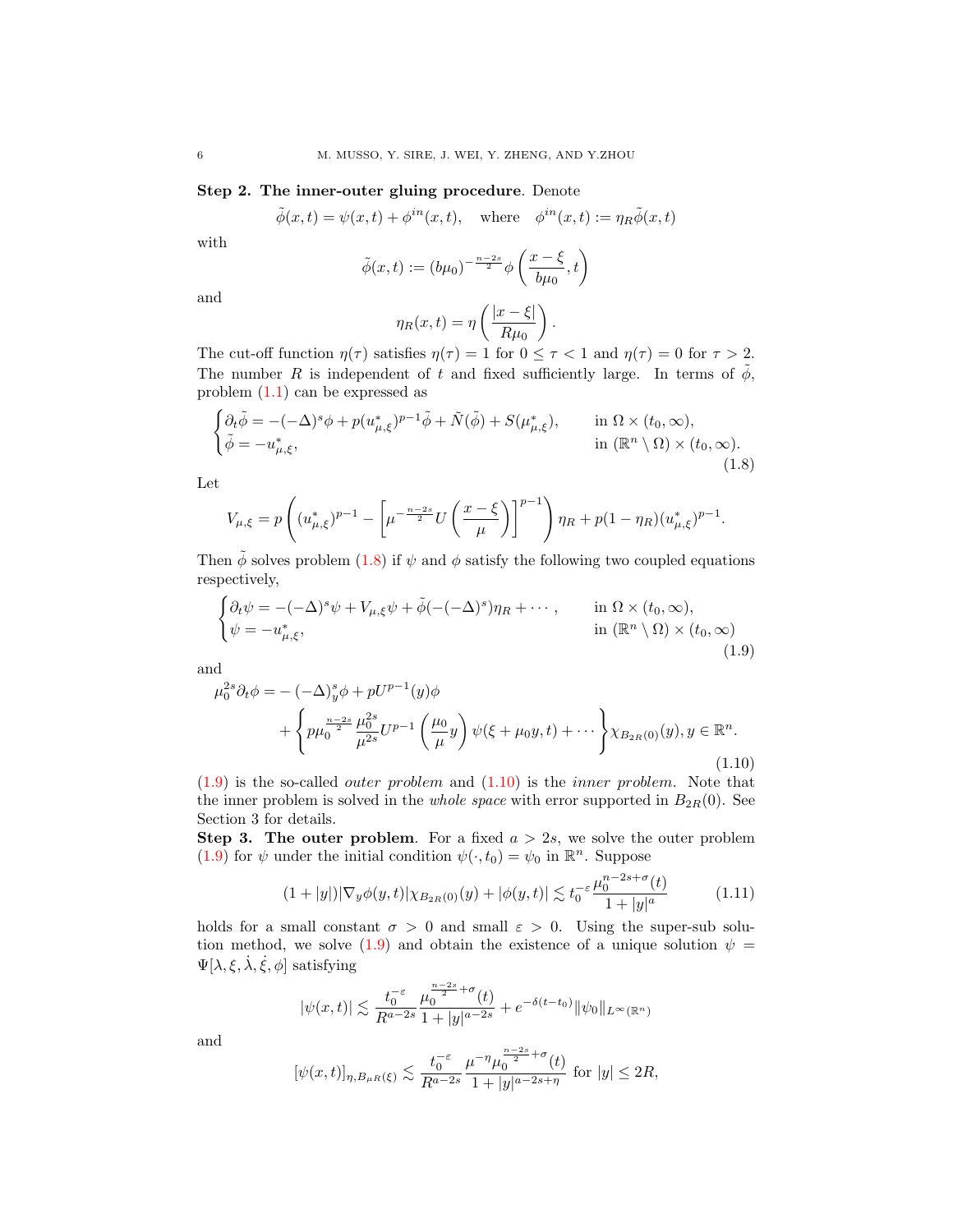where  $y = \frac{x-\xi}{\mu_0}$ . This is the content of Section 4.

After substituting  $\psi = \Psi[\lambda, \xi, \dot{\lambda}, \dot{\xi}, \phi]$  into the inner problem [\(1.10\)](#page-5-2) and using the change of variables  $\frac{dt}{d\tau} = \mu_0^{2s}(t)$ , the full problem is reduced to the solvability of the following nonlinear nonlocal equation

<span id="page-6-0"></span>
$$
\begin{cases}\n\partial_{\tau}\phi = -(-\Delta)^{s}_{y}\phi + pU^{p-1}(y)\phi + H[\lambda, \xi, \dot{\lambda}, \dot{\xi}, \phi](y, t(\tau)), & y \in \mathbb{R}^{n}, \tau \geq \tau_{0}, \\
\phi(y, \tau_{0}) = e_{0}Z_{0}(y), & y \in \mathbb{R}^{n},\n\end{cases}
$$
\n(1.12)

for some constant  $e_0$ , and  $Z_0$  is the bounded eigenfunction corresponding to the only negative eigenvalue  $\lambda_0$  to the following eigenvalue problem

$$
-(-\Delta)^s \phi + pU^{p-1}\phi + \lambda \phi = 0, \ \phi \in L^{\infty}(\mathbb{R}^n).
$$

Step 4. Linear theory for  $(1.12)$ . To solve the problem  $(1.12)$ , we first consider the following linear parabolic problem

<span id="page-6-1"></span>
$$
\begin{cases} \partial_{\tau}\phi = -(-\Delta)^{s}\phi + pU^{p-1}(y)\phi + h(y,\tau), & y \in \mathbb{R}^{n}, \ \tau \geq \tau_{0}, \\ \phi(y,\tau_{0}) = e_{0}Z_{0}(y), & y \in \mathbb{R}^{n}. \end{cases}
$$
\n(1.13)

Assuming  $h(\cdot, \tau)$  is supported in  $B_{2R}(0)$  for any  $\tau \geq \tau_0$ ,  $||h||_{2s+a,\nu,\eta} < +\infty$  and

$$
\int_{B_{2R}(0)} h(y,\tau)Z_j(y)dy = 0 \text{ for all } \tau \in (\tau_0,\infty), \quad j = 1,\cdots, n+1,
$$

we prove the existence of a fast-decaying solution  $\phi = \phi[h](y, \tau)$  and  $e_0 = e_0[h](\tau)$  $(\tau \in (\tau_0, +\infty), y \in \mathbb{R}^n)$  solving problem [\(1.13\)](#page-6-1). In addition, the following estimates hold,

$$
(1+|y|)|\nabla_y \phi(y,\tau)|\chi_{B_{2R}(0)}(y)+|\phi(y,\tau)|
$$
  

$$
\lesssim \tau^{-\nu}(1+|y|)^{-a}||h||_{2s+a,\nu,\eta}, \tau \in (\tau_0,+\infty), y \in \mathbb{R}^n
$$

and

$$
|e_0[h]| \lesssim \|h\|_{2s+a,\nu,\eta}.
$$

It seems that the linear theory in [\[17\]](#page-48-10) does not work in the fractional case, instead, we will use the blow up argument similar to [\[20\]](#page-48-12). Here we need the technical assumption  $a > 2s$  to ensure the integrability. This is the reason why we add two nonlocal terms in **Step 1** and there is a term  $\frac{1}{R^{a-2s}}$  in the estimation of  $\psi$ , see Section 5.1.

Step 5. The solvability condition for  $(1.12)$ . From Step 4, we see that problem [\(1.12\)](#page-6-0) is solvable for functions  $\phi$  satisfying [\(1.11\)](#page-5-3), provided  $\xi$  and  $\lambda$  are chosen such that

$$
\int_{B_{2R}} H[\lambda,\xi,\dot{\lambda},\dot{\xi},\phi](y,t(\tau))Z_l(y)dy=0, \text{ for all } \tau \geq \tau_0, l=1,2,\cdots,n+1.
$$

By the orthogonality conditions above, our original problem is reduced to a nonlinear nonlocal system of ODEs for  $\lambda$  and  $\xi$ , which is achieved in Section 5.2.

Step 6. The inner problem: gluing. We finally solve the nonlinear nonlocal problem [\(1.12\)](#page-6-0) based on the linear theory for [\(1.13\)](#page-6-1) and the Contraction Mapping Theorem. See Section 6 for details.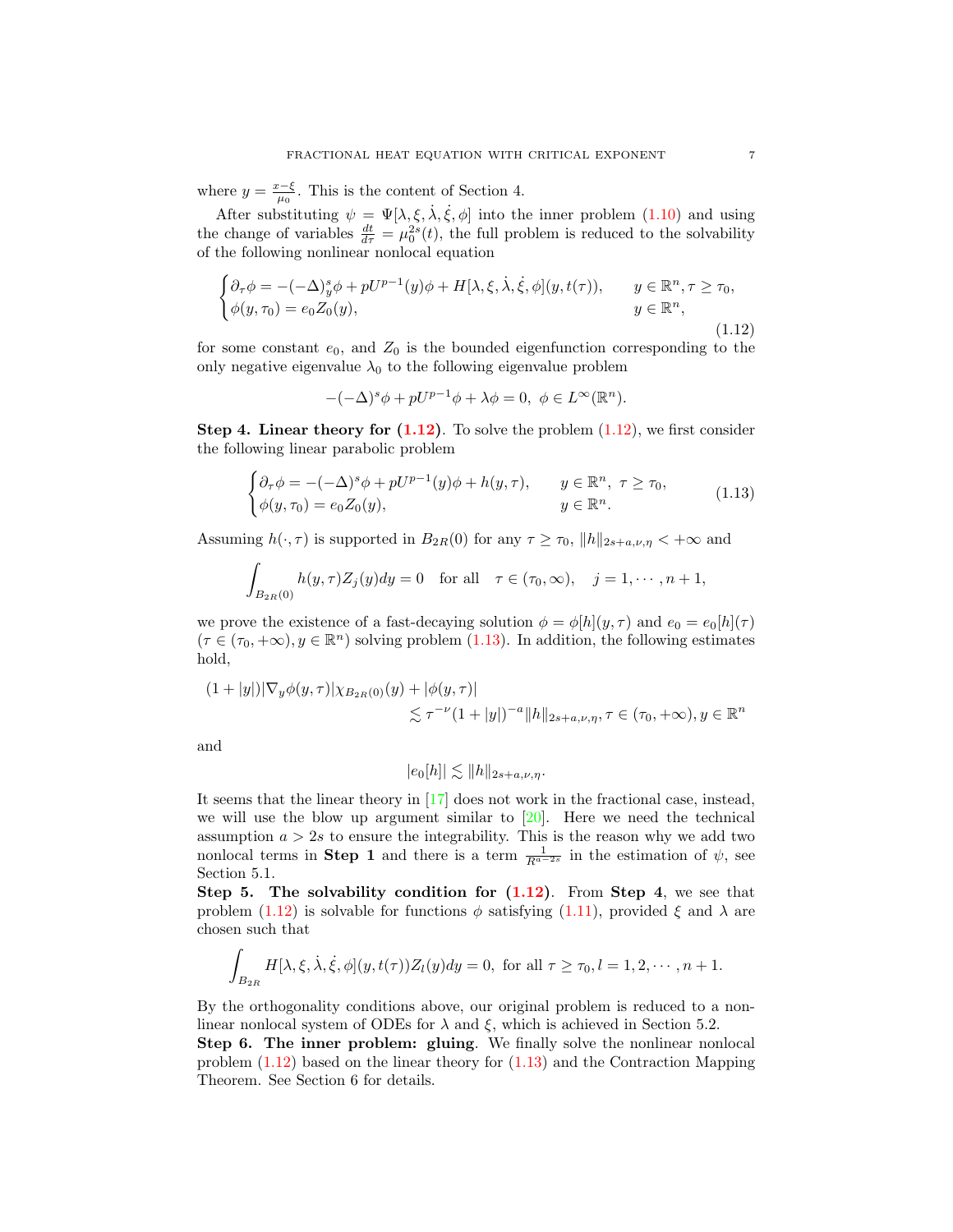### 2. Construction of the approximation

2.1. Setting up the problem. Let  $t_0 > 0$ . We consider the following evolution problem

<span id="page-7-0"></span>
$$
\begin{cases} u_t = -(-\Delta)^s u + u^{\frac{n+2s}{n-2s}} & \text{in } \Omega \times (t_0, \infty), \\ u = 0 & \text{in } (\mathbb{R}^n \setminus \Omega) \times (t_0, \infty), \end{cases} (2.1)
$$

which provides a solution  $u(x, t) = u(x, t-t_0)$  to [\(1.1\)](#page-0-0). Given k points  $q_1, \dots, q_k \in$  $\mathbb{R}^n$ , our aim is to find a solution  $u(x,t)$  of  $(2.1)$  in the following approximate form

$$
u(x,t) \approx \sum_{j=1}^{k} U_{\mu_j(t),\xi_j(t)}(x)
$$

with  $\xi_j(t) \to q_j$ ,  $\mu_j(t) \to 0$  as  $t \to \infty$  for all  $j = 1, \dots, k$  and  $U_{\mu_i(t), \xi_i(t)}(x)$  is defined in  $(1.3)$ . Denote the error operator as

$$
S(u) := -u_t - (-\Delta)^s u + u^p,
$$

where  $p = \frac{n+2s}{n-2s}$ . Then the error of  $U_{\mu_j(t),\xi_j(t)}(x)$  is

$$
S(U_{\mu_j(t),\xi_j(t)}) = -\frac{\partial}{\partial t} U_{\mu_j,\xi_j}(x) = \mu_j^{-\frac{n-2s}{2}} \left( \frac{\mu_j}{\mu_j} Z_{n+1}(y_j) + \frac{\dot{\xi}_j}{\mu_j} \cdot \nabla U(y_j) \right)
$$
  
= 
$$
\mu_j^{-\frac{n-2s}{2}-1} \dot{\mu}_j Z_{n+1}(y_j) + \mu_j^{-\frac{n-2s}{2}-1} \dot{\xi}_j \cdot \nabla U(y_j).
$$

Here  $y_j = \frac{x-\xi_j(t)}{u_j(t)}$  $\frac{-\xi_j(t)}{\mu_j(t)}$ . It turns out that the terms  $\mu_j^{-\frac{n-2s}{2}-1}\dot{\mu}_j Z_{n+1}(y_j)$  and  $\mu_j^{-\frac{n-2s}{2}-1}\dot{\xi}_j$ .  $\nabla U(y_i)$  do not have enough decay to perform the gluing method, so we add nonlocal terms to cancel them out at main order. Note that the main order of

$$
Z_{n+1}(y) = \frac{n-2s}{2} \alpha_{n,s} \frac{1-|y|^2}{(1+|y|^2)^{\frac{n-2s}{2}+1}}
$$

is

$$
-\frac{n-2s}{2}\alpha_{n,s}\frac{1}{(1+|y|^2)^{\frac{n-2s}{2}}}.
$$

Therefore, we consider the equation

<span id="page-7-1"></span>
$$
-\varphi_t - (-\Delta)^s \varphi - \frac{n-2s}{2} \alpha_{n,s} \frac{\dot{\mu}_j}{\mu_j} \frac{\mu_j^{-(n-2s)}}{\left(1 + \left|\frac{x-\xi_j}{\mu_j}\right|^2\right)^{\frac{n-2s}{2}}} = 0 \text{ in } \mathbb{R}^n \times (t_0, +\infty). \tag{2.2}
$$

Then

$$
\Phi_j^0(x,t) = -\int_{t_0}^t \int_{\mathbb{R}^n} p(t-\tilde{s},x-y) \frac{\dot{\mu}_j(\tilde{s})}{\mu_j(\tilde{s})} \frac{\mu_j^{-(n-2s)}(\tilde{s})}{\left(1+\left|\frac{y-\xi_j(\tilde{s})}{\mu_j(\tilde{s})}\right|^2\right)^{\frac{n-2s}{2}}} dyd\tilde{s}
$$

is a bounded solution for  $(2.2)$ . Here the function  $p(t, x)$  is the heat kernel for the fractional heat operator  $-\frac{\partial}{\partial t} - (-\Delta)^s$ , see [\[7\]](#page-48-15) for its definition and properties. Using the super-sub solution argument (see Lemma [4.1\)](#page-23-0), it is easy to see that  $\Phi_j^0(x,t)$ satisfies the estimate  $\Phi_j^0(x,t) \sim \frac{\dot{\mu}_j}{\mu_i}$  $\mu_j$  $\frac{\mu_j^{-n+4s}}{1+|y_j|^{n-4s}}.$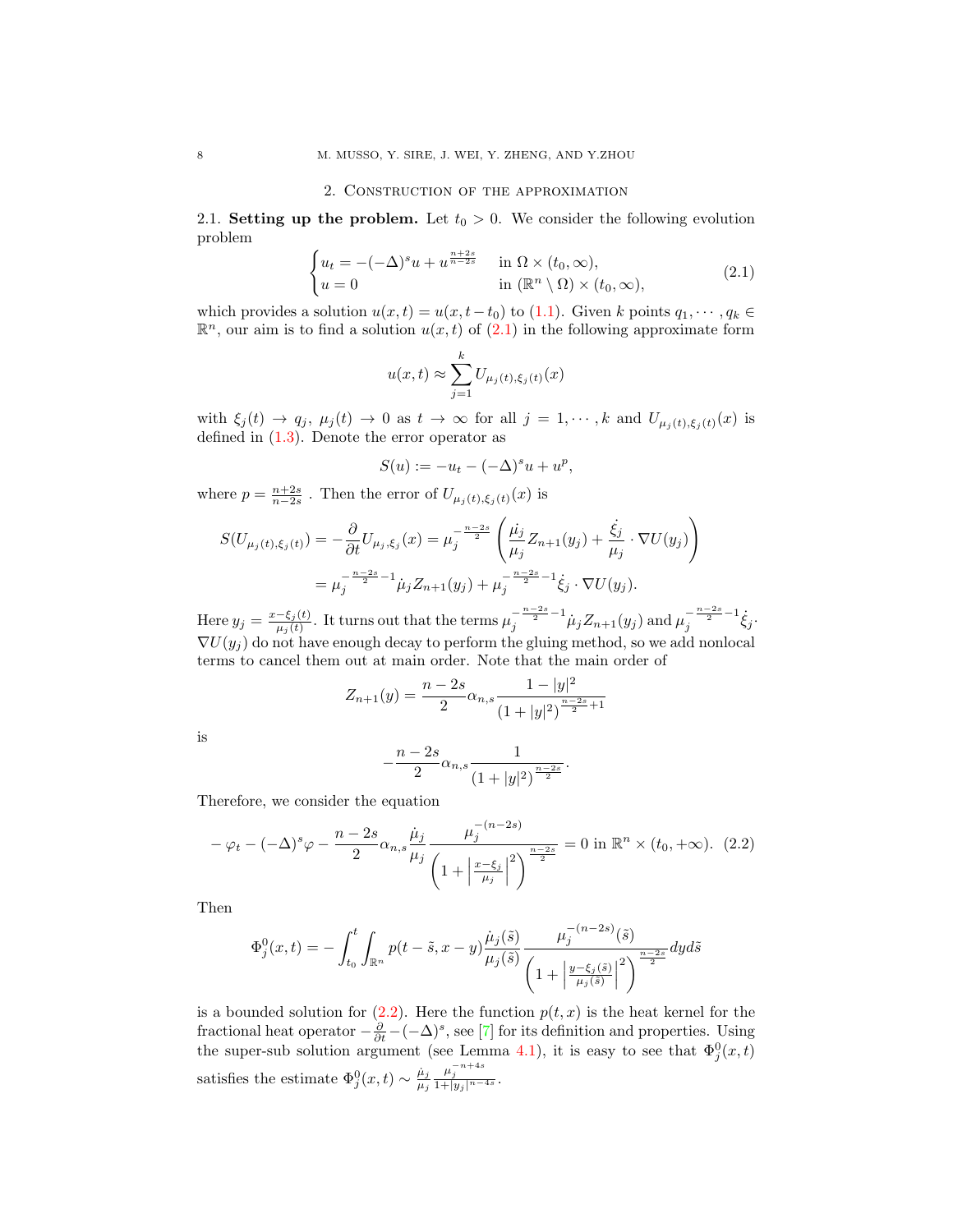Similarly, for  $y_j = \frac{x-\xi_j}{\mu_j}$  $\frac{-\xi_j}{\mu_j}$ , we consider the equation

$$
-\varphi_t - (-\Delta)^s \varphi + \alpha_{n,s}(n-2s)\mu_j^{-(n-2s)-1} \frac{|y_j|^2}{(1+|y_j|^2)^{\frac{n-2s}{2}+2}} \dot{\xi}_j \cdot y_j = 0 \text{ in } \mathbb{R}^n \times (t_0, +\infty).
$$
\n(2.3)

Its solution defined by

$$
\Phi_j^1(x,t) = -\int_{t_0}^t \int_{\mathbb{R}^n} p(t-\tilde{s}, x-y) \mu_j^{-(n-2s)}(\tilde{s}) \frac{\dot{\xi}_j(\tilde{s}) \cdot \frac{y-\xi_j(\tilde{s})}{\mu_j(\tilde{s})}}{\mu_j(\tilde{s})} \times \frac{\left|\frac{y-\xi_j(\tilde{s})}{\mu_j(\tilde{s})}\right|^2}{\left(1+\left|\frac{y-\xi_j(\tilde{s})}{\mu_j(\tilde{s})}\right|^2\right)^{\frac{n-2s}{2}+2}} dyd\tilde{s}
$$

satisfies the estimate  $\Phi_j^1(x,t) \sim \frac{|\dot{\xi}_j|}{\mu_i}$  $\mu_j$  $\frac{\mu_j^{-n+4s}}{1+|y_j|^{n-4s+1}}$ . Define  $\Phi_j^*(x,t) = \Phi_j^0(x,t) +$  $\Phi_j^1(x,t)$ . Since  $u=0$  in  $\mathbb{R}^n \setminus \Omega$ , a better approximation than  $\sum_{j=1}^k U_{\mu_j(t),\xi_j(t)}(x)$  is

<span id="page-8-1"></span>
$$
u_{\mu,\xi}(x,t) = \sum_{j=1}^{k} u_j(x,t) \text{ with } u_j(x,t) := U_{\mu_j,\xi_j}(x) + \mu_j^{\frac{n-2s}{2}} \Phi_j^*(x,t) - \mu_j^{\frac{n-2s}{2}} H(x,q_j). \tag{2.4}
$$

The error of  $u_{\mu,\xi}$  can be computed as

<span id="page-8-2"></span>
$$
S(u_{\mu,\xi}) = -\sum_{i=1}^{k} \partial_t u_i + \left(\sum_{i=1}^{k} u_i\right)^p - \sum_{i=1}^{k} U_{\mu_i,\xi_i}^p - \sum_{i=1}^{k} \mu_i^{\frac{n-2s}{2}} (-\Delta)^s \Phi_i^*(x,t). \quad (2.5)
$$

2.2. The error  $S(u_{\mu,\xi})$ . Near a given point  $q_j$ , we have the following estimate.

<span id="page-8-0"></span>**Lemma 2.1.** Consider the region  $|x - q_j| \leq \frac{1}{2} \min_{i \neq l} |q_i - q_l|$  for a fixed index j, denote  $x = \xi_j + \mu_j y_j$ , then we have

$$
S(u_{\mu,\xi}) = \mu_j^{-\frac{n+2s}{2}} (\mu_j E_{0j} + \mu_j E_{1j} + \mathcal{R}_j)
$$

with

$$
E_{0j} = pU(y_j)^{p-1} \left[ -\mu_j^{n-2s-1} H(q_j, q_j) + \sum_{i \neq j} \mu_j^{\frac{n-2s}{2} - 1} \mu_i^{\frac{n-2s}{2}} G(q_j, q_i) \right]
$$
  
+  $pU(y_j)^{p-1} \mu_j^{n-2s-1} \Phi_j^0(q_j, t)$   
+  $\mu_j^{2s-2} \mu_j \left( Z_{n+1}(y_j) + \frac{n-2s}{2} \alpha_{n,s} \frac{1}{(1+|y_j|^2)^{\frac{n-2s}{2}}} \right),$   

$$
E_{1j} = pU(y_j)^{p-1} \left[ -\mu_j^{n-2s} \nabla H(q_j, q_j) + \sum_{i \neq j} \mu_j^{\frac{n-2s}{2}} \mu_i^{\frac{n-2s}{2}} \nabla G(q_j, q_i) \right] \cdot y_j
$$
  
+  $pU(y_j)^{p-1} \mu_j^{n-2s-1} \Phi_j^1(q_j, t) + \alpha_{n,s} (n-2s) \mu_j^{2s-2} \frac{\dot{\xi}_j \cdot y_j}{(1+|y_j|^2)^{\frac{n-2s}{2}+1}}$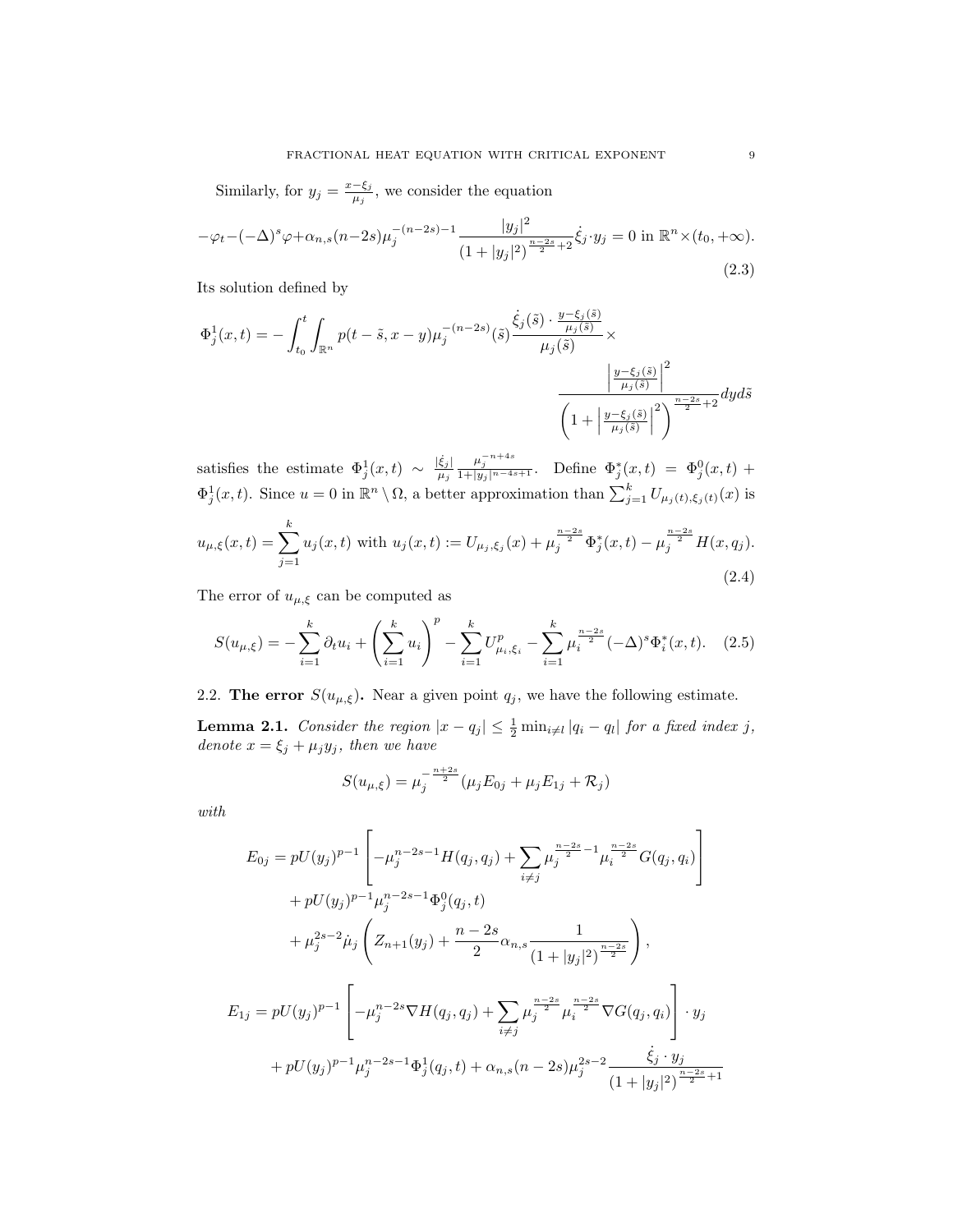and

$$
\mathcal{R}_j = \frac{\mu_0^{n-2s+2}g}{1+|y_j|^{4s-2}} + \frac{\mu_0^{n-2s}\vec{g}}{1+|y_j|^{4s}} \cdot (\xi_j - q_j) + \mu_0^{n+2s}f + \mu_0^{n-1} \sum_{i=1}^k \dot{\mu}_i f_i + \mu_0^n \sum_{i=1}^k \dot{\xi}_i \cdot \vec{f}_i,
$$

where f,  $f_i$ ,  $\vec{f}_i$  are smooth, bounded functions depending on  $(y, \mu_0^{-1}\mu, \xi, \mu_j y_j)$ , and  $g, \, \vec{g}$  depend on  $(y, \mu_0^{-1}\mu, \xi)$ .

Proof. We write

$$
u_{\mu,\xi}(x,t) = \sum_{i=1}^k \mu_i^{-\frac{n-2s}{2}} U(y_i) + \mu_i^{\frac{n-2s}{2}} \Phi_i^*(x,t) - \mu_i^{\frac{n-2s}{2}} H(x,q_i), \quad y_i = \frac{x-\xi_i}{\mu_i}
$$

and

$$
S(u_{\mu,\xi}) = S_1 + S_2,
$$

where

$$
S_1 := \sum_{i=1}^k \left( \mu_i^{-\frac{n-2s}{2} - 1} \dot{\xi}_i \cdot \nabla U(y_i) + \mu_i^{-\frac{n-2s}{2} - 1} \dot{\mu}_i Z_{n+1}(y_i) \right. \n+ \frac{n-2s}{2} \mu_i^{\frac{n-2s}{2} - 1} \dot{\mu}_i H(x, q_i) \right) - \sum_{i=1}^k \partial_t \left( \mu_i^{\frac{n-2s}{2}} \Phi_i^*(x, t) \right),
$$
  
\n
$$
S_2 := \left( \sum_{i=1}^k \mu_i^{-\frac{n-2s}{2}} U(y_i) + \mu_i^{\frac{n-2s}{2}} \Phi_i^*(x, t) - \mu_i^{\frac{n-2s}{2}} H(x, q_i) \right)^p - \sum_{i=1}^k \mu_i^{-\frac{n+2s}{2}} U(y_i)^p - \sum_{i=1}^k \mu_i^{\frac{n-2s}{2}} (-\Delta)^s \Phi_i^*(x, t).
$$

Let

$$
S_2 = S_{21} + S_{22}
$$

with

$$
S_{21} = \mu_j^{-\frac{n+2s}{2}} \left[ (U(y_j) + \Theta_j)^p - U(y_j)^p \right],
$$
  
\n
$$
S_{22} = -\sum_{i \neq j} \mu_i^{-\frac{n+2s}{2}} U(y_i)^p - \sum_{i=1}^k \mu_i^{-\frac{n-2s}{2}} (-\Delta)^s \Phi_i^*(x, t)
$$

and

<span id="page-9-0"></span>
$$
\Theta_j = -\mu_j^{n-2s} \left( H(x, q_j) - \Phi_j^*(x, t) \right) + \sum_{i \neq j} \left[ (\mu_j \mu_i^{-1})^{\frac{n-2s}{2}} U(y_i) - (\mu_j \mu_i)^{\frac{n-2s}{2}} \left( H(x, q_i) - \Phi_i^*(x, t) \right) \right].
$$
 (2.6)

Observe that  $|\Theta_j| \lesssim \mu_0^{n-2s}$  uniformly in small  $\delta$ , we assume  $U(y_j)^{-1} |\Theta_j| < \frac{1}{2}$  in the considered region. By Taylor expansion, we have

$$
S_{21} = \mu_j^{-\frac{n+2s}{2}} \left[ pU(y_j)^{p-1} \Theta_j + p(p-1) \int_0^1 (1-s) (U(y_j) + s \Theta_j)^{p-2} ds \Theta_j^2 \right].
$$

For  $i \neq j$ ,

$$
U(y_i) = U\left(\frac{\mu_j y_j + \xi_j - \xi_i}{\mu_i}\right) = \frac{\alpha_{n,s} \mu_i^{n-2s}}{(\mu_i^2 + |\mu_j y_j + \xi_j - \xi_i|^2)^{\frac{n-2s}{2}}} \\
= \frac{\alpha_{n,s} \mu_i^{n-2s}}{|\mu_j y_j + \xi_j - \xi_i|^{n-2s}} + \mu_i^{n-2s+2} f(\xi, \mu, \mu_j y_j),
$$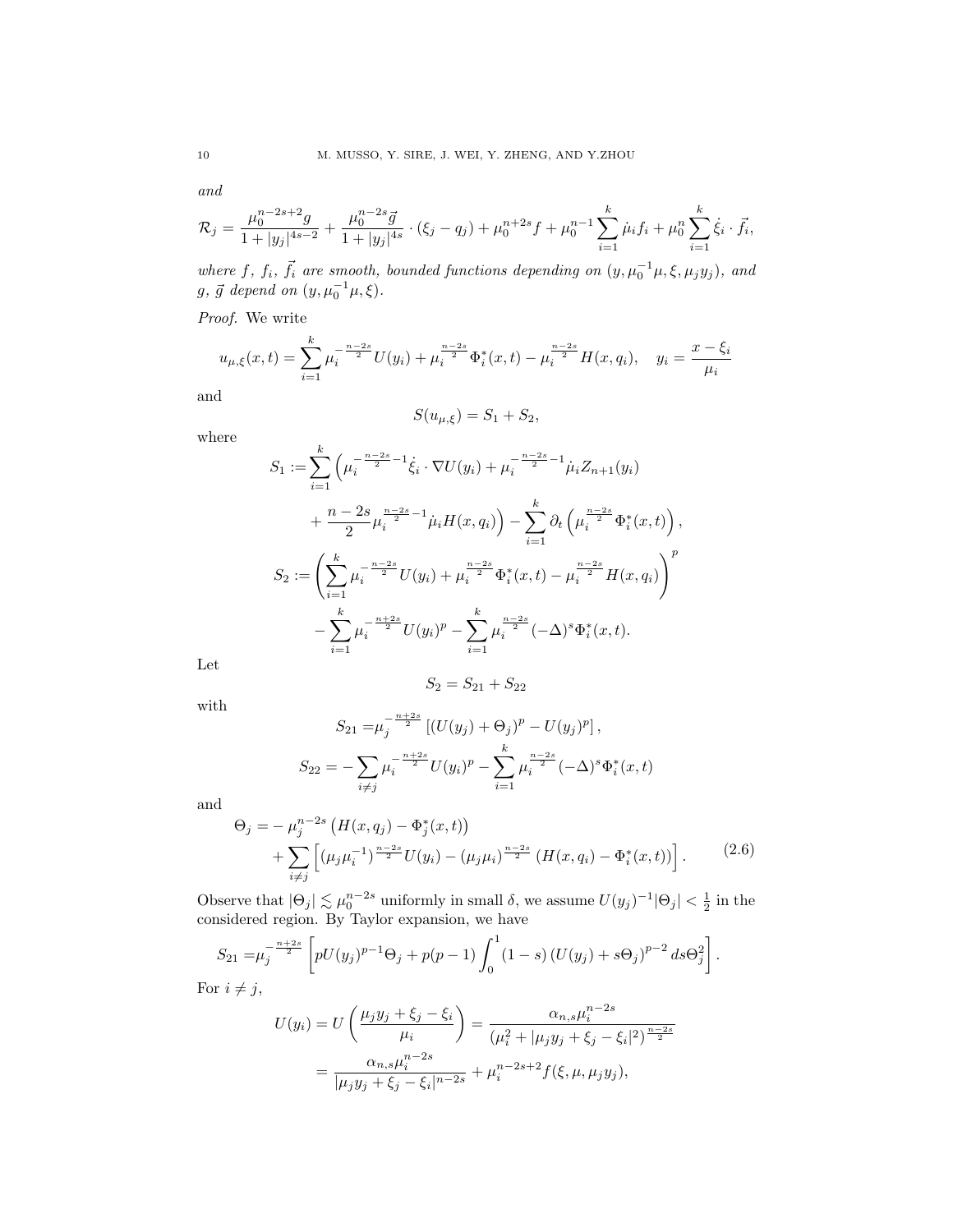where f is smooth in its arguments and  $f(q, 0, 0) = 0$ . Then

$$
\Theta_j = -\mu_j^{n-2s} \left( H(\mu_j y_j + \xi_j, q_j) - \Phi_j^*(\mu_j y_j + \xi_j, t) \right) + \sum_{i \neq j} \left[ (\mu_j \mu_i)^{\frac{n-2s}{2}} G(\mu_j y_j + \xi_j, q_i) + \mu_i^{n-2s+2} f(\xi, \mu, \mu_j y_j) + (\mu_j \mu_i)^{\frac{n-2s}{2}} \Phi_i^*(\mu_j y_j + \xi_j, t) \right].
$$

By further expansion, we get

$$
\Theta_{j} = -\mu_{j}^{n-2s} \left( H(q_{j}, q_{j}) - \Phi_{j}^{*}(q_{j}, t) \right) + \sum_{i \neq j} (\mu_{j} \mu_{i})^{\frac{n-2s}{2}} G(q_{j}, q_{i}) \n+ \mu_{i}^{n-2s+2} f(\xi, \mu, \mu_{j} y_{j}) + (\mu_{j} \mu_{i})^{\frac{n-2s}{2}} \Phi_{i}^{*}(\mu_{j} y_{j} + \xi_{j}, t) + (\mu_{j} y_{j} + \xi_{j} - q_{j}) \cdot \n- \mu_{j}^{n-2s} \nabla \left( H(q_{j}, q_{j}) - \Phi_{j}^{*}(q_{j}, t) \right) + \sum_{i \neq j} (\mu_{j} \mu_{i})^{\frac{n-2s}{2}} \nabla G(q_{j}, q_{i}) \n+ \int_{0}^{1} \left\{ -\mu_{j}^{n-2s} D_{x}^{2} \left( H - \Phi_{j}^{*} \right) (q_{j} + s(\mu_{j} y_{j} + \xi_{j} - q_{j}), q_{j}) \right. \n+ \sum_{i \neq j} (\mu_{j} \mu_{i})^{\frac{n-2s}{2}} D_{x}^{2} G(q_{j} + s(\mu_{j} y_{j} + \xi_{j} - q_{j}), q_{i}) \right\} [\mu_{j} y_{j} + \xi_{j} - q_{j}]^{2} (1 - s) ds.
$$

We conclude that

$$
\Theta_j = -\mu_j^{n-2s} \left( H(q_j, q_j) - \Phi_j^*(q_j, t) \right) + \sum_{i \neq j} (\mu_j \mu_i)^{\frac{n-2s}{2}} G(q_j, q_i)
$$
  
+ 
$$
\left[ -\mu_j^{n-2s+1} \nabla H(q_j, q_j) + \sum_{i \neq j} \mu_j^{\frac{n-2s}{2}+1} \mu_i^{\frac{n-2s}{2}} \nabla G(q_j, q_i) \right] \cdot y_j
$$
  
+ 
$$
\mu_0^{n-2s} (\xi_j - q_j) \cdot f(\xi, \mu_j y_j, \mu_0^{-1} \mu) + \mu_0^{n-2s+2} F(\xi, \mu_j y_j, \mu_0^{-1} \mu) [y_j]^2
$$
  
+ 
$$
\mu_i^{n-2s+2} f(\xi, \mu, \mu_j y_j),
$$

where  $f$  and  $F$  are smooth and bounded in its arguments. On the other hand, we have

$$
S_{22} = -\sum_{i \neq j} \mu_i^{-\frac{n+2s}{2}} U(y_i)^p - \sum_{i=1}^k \mu_i^{\frac{n-2s}{2}} (-\Delta)^s \Phi_i^*(x, t)
$$
  
= 
$$
-\sum_{i \neq j} \frac{\alpha_{n,s}^p \mu_i^{\frac{n+2s}{2}}}{|q_j - q_i|^{n+2s}} + \mu_i^{\frac{n+2s}{2}} f(\xi, \mu, \mu_i y_i) - \sum_{i=1}^k \mu_i^{\frac{n-2s}{2}} (-\Delta)^s \Phi_i^*(x, t),
$$

so

$$
S_{22} = \mu_0^{\frac{n+2s}{2}} f(\xi, \mu_0^{-1} \mu, \mu_j y_j) - \sum_{i=1}^k \mu_i^{\frac{n-2s}{2}} (-\Delta)^s \Phi_i^*(x, t),
$$

where f is smooth in its arguments and  $f(q, 0, 0) = 0$ .

Decompose  $S_1 = S_{11} + S_{12}$ , where

$$
S_{11} := \mu_j^{-\frac{n-2s}{2}-1} \dot{\xi}_j \cdot \nabla U(y_j) + \mu_j^{-\frac{n-2s}{2}-1} \dot{\mu}_j Z_{n+1}(y_j) - \mu_j^{\frac{n-2s}{2}} \partial_t \Phi_j^*(x,t),
$$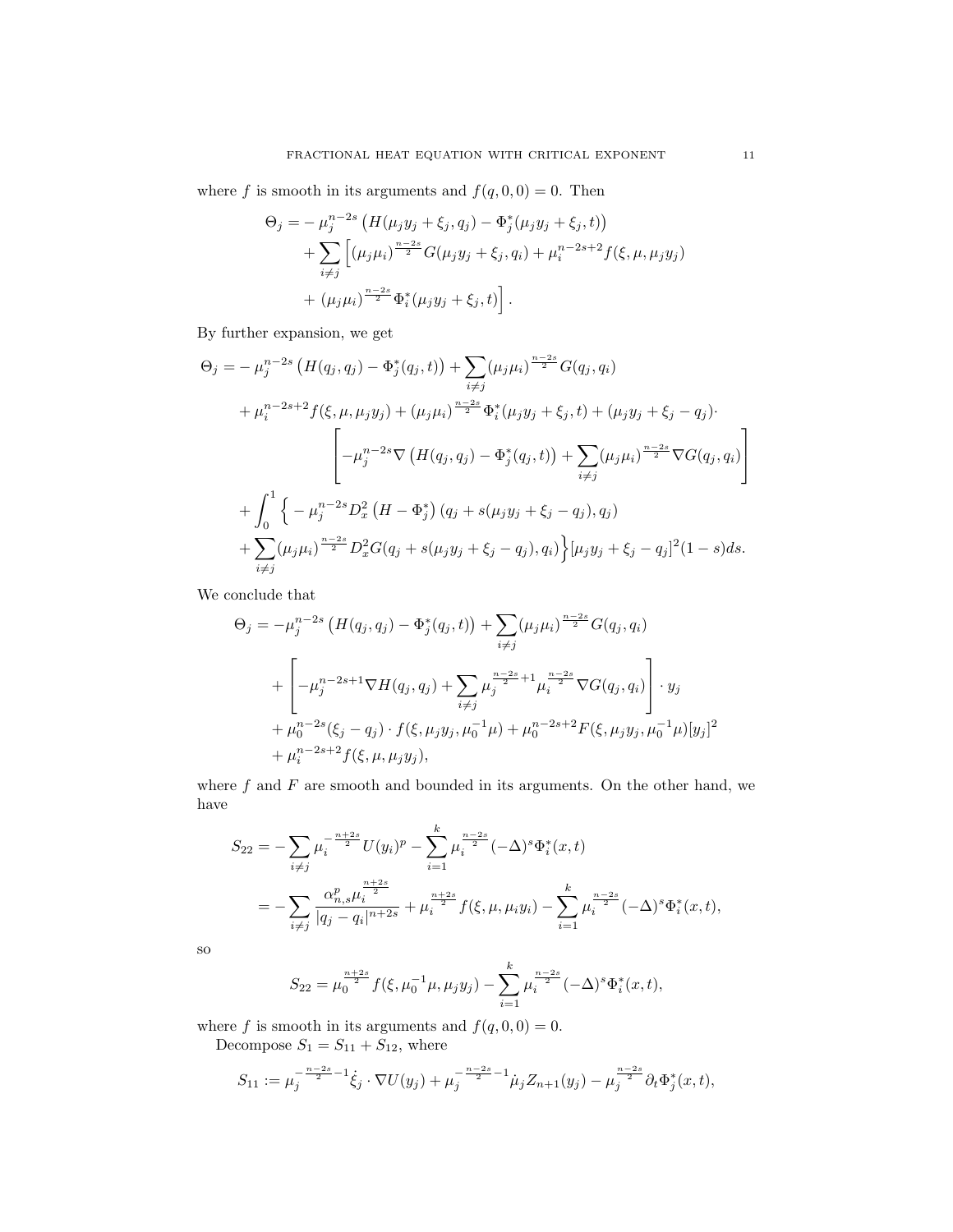12 M. MUSSO, Y. SIRE, J. WEI, Y. ZHENG, AND Y.ZHOU

$$
S_{12} := \sum_{i \neq j} \mu_i^{-\frac{n-2s}{2} - 1} \dot{\xi}_i \cdot \nabla U(y_i) - \left(\partial_t \mu_j^{\frac{n-2s}{2}}\right) \Phi_j^*(x, t)
$$
  
+ 
$$
\mu_i^{-\frac{n-2s}{2} - 1} \dot{\mu}_i Z_{n+1}(y_i) + \sum_{i=1}^k \frac{n-2s}{2} \mu_i^{\frac{n-2s}{2} - 1} \dot{\mu}_i H(x, q_i)
$$
  
- 
$$
\sum_{i \neq j}^k \partial_t \left(\mu_i^{\frac{n-2s}{2}} \Phi_i^*(x, t)\right).
$$

We write

$$
S_{12} = \sum_{i \neq j} -\alpha_{n,s}(n-2s)\mu_i^{\frac{n-2s}{2}} \dot{\xi}_i \cdot \left[ \frac{q_i - q_j}{|q_i - q_j|^{n-2s+2}} + \vec{f}_i(\xi, \mu, \mu_j y) \right] + \sum_{i \neq j} \mu_i^{\frac{n-2s}{2} - 1} \dot{\mu}_i \left[ \frac{c_{n,s}}{|q_i - q_j|^{n-2s}} + f_i(\xi, \mu, \mu_j y) \right] + \sum_{i=1}^k \frac{n-2s}{2} \mu_i^{\frac{n-2s}{2} - 1} \dot{\mu}_i \left[ (H(q_j, q_i) - \Phi_i^*(q_j, t)) + f_i(\mu_j y, \xi) \right],
$$

where  $\vec{f}_i$  are smooth in their arguments vanishing in the limit. In total, we can write

$$
S_{12} = \mu_0^{\frac{n-2s}{2}-1} \sum_{i=1}^k \dot{\mu}_i f_{i0}(\mu_0^{-1}\mu, \xi, \mu_j y) + \mu_0^{\frac{n-2s}{2}} \sum_{i=1}^k \dot{\xi}_i \cdot \vec{f}_{i1}(\mu_0^{-1}\mu, \xi, \mu_j y)
$$

for functions  $f_{i0}$ ,  $\vec{f}_{i1}$  smooth in their arguments. This concludes the proof of the lemma.

Next, we try to find a solution with the following form

$$
u(x,t) = u_{\mu,\xi}(x,t) + \tilde{\phi}(x,t),
$$

where  $\tilde{\phi}$  is a small term. By  $S(u_{\mu,\xi} + \tilde{\phi}) = 0$ , our main equation can be expressed with respect to  $\tilde{\phi}$  as

<span id="page-11-0"></span>
$$
- \partial_t \tilde{\phi} - (-\Delta)^s \tilde{\phi} + p u_{\mu,\xi}^{p-1} \tilde{\phi} + S(u_{\mu,\xi}) + \tilde{N}_{\mu,\xi}(\tilde{\phi}), \qquad (2.7)
$$

where

$$
\tilde{N}_{\mu,\xi}(\tilde{\phi}) = (u_{\mu,\xi} + \tilde{\phi})^p - u_{\mu,\xi}^p - p u_{\mu,\xi}^{p-1} \tilde{\phi}.
$$
\n(2.8)

Write  $\tilde{\phi}(x,t)$  in self-similar form around  $q_j$ 

<span id="page-11-1"></span>
$$
\tilde{\phi}(x,t) = \mu_j^{-\frac{n-2s}{2}} \phi\left(\frac{x-\xi_j}{\mu_j},t\right). \tag{2.9}
$$

By a direct computation, we obtain from  $(2.7)-(2.9)$  $(2.7)-(2.9)$  that

<span id="page-11-2"></span>
$$
0 = \mu_j^{\frac{n+2s}{2}} S(u_{\mu,\xi} + \tilde{\phi}) = -(-\Delta)_y^s \phi + pU(y)^{p-1} \phi + \mu_j^{\frac{n+2s}{2}} S(u_{\mu,\xi}) + A[\phi]
$$
(2.10)

with

$$
A[\phi] = -\mu_j^{2s} \partial_t \phi + \mu_j^{2s-1} \mu_j \left[ \frac{n-2s}{2} \phi + y \cdot \nabla_y \phi \right] + \nabla_y \phi \cdot \mu_j^{2s-1} \dot{\xi}_j
$$
  
+  $p \left[ (U(y) + \Theta_j)^{p-1} - U(y)^{p-1} \right] \phi + (U(y) + \Theta_j + \phi)^p$   
-  $(U(y) + \Theta_j)^p - p (U(y) + \Theta_j)^{p-1} \phi$ ,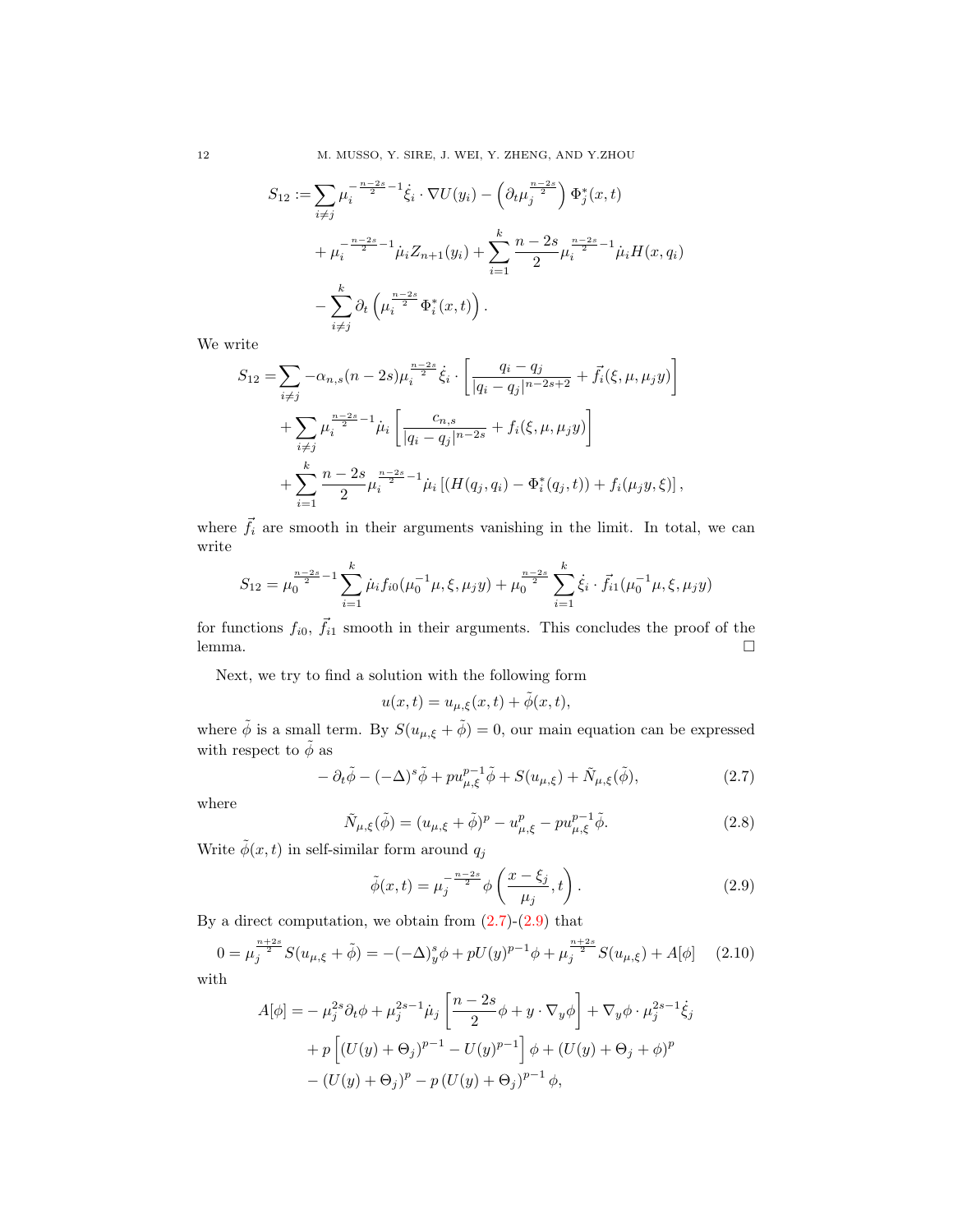where  $\Theta_i$  is defined in [\(2.6\)](#page-9-0). We assume that  $\phi$  decays in the y variable and  $A[\phi]$ is small when  $t$  is large.

2.3. Improvement of the approximation. To improve the approximation,  $\phi(y, t)$ should be equal to the solution  $\phi_{0j}(y, t)$  of the following elliptic type equation of order 2s

<span id="page-12-0"></span>
$$
-(-\Delta)^s_y \phi_{0j} + pU(y)^{p-1} \phi_{0j} = -\mu_j^{\frac{n+2s}{2}} S(u_{\mu,\xi}) \text{ in } \mathbb{R}^n, \ \phi_{0j}(y,t) \to 0 \text{ as } |y| \to \infty \tag{2.11}
$$

at main order.

Equation  $(2.11)$  is a special case of

<span id="page-12-1"></span>
$$
L_0[\psi] := -(-\Delta)_y^s \psi + pU(y)^{p-1} \psi = h(y) \text{ in } \mathbb{R}^n, \ \psi(y) \to 0 \text{ as } |y| \to \infty. \tag{2.12}
$$

It is well known (see [\[19\]](#page-48-14)) that every bounded solution of  $L_0[\psi] = 0$  in  $\mathbb{R}^n$  is the linear combination of the functions

$$
Z_1,\cdots,Z_{n+1},
$$

where

$$
Z_i(y) := \frac{\partial U}{\partial y_i}(y), \quad i = 1, \cdots, n, \quad Z_{n+1}(y) := \frac{n-2s}{2}U(y) + y \cdot \nabla U(y).
$$

Furthermore, problem [\(2.12\)](#page-12-1) is solvable for  $h(y) = O(|y|^{-m})$ ,  $m > 2s$ , if it holds that

$$
\int_{\mathbb{R}^n} h(y) Z_i(y) dy = 0 \quad \text{for all} \quad i = 1, \cdots, n+1.
$$

First, we consider the solvability condition for  $(2.11)$ ,

<span id="page-12-2"></span>
$$
\int_{\mathbb{R}^n} \mu_j^{\frac{n+2s}{2}} S(u_{\mu,\xi})(y,t) Z_{n+1}(y) dy = 0.
$$
 (2.13)

We claim that by choosing  $\mu_{0j} = b_j \mu_0(t)$  for suitable positive constant  $b_j$ ,  $j =$  $1, \dots, k, \mu_0(t) = c_{n,s} t^{-\frac{1}{n-4s}}$  with  $c_{n,s}$  be a positive constant depending only on n and s, this identity can be achieved at main order. Note that, we have  $\dot{\mu}_0(t) =$  $-\frac{1}{(1-4)}$  $\frac{1}{(n-4s)c_{n,s}^{n-4s}}\mu_0^{n-4s+1}(t)$ . The main contribution to the integral comes from the term

$$
E_{0j} = pU(y_j)^{p-1} \left[ -\mu_j^{n-2s-1} H(q_j, q_j) + \sum_{i \neq j} \mu_j^{\frac{n-2s}{2}-1} \mu_i^{\frac{n-2s}{2}} G(q_j, q_i) \right] + pU(y_j)^{p-1} \mu_j^{n-2s-1} \Phi_j^0(q_j, t) + \mu_j^{2s-2} \mu_j \left( Z_{n+1}(y_j) + \frac{n-2s}{2} \alpha_{n,s} \frac{1}{(1+|y_j|^2)^{\frac{n-2s}{2}} } \right).
$$

Now, let us compute the nonlocal term  $\Phi_j^0(q_j, t)$ . Since the heat kernel function  $p(t, x)$  satisfies

$$
p(t-\tilde{s}, q_j - y) \asymp \frac{t-\tilde{s}}{[(t-\tilde{s})^{\frac{1}{s}} + |q_j - y|^2]^{\frac{n+2s}{2}}},
$$

we have

$$
p(t - \tilde{s}, q_j - y) = (t - \tilde{s})^{-\frac{n}{2s}} p\left(1, \frac{|q_j - y|}{(t - \tilde{s})^{\frac{1}{2s}}}\right)
$$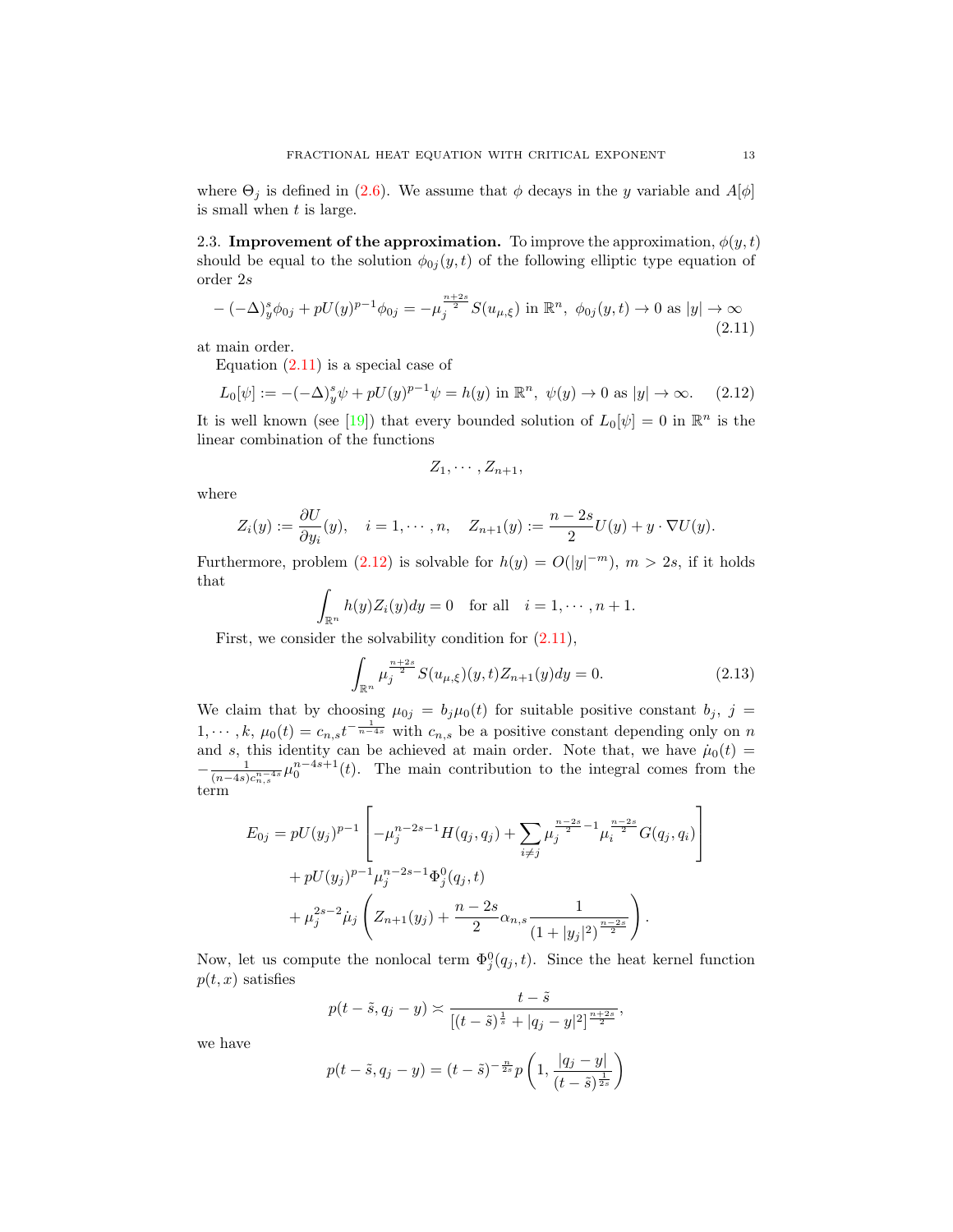and

$$
\Phi_{j}^{0}(q_{j},t) = -\int_{t_{0}}^{t} \int_{\mathbb{R}^{n}} p(t-\tilde{s},q_{j}-y) \frac{\dot{\mu}_{j}(\tilde{s})}{\mu_{j}(\tilde{s})} \frac{\mu_{j}^{-(n-2s)}(\tilde{s})}{\left(1+\left|\frac{y-\xi_{j}(\tilde{s})}{\mu_{j}(\tilde{s})}\right|^{2}\right)^{\frac{n-2s}{2}}} dyd\tilde{s}
$$
\n
$$
= -(1+o(1)) \int_{t_{0}}^{t} \int_{\mathbb{R}^{n}} p(t-\tilde{s},q_{j}-y) \frac{\dot{\mu}_{j}(\tilde{s})}{\mu_{j}(\tilde{s})} \frac{\mu_{j}^{-(n-2s)}(\tilde{s})}{\left(1+\left|\frac{y-q_{j}}{\mu_{j}}\right|^{2}\right)^{\frac{n-2s}{2}}} dyd\tilde{s}
$$
\n
$$
= -(1+o(1)) \int_{t_{0}}^{t} \frac{1}{(t-\tilde{s})^{\frac{n}{2s}}} d\tilde{s} \int_{\mathbb{R}^{n}} p\left(1, \frac{q_{j}-y}{(t-\tilde{s})^{\frac{1}{2s}}}\right) \frac{\dot{\mu}_{j}(\tilde{s})}{\mu_{j}(\tilde{s})} \times \frac{\mu_{j}^{-(n-2s)}(\tilde{s}) (t-\tilde{s})^{\frac{n}{2s}}}{\left(1+\left|\frac{(t-\tilde{s})^{\frac{1}{2s}}}{\mu_{j}(\tilde{s})}\frac{q_{j}-y}{(t-\tilde{s})^{\frac{1}{2s}}}\right|\right)^{2}} \frac{1}{2}
$$
\n
$$
= -(1+o(1)) \int_{t_{0}}^{t} \frac{\dot{\mu}_{j}(\tilde{s})}{\mu_{j}(\tilde{s})} \mu_{j}^{-(n-2s)}(\tilde{s})d\tilde{s} \int_{\mathbb{R}^{n}} p\left(1, \frac{q_{j}-y}{(t-\tilde{s})^{\frac{1}{2s}}}\right) \times \frac{1}{\left(1+\left|\frac{(t-\tilde{s})^{\frac{1}{2s}}}{\mu_{j}(\tilde{s})}\frac{q_{j}-y}{(t-\tilde{s})^{\frac{1}{2s}}}\right|^{2}\right)^{\frac{n-2s}{2}}}d\frac{y-q_{j}}{(t-\tilde{s})^{\frac{1}{2s
$$

where

$$
F(a) = \int_{\mathbb{R}^n} p(1, x) \frac{1}{(1 + a^2 |x|^2)^{\frac{n - 2s}{2}}} dx.
$$

We claim that

<span id="page-13-0"></span>
$$
\Phi_j^0(q_j, t) = -(1+o(1)) \int_{t_0}^t \frac{\dot{\mu}_j(\tilde{s})}{\mu_j(\tilde{s})} \mu_j^{-(n-2s)}(\tilde{s}) F\left(\frac{(t-\tilde{s})^{\frac{1}{2s}}}{\mu_j(\tilde{s})}\right) d\tilde{s} = c(1+o(1)) \tag{2.14}
$$

for a suitable positive constant c depending on n, s and  $b_j$ ,  $j = 1, \dots, k$ .

Indeed, for a small constant  $\delta > 0$ , we decompose the integral

$$
\int_{t_0}^t \frac{\dot{\mu}_j(\tilde{s})}{\mu_j(\tilde{s})} \mu_j^{-(n-2s)}(\tilde{s}) F\left(\frac{(t-\tilde{s})^{\frac{1}{2s}}}{\mu_j(\tilde{s})}\right) d\tilde{s}
$$

as

$$
\int_{t_0}^t \frac{\dot{\mu}_j(\tilde{s})}{\mu_j(\tilde{s})} \mu_j^{-(n-2s)}(\tilde{s}) F\left(\frac{(t-\tilde{s})^{\frac{1}{2s}}}{\mu_j(\tilde{s})}\right) d\tilde{s}
$$
  
= 
$$
\int_{t_0}^{t-\delta} \frac{\dot{\mu}_j(\tilde{s})}{\mu_j(\tilde{s})} \mu_j^{-(n-2s)}(\tilde{s}) F\left(\frac{(t-\tilde{s})^{\frac{1}{2s}}}{\mu_j(\tilde{s})}\right) d\tilde{s}
$$
  
+ 
$$
\int_{t-\delta}^t \frac{\dot{\mu}_j(\tilde{s})}{\mu_j(\tilde{s})} \mu_j^{-(n-2s)}(\tilde{s}) F\left(\frac{(t-\tilde{s})^{\frac{1}{2s}}}{\mu_j(\tilde{s})}\right) d\tilde{s}
$$
  
:=  $I_1 + I_2$ .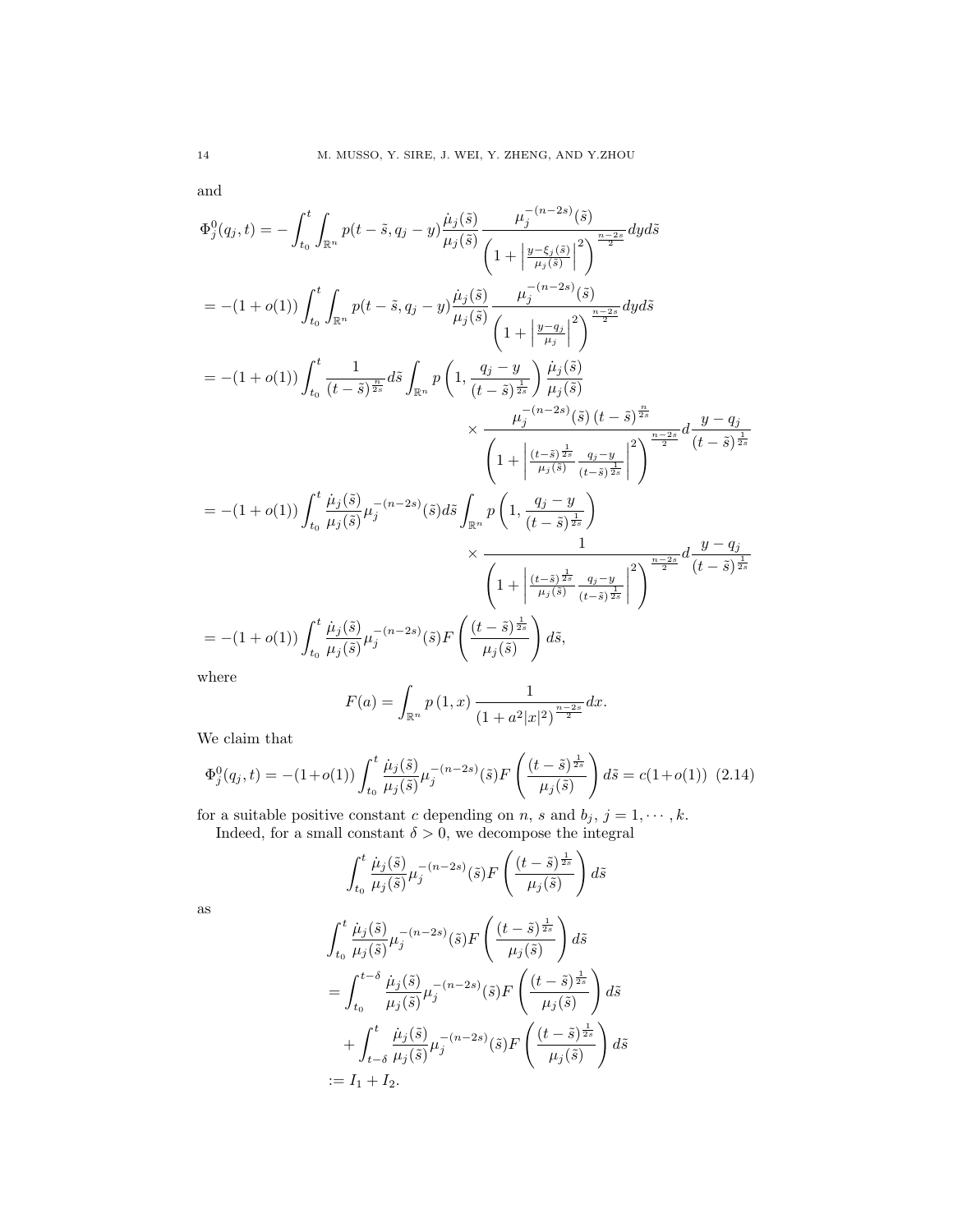For the first integral we have  $t - \tilde{s} > \delta$ , therefore

$$
0 \le -I_1 \le \int_{t_0}^{t-\delta} \mu_j^{-2s}(\tilde{s}) F\left(\frac{(t-\tilde{s})^{\frac{1}{2s}}}{\mu_j(\tilde{s})}\right) d\tilde{s} \le C \int_{t_0}^{t-\delta} \mu_j^{-2s}(\tilde{s}) \left|\frac{(t-\tilde{s})^{\frac{1}{2s}}}{\mu_j(\tilde{s})}\right|^{-(n-2s)} d\tilde{s}
$$
  
=  $Cb_j^{n-4s} c_{n,s}^{n-4s} \int_{t_0}^{t-\delta} \frac{1}{\tilde{s}} \frac{1}{(t-\tilde{s})^{\frac{n-2s}{2s}}} d\tilde{s} \le \frac{Cb_j^{n-4s} c_{n,s}^{n-4s}}{t_0} \frac{2s}{n-4s} \frac{1}{\delta^{\frac{n-4s}{2s}}}.$ 

Here we have used the ansatz  $\mu_{0j} = b_j c_{n,s} t^{-\frac{1}{n-4s}}$  and the fact that  $|a|^{n-2s} F(a) \leq C$ . For the second integral

$$
I_2 = \int_{t-\delta}^t \frac{\dot{\mu}_j(\tilde{s})}{\mu_j(\tilde{s})} \mu_j^{-(n-2s)}(\tilde{s}) F\left(\frac{(t-\tilde{s})^{\frac{1}{2s}}}{\mu_j(\tilde{s})}\right) d\tilde{s},
$$

using change of variables  $\frac{(t-\tilde{s})^{\frac{1}{2s}}}{\mu_j(\tilde{s})} = \hat{s}$ , we obtain

$$
d\tilde{s} = -\frac{\mu_j(\tilde{s})}{\frac{1}{2s}(t-\tilde{s})^{\frac{1}{2s}-1} + \mu_j(\tilde{s})\hat{s}} d\hat{s}
$$

and the integral becomes

$$
I_2 = \int_{t-\delta}^t \frac{\dot{\mu}_j(\tilde{s})}{\mu_j(\tilde{s})} \mu_j^{-(n-2s)}(\tilde{s}) F\left(\frac{(t-\tilde{s})^{\frac{1}{2s}}}{\mu_j(\tilde{s})}\right) d\tilde{s}
$$
  
= 
$$
\int_0^{\frac{\delta^{\frac{1}{2s}}}{\mu(t-\delta)}} \frac{\dot{\mu}_j(\tilde{s})}{\mu_j(\tilde{s})} \mu_j^{-(n-2s)}(\tilde{s}) F(\hat{s}) \frac{\mu_j(\tilde{s})}{\frac{1}{2s}(t-\tilde{s})^{\frac{1}{2s}-1} + \dot{\mu}_j(\tilde{s}) \tilde{s}} d\hat{s}.
$$

Note that  $\frac{1}{2s}(t-\tilde{s})^{\frac{1}{2s}-1} + \mu_j(\tilde{s})\hat{s} = \frac{1}{2s}(t-\tilde{s})^{\frac{1}{2s}-1}(1-\frac{2s}{(n-4s)\tilde{s}}(t-\tilde{s})) > \frac{1}{2s}(t-\tilde{s})$  $(\tilde{s})^{\frac{1}{2s}-1}(1-\frac{2s}{(n-4s)\tilde{s}}\delta), d\tilde{s}=\frac{\mu_j(\tilde{s})}{1-(t-\tilde{s})^{\frac{1}{2s}}}$  $\frac{\mu_j(s)}{2s^{(t-\tilde{s})\frac{1}{2s}-1}}(1+O(\delta))d\hat{s}$  for  $\delta$  small and

$$
I_2 = -\frac{2s b_j^{4s-n}}{(n-4s)c_{n,s}^{n-4s}} \left( \int_0^{\frac{s^{\frac{1}{2s}}}{\mu_j(t-\delta)}} \hat{s}^{2s-1} F(\hat{s}) d\hat{s} + o(1) \right) = -\frac{2s b_j^{4s-n}}{(n-4s)c_{n,s}^{n-4s}} A + o(1)
$$

as long as  $\frac{\delta^{\frac{1}{2s}}}{\mu_j(t-\delta)}$  is large. Here  $A = \int_0^\infty \tilde{s}^{2s-1} F(\tilde{s}) d\tilde{s} < +\infty$  since  $n > 4s$ . Thus we have

<span id="page-14-0"></span>
$$
\Phi_j^0(q_j, t) = -(1 + o(1)) \int_{t_0}^t \frac{\dot{\mu}_j(\tilde{s})}{\mu_j(\tilde{s})} \mu_j^{-(n-2s)}(\tilde{s}) F\left(\frac{(t-\tilde{s})^{\frac{1}{2s}}}{\mu_j(\tilde{s})}\right) d\tilde{s}
$$
\n
$$
= \frac{2s b_j^{4s-n}}{(n-4s)c_{n,s}^{n-4s}} A + o(1) := B b_j^{4s-n} + o(1)
$$
\n(2.15)

when  $t_0$  is chosen sufficiently large. Here  $B = B_{n,s} := \frac{2s}{(n-4s)c_{n,s}^{n-4s}}A$ . This proves  $(2.14).$  $(2.14).$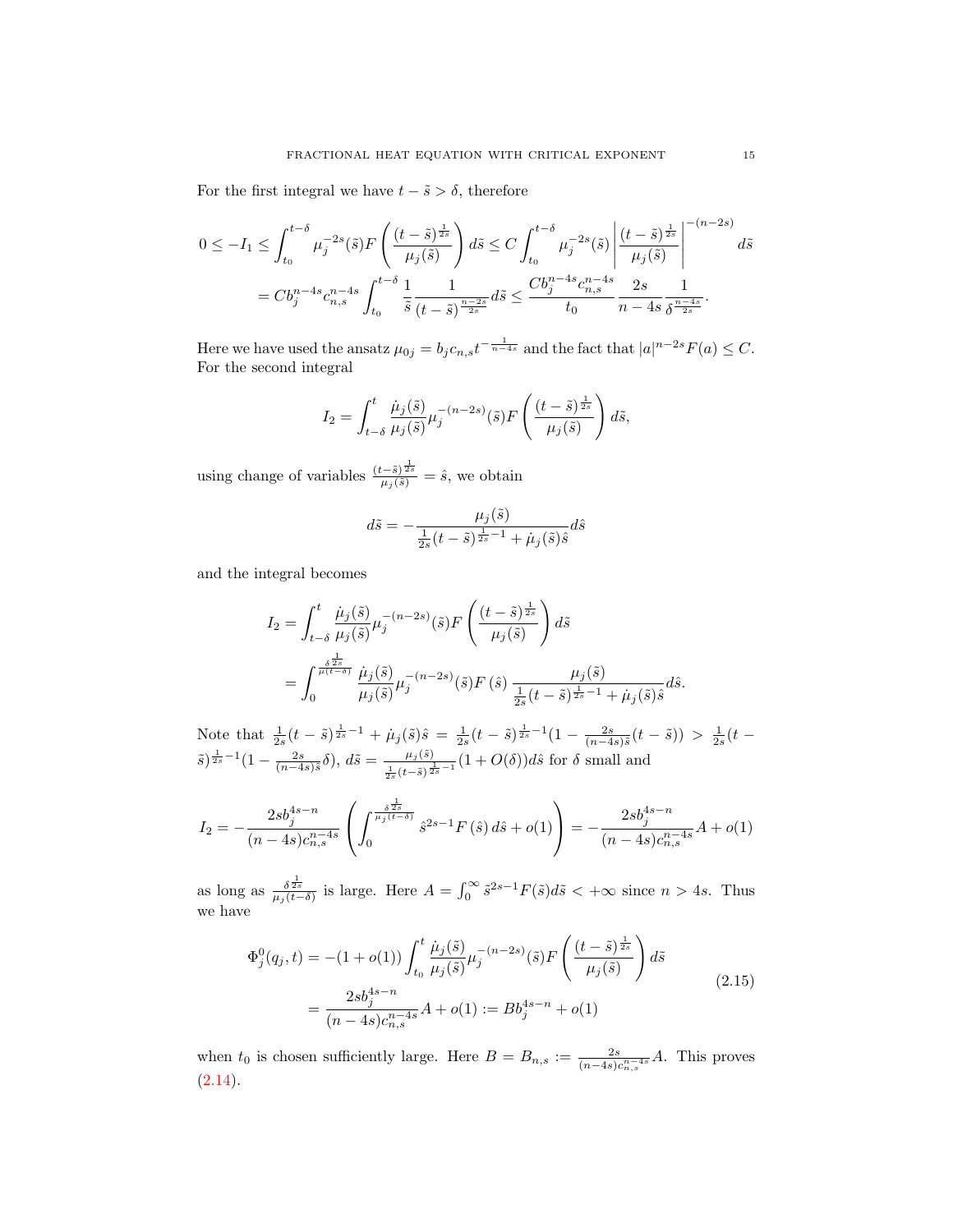By direct computations, we have

$$
\mu_0^{-(n-2s-1)}(t) \int_{\mathbb{R}^n} E_{0j}(y, t) Z_{n+1}(y) dy
$$
\n
$$
\approx c_1 \left[ b_j^{n-2s-1} H(q_j, q_j) - \sum_{i \neq j} b_j^{\frac{n-2s}{2} - 1} b_i^{\frac{n-2s}{2}} G(q_j, q_i) \right]
$$
\n
$$
- \frac{2sc_1 A + c_2}{(n-4s)c_{n,s}^{n-4s}} b_j^{2s-1}
$$
\n(2.16)

with

$$
c_1 = -p \int_{\mathbb{R}^n} U(y)^{p-1} Z_{n+1}(y) dy,
$$
  

$$
c_2 = \int_{\mathbb{R}^n} \left( Z_{n+1}(y) + \frac{n-2s}{2} \alpha_{n,s} \frac{1}{(1+|y|^2)^{\frac{n-2s}{2}}} \right) Z_{n+1}(y) dy.
$$

Denote

$$
\mu_j(t) = b_j \mu_0(t) = b_j c_{n,s} t^{-\frac{1}{n-4s}}.
$$

Then the solvability conditions  $(2.13)$  can be achieved at main order if

<span id="page-15-0"></span>
$$
b_j^{n-2s}H(q_j, q_j) - \sum_{i \neq j} (b_i b_j)^{\frac{n-2s}{2}} G(q_j, q_i) - \frac{2sc_1 A + c_2}{(n-4s)c_{n,s}^{n-4s}c_1} b_j^{2s} = 0 \text{ for all } j = 1, \cdots, k. \tag{2.17}
$$

By imposing  $-\frac{2sc_1A+c_2}{(c_1-A_1)\cdot n-4s}$  $\frac{2sc_1A + c_2}{(n-4s)c_{n,s}^{n-4s}c_1} = -\frac{2s}{n-2s}$ , namely

$$
c_{n,s} = \left[\frac{(2sc_1A + c_2)(n-2s)}{2s(n-4s)c_1}\right]^{\frac{1}{n-4s}},
$$

we have

<span id="page-15-1"></span>
$$
\dot{\mu}_0(t) = -\frac{2sc_1}{(2sc_1A + c_2)(n - 2s)} \mu_0^{n - 4s + 1}(t). \tag{2.18}
$$

From  $(2.17)$  and  $(2.18)$ , the constants  $b_j$  satisfy the system

<span id="page-15-2"></span>
$$
b_j^{n-2s-1}H(q_j, q_j) - \sum_{i \neq j} b_j^{\frac{n-2s}{2}-1} b_i^{\frac{n-2s}{2}} G(q_j, q_i) = \frac{2s b_j^{2s-1}}{n-2s} \text{ for all } j = 1, \cdots, k.
$$
\n(2.19)

System [\(2.19\)](#page-15-2) is equivalent to the variational problem  $\nabla_b I(b) = 0$  with

$$
I(b) := \frac{1}{n-2s} \left[ \sum_{j=1}^{k} b_j^{n-2s} H(q_j, q_j) - \sum_{i \neq j} b_j^{\frac{n-2s}{2}} b_i^{\frac{n-2s}{2}} G(q_j, q_i) - \sum_{j=1}^{k} b_j^{2s} \right].
$$
 (2.20)

Let  $\Lambda_j = b_j^{\frac{n-2s}{2}}$ . Then

$$
(n-2s)I(b) = \tilde{I}(\Lambda) = \left[\sum_{j=1}^k H(q_j, q_j)\Lambda_j^2 - \sum_{i \neq j} G(q_j, q_i)\Lambda_i\Lambda_j - \sum_{j=1}^k \Lambda_j^{\frac{4s}{n-2s}}\right].
$$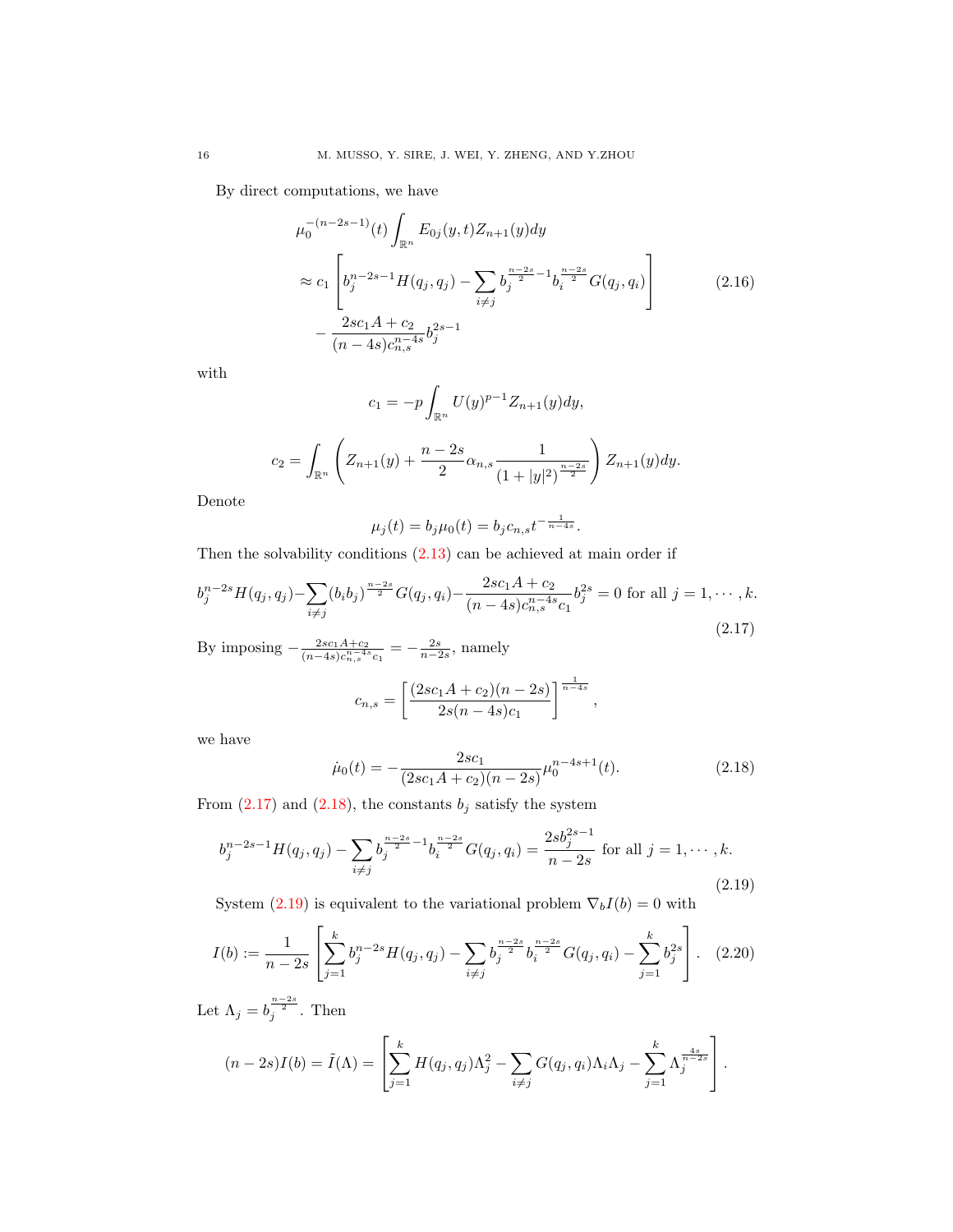Standard argument shows that system [\(2.19\)](#page-15-2) has a unique solution if and only if the following matrix

$$
G(q) = \begin{bmatrix} H(q_1, q_1) & -G(q_1, q_2) & \cdots & -G(q_1, q_k) \\ -G(q_2, q_1) & H(q_2, q_2) & \cdots & -G(q_2, q_k) \\ \vdots & \vdots & \ddots & \vdots \\ -G(q_k, q_1) & -G(q_k, q_2) & \cdots & H(q_k, q_k) \end{bmatrix}
$$

is positive definite.

Next, we consider the solvability conditions for  $(2.11)$ ,

$$
\int_{\mathbb{R}^n} \mu_j^{\frac{n+2s}{2}} S(u_{\mu,\xi})(y,t) Z_i(y) dy = 0, \quad i = 1, \cdots, n.
$$

It is clear that these conditions are fulfilled at main order by simply setting  $\xi_{0j} = q_j$ .

Now we fix the function  $\mu_0(t)$  and the positive constants  $b_j$  satisfying [\(2.19\)](#page-15-2) and denote

$$
\bar{\mu}_0 = (\mu_{01}, \cdots, \mu_{0k}) = (b_1\mu_0, \cdots, b_k\mu_0).
$$

Let  $\Phi_j$  be the unique solution to  $(2.11)$  for  $\mu = \bar{\mu}_0$ . Then we have

$$
-(-\Delta)^s_y \Phi_j + pU(y)^{p-1} \Phi_j = -\mu_{0j} E_{0j} [\bar{\mu}_0, \dot{\mu}_{0j}] \text{ in } \mathbb{R}^n, \ \Phi_j(y, t) \to 0 \text{ as } |y| \to \infty.
$$

From the definition of  $\mu_0$  and  $b_j$ , one has

$$
\mu_{0j}E_{0j}=-\gamma_j\mu_0^{n-2s}q_0(y),
$$

where the constant  $\gamma_j$  is positive and

<span id="page-16-0"></span>
$$
q_0(y) := \frac{pU(y)^{p-1}c_2b_j^{2s}}{(n-4s)c_{n,s}^{n-4s}c_1} + \frac{b_j^{2s}}{(n-4s)c_{n,s}^{n-4s}} \left(Z_{n+1}(y) + \frac{n-2s}{2}\alpha_{n,s}\frac{1}{(1+|y|^2)^{\frac{n-2s}{2}}}\right)
$$
\n(2.21)

with  $\int_{\mathbb{R}^n} q_0(y) Z_{n+1} dy = 0.$ 

Let  $p_0 = p_0(|y|)$  be the radial solution of  $L_0(p_0) = q_0$ . Then  $p_0(|y|) = O(|y|^{-2s})$ as  $|y| \to \infty$  since we have [\(2.21\)](#page-16-0). Therefore,

<span id="page-16-2"></span>
$$
\Phi_j(y, t) = \gamma_j \mu_0^{n-2s} p_0(y). \tag{2.22}
$$

Thus we can define the corrected approximation as

<span id="page-16-1"></span>
$$
u_{\mu,\xi}^*(x,t) = u_{\mu,\xi}(x,t) + \tilde{\Phi}(x,t)
$$
\n(2.23)

with

$$
\tilde{\Phi}(x,t) = \sum_{j=1}^k \mu_j^{-\frac{n-2s}{2}} \Phi_j \left( \frac{x - \xi_j}{\mu_j}, t \right).
$$

2.4. **Estimating the error**  $S(u_{\mu,\xi}^*)$ . In the region  $|x-q_i| > \delta$  for all  $i = 1, \dots, k$ ,  $S(u_{\mu,\xi}^*)$  can be described as

<span id="page-16-3"></span>
$$
S(u_{\mu,\xi}^*)(x,t) = \mu_0^{\frac{n-2s}{2}-1} \sum_{j=1}^k \mu_j f_j + \mu_0^{\frac{n-2s}{2}} \sum_{j=1}^k \dot{\xi}_j \cdot \vec{f}_j + \mu_0^{\frac{n+2s}{2}} f,\tag{2.24}
$$

where the functions  $f_j$ ,  $\vec{f}_j$ , f are smooth bounded and depend on  $(x, \mu_0^{-1}\mu, \xi)$ . Now we consider the region near each of the points  $q_j$ . By direct computations,  $S(u^*_{\mu,\xi})$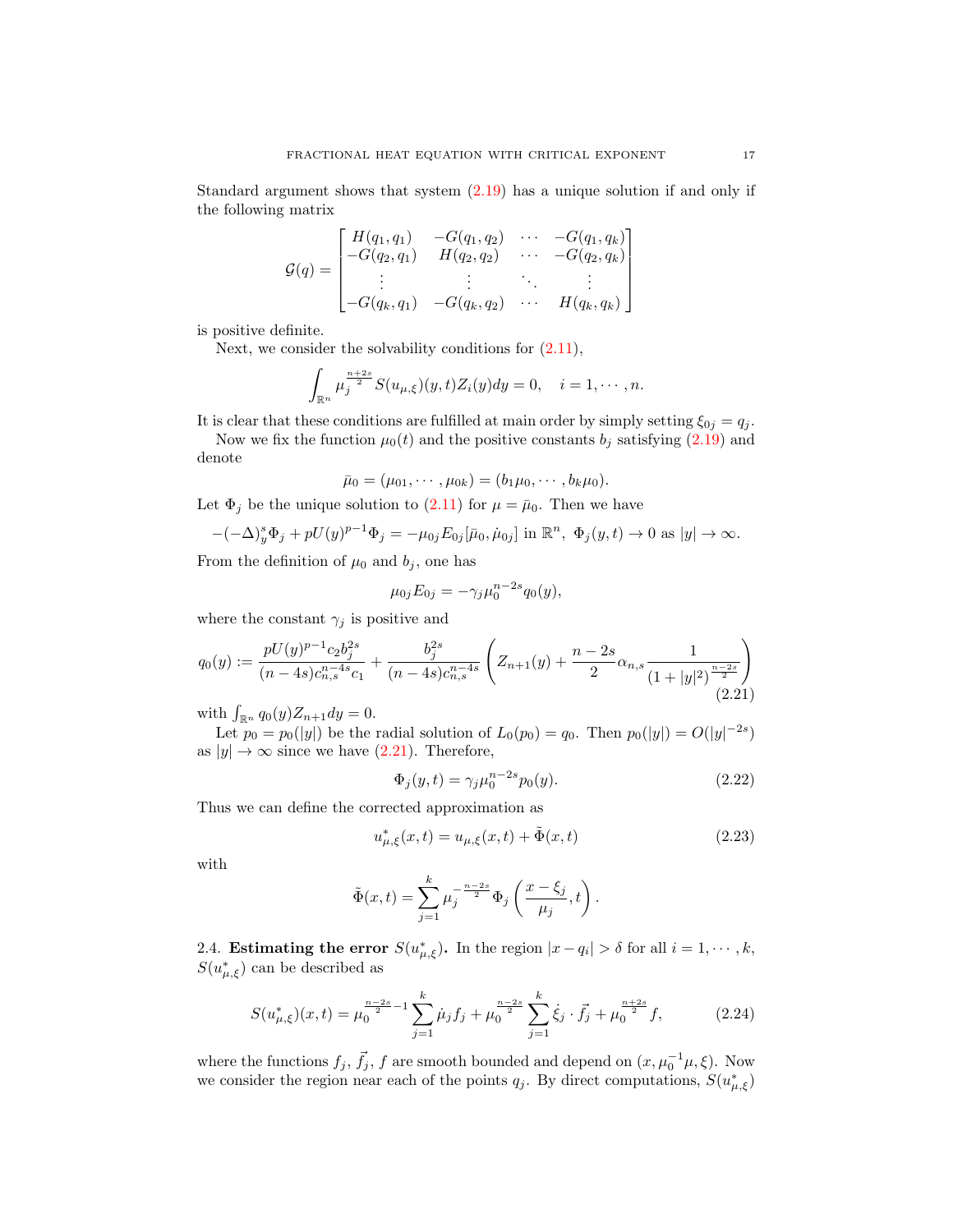is given by

<span id="page-17-1"></span>
$$
S(u_{\mu,\xi}^{*}) = S(u_{\mu,\xi}) - \sum_{j=1}^{k} \mu_{j}^{-\frac{n+2s}{2}} \mu_{0j} E_{0j} [\bar{\mu}_{0}, \dot{\mu}_{0j}] + \sum_{j=1}^{k} \mu_{j}^{-\frac{n+2s}{2}} \left\{ -\mu_{j}^{2s} \partial_{t} \Phi_{j}(y_{j}, t) + \mu_{j}^{2s-1} \mu_{j} \left[ \frac{n-2s}{2} \Phi_{j}(y_{j}, t) + y_{j} \cdot \nabla_{y} \Phi_{j} \right] + \mu_{j}^{2s-1} \nabla_{y} \Phi_{j}(y_{j}, t) \cdot \dot{\xi}_{j} \right\}
$$
  
+ 
$$
(u_{\mu,\xi} + \tilde{\Phi})^{p} - u_{\mu,\xi}^{p} - p \sum_{j=1}^{k} \mu_{j}^{-\frac{n+2s}{2}} U(y_{j})^{p-1} \Phi_{j}(y_{j}, t),
$$
\n(2.25)

where  $y_j = \frac{x-\xi_j}{\mu_j}$  $\frac{-\varsigma_j}{\mu_j}$ .

From [\(2.10\)](#page-11-2), for a given fixed j and  $|x - q_j| \le \delta$ , we have

<span id="page-17-0"></span>
$$
\mu_j^{\frac{n+2s}{2}} S(u_{\mu,\xi}^*) = \mu_j^{\frac{n+2s}{2}} S(u_{\mu,\xi}) - \mu_{0j} E_{0j}[\bar{\mu}_0, \dot{\mu}_{0j}] + A_j(y). \tag{2.26}
$$

After direct computations,

$$
A_j = \mu_0^{n+4s} f(\mu_0^{-1}\mu, \xi, \mu_j y) + \frac{\mu_0^{2n-4s}}{1 + |y_j|^{2s}} g(\mu_0^{-1}\mu, \xi, \mu_j y), \quad y_j = \frac{x - \xi_j}{\mu_j}, \quad (2.27)
$$

where  $f$  and  $g$  are smooth and bounded.

Finally we set

$$
\mu(t) = \bar{\mu}_0 + \lambda(t) \text{ with } \lambda(t) = (\lambda_1(t), \cdots, \lambda_k(t)).
$$

From  $(2.26)$ , we have

$$
S(u_{\mu,\xi}^*) = \mu_j^{-\frac{n+2s}{2}} \Big\{ \mu_{0j} (E_{0j}[\mu, \dot{\mu}_j] - E_{0j}[\bar{\mu}_0, \dot{\mu}_{0j}]) + \lambda_j E_{0j}[\mu, \dot{\mu}_j] + \mu_j E_{1j}[\mu, \dot{\xi}_j] + R_j + A_j \Big\}.
$$

Recall Lemma [2.1](#page-8-0) that

$$
E_{0j}[\mu,\dot{\mu}_j] = pU(y)^{p-1} \left[ -\mu_j^{n-2s-1} H(q_j, q_j) + \sum_{i \neq j} \mu_j^{\frac{n-2s}{2}-1} \mu_i^{\frac{n-2s}{2}} G(q_j, q_i) \right] + pU(y)^{p-1} \mu_j^{n-2s-1} \Phi_j^0(q_j, t) + \mu_j^{2s-2} \dot{\mu}_j \left( Z_{n+1}(y) + \frac{n-2s}{2} \alpha_{n,s} \frac{1}{(1+|y|^2)^{\frac{n-2s}{2}}} \right).
$$

Note that  $\Phi_j^0$  depends on  $\mu$ ,  $\dot{\mu}$  and

$$
\mu_0^{n-2s-1} \Phi_j^0[\bar{\mu}_0 + \lambda, b_j \dot{\mu}_0 + \dot{\lambda}_j](q_j, t) - \mu_0^{n-2s-1} \Phi_j^0[\bar{\mu}_0, b_j \dot{\mu}_0](q_j, t) \n= -(b_j \mu_0)^{2s-2} 2s A \dot{\lambda}_j - \mu_0^{n-2s-2} (n-4s+1) b_j^{2s-2} B \lambda_j
$$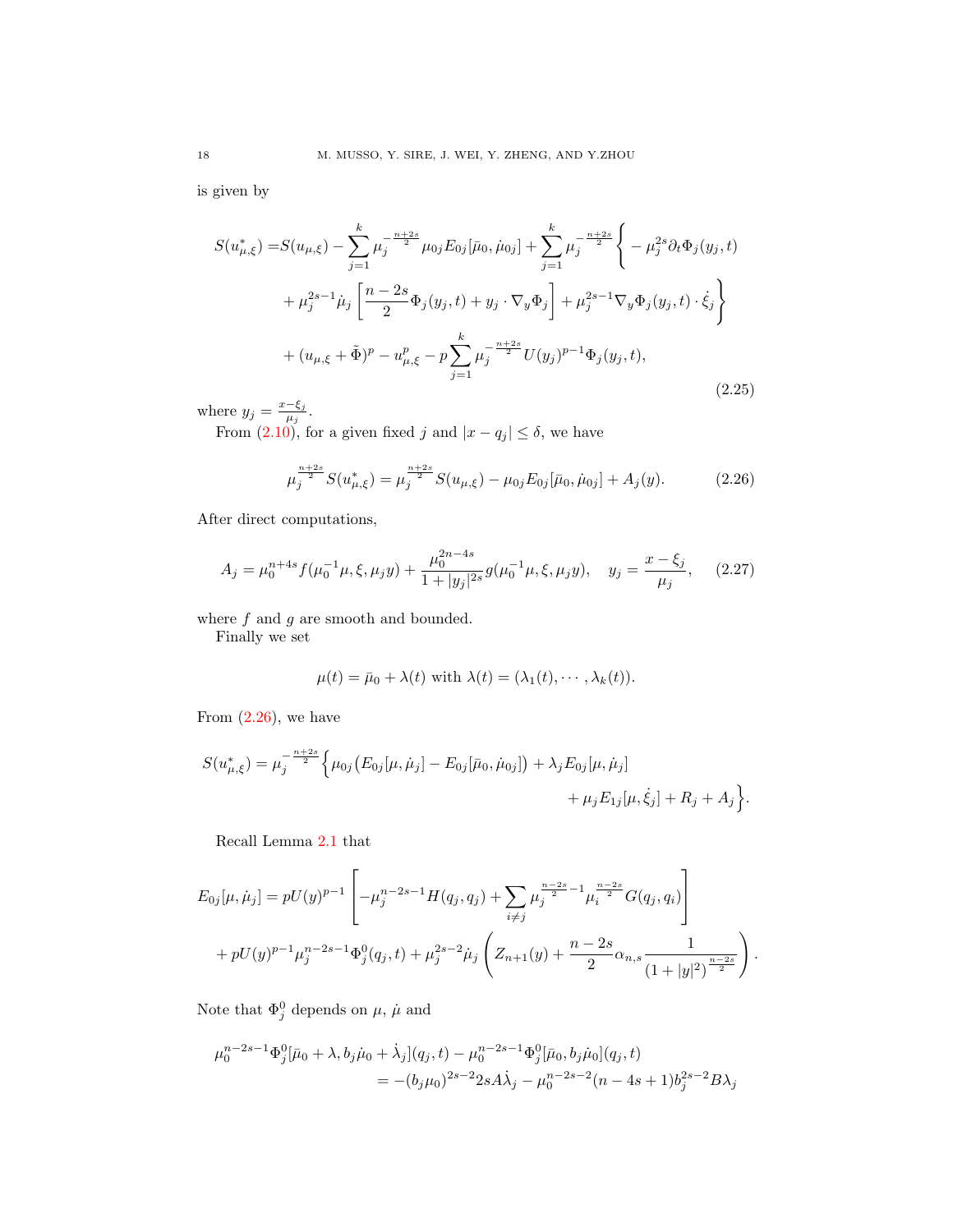which can be deduced by similar arguments as  $(2.15)$ , we have

$$
E_{0j}[\bar{\mu}_{0} + \lambda, b_{j}\dot{\mu}_{0} + \dot{\lambda}_{j}] - E_{0j}[\bar{\mu}_{0}, b_{j}\dot{\mu}_{0}]
$$
  
\n
$$
= (b_{j}\mu_{0})^{2s-2}\dot{\lambda}_{j} \left(Z_{n+1}(y) + \frac{n-2s}{2}\alpha_{n,s}\frac{1}{(1+|y|^{2})^{\frac{n-2s}{2}}}\right)
$$
  
\n
$$
+ (2s-2)(b_{j}\mu_{0})^{2s-3}\lambda_{j}(b_{j}\dot{\mu}_{0} + \dot{\lambda}_{j}) \left(Z_{n+1}(y) + \frac{n-2s}{2}\alpha_{n,s}\frac{1}{(1+|y|^{2})^{\frac{n-2s}{2}}}\right)
$$
  
\n
$$
- \mu_{0}^{n-2s-2}pU(y)^{p-1} \left[\sum_{i=1}^{k} M_{ij}\lambda_{i} + \sum_{i,l=1}^{k} f_{ijl}(\mu_{0}^{-1}\lambda)\lambda_{i}\lambda_{l}\right]
$$
  
\n
$$
+ \mu_{0}^{n-2s-2}pU(y)^{p-1}(n-2s-1)b_{j}^{2s-2}B\lambda_{j}
$$
  
\n
$$
- pU(y)^{p-1}(b_{j}\mu_{0})^{2s-2}2sA\dot{\lambda}_{j} - \mu_{0}^{n-2s-2}pU(y)^{p-1}(n-4s+1)b_{j}^{2s-2}B\lambda_{j},
$$

where  $f_{ijl}$  are smooth functions and for  $i=j,$ 

$$
M_{ij} = (n-2s-1)b_j^{n-2s-2}H(q_j, q_j) - \left(\frac{n-2s}{2} - 1\right)\sum_{i \neq j} b_j^{\frac{n-2s}{2}-2}b_i^{\frac{n-2s}{2}}G(q_j, q_i),
$$

for  $i \neq j$ ,

$$
M_{ij} = -\frac{n-2s}{2} \sum_{i \neq j} b_j^{\frac{n-2s}{2}-1} b_i^{\frac{n-2s}{2}-1} G(q_j, q_i).
$$

 $M = D^2 I_0(b)$  with

$$
I_0(b) := \frac{1}{n-2s} \left[ \sum_{j=1}^k b_j^{n-2s} H(q_j, q_j) - \sum_{i \neq j} b_j^{\frac{n-2s}{2}} b_i^{\frac{n-2s}{2}} G(q_j, q_i) \right].
$$

Since  $D^2I(b)$  is positive definite, we denote its positive eigenvalues corresponding to the eigenvectors  $\bar{w}_j$  by  $\bar{\sigma}_j$  for  $j = 1, \dots, k$ . Thus

<span id="page-18-0"></span>
$$
D^2I(b) = P^T \text{diag}(\bar{\sigma}_1, \cdots, \bar{\sigma}_k)P
$$
\n(2.28)

and P is the  $k \times k$  matrix given by  $P := (\bar{w}_1, \dots, \bar{w}_k)$ . From the definition of  $b_j$  in [\(2.19\)](#page-15-2), one has

$$
M = D2I0(b) = D2I(b) + \frac{2s(2s - 1)}{n - 2s} diag(b12s - 2, ..., bk2s - 2)
$$
  
=  $PT diag(\bar{\sigma}_1 + \frac{2s(2s - 1)}{n - 2s} b_1^{2s - 2}, ..., \bar{\sigma}_k + \frac{2s(2s - 1)}{n - 2s} b_k^{2s - 2})P.$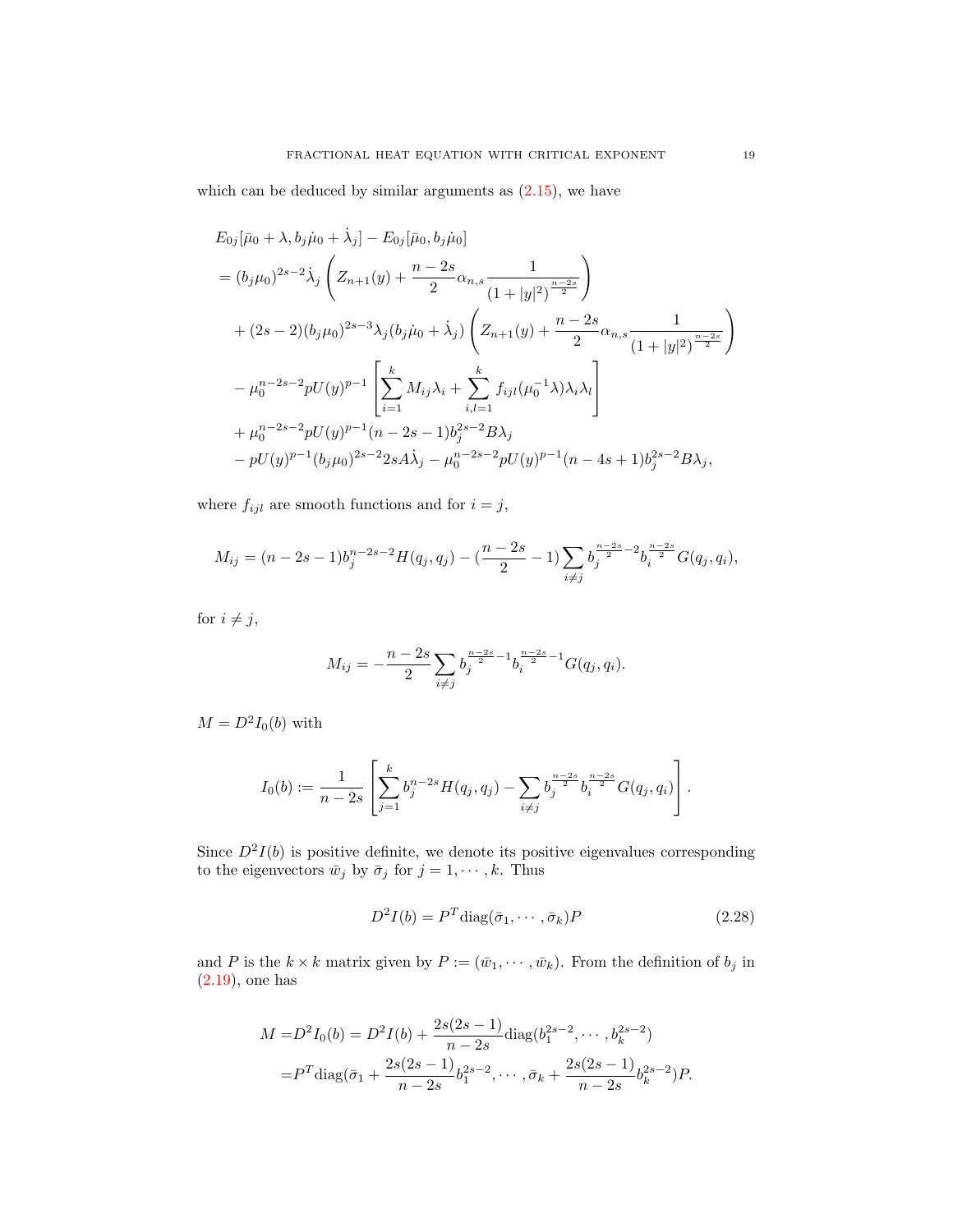Now we estimate  $\lambda_j E_{0j}[\mu, \dot{\mu}_j]$ . Indeed, we have

$$
\lambda_{j} E_{0j}[\mu, \dot{\mu}_{j}]
$$
\n
$$
= (b_{j}\mu_{0})^{2s-2}\lambda_{j}\dot{\lambda}_{j}\left(Z_{n+1}(y) + \frac{n-2s}{2}\alpha_{n,s}\frac{1}{(1+|y|^{2})^{\frac{n-2s}{2}}}\right)
$$
\n
$$
+ (2s-2)(b_{j}\mu_{0})^{2s-3}\lambda_{j}^{2}(b_{j}\dot{\mu}_{0} + \dot{\lambda}_{j})\left(Z_{n+1}(y) + \frac{n-2s}{2}\alpha_{n,s}\frac{1}{(1+|y|^{2})^{\frac{n-2s}{2}}}\right)
$$
\n
$$
+ \lambda_{j} b_{j}^{2s-1}\left[\mu_{0}^{2s-2}\dot{\mu}_{0}\left(Z_{n+1}(y) + \frac{n-2s}{2}\alpha_{n,s}\frac{1}{(1+|y|^{2})^{\frac{n-2s}{2}}}\right)\right]
$$
\n
$$
+ pU(y)^{p-1}\mu_{0}^{n-2s-1}\left(-b_{j}^{n-4s}H(q_{j}, q_{j}) + \sum_{i\neq j} b_{j}^{\frac{n-6s}{2}}b_{i}^{\frac{n-2s}{2}}G(q_{j}, q_{i})\right)\right]
$$
\n
$$
+ pU(y)^{p-1}b_{j}^{2s-1}\mu_{0}^{n-2s-1}B\lambda_{j}
$$
\n
$$
- \mu_{0}^{n-2s-2}pU(y)^{p-1}\sum_{i,l=1}^{k} f_{ijl}(\mu_{0}^{-1}\lambda)\lambda_{i}\lambda_{l},
$$

where functions  $f_{ijl}$  are smooth in its arguments.

Collecting all the above estimates, we have the full expansion for  $S(u_{\mu,\xi}^*)$ .

<span id="page-19-0"></span>**Lemma 2.2.** We consider the region  $|x - q_j| \leq \frac{1}{2} \min_{i \neq l} |q_i - q_l|$  for a fixed index j. Let  $\mu = \bar{\mu}_0 + \lambda$  and  $|\lambda(t)| \leq \mu_0(t)^{1+\sigma}$  for some  $0 < \sigma < \bar{\sigma}$  with  $\bar{\sigma}$  be a constant satisfying  $0 < \bar{\sigma} \leq \frac{n-2s}{2s} \bar{\sigma}_j b_j^{2-2s}, \ j = 1, \cdots, k$ . Then for large t,  $S(u^*_{\mu,\xi})$  can be expressed as

$$
S(u_{\mu,\xi}^{*}) = \sum_{j=1}^{k} \mu_{j}^{-\frac{n+2s}{2}}
$$
\n
$$
\begin{cases}\n\left(\mu_{0j}(b_{j}\mu_{0})^{2s-2}\dot{\lambda}_{j}\left(Z_{n+1}(y_{j}) + \frac{n-2s}{2}\alpha_{n,s}\frac{1}{(1+|y_{j}|^{2})^{\frac{n-2s}{2}}}-2sApU(y_{j})^{p-1}\right)\right.\n\left.\left.-\mu_{0j}\mu_{0}^{n-2s-2}pU(y_{j})^{p-1}\right)\right.\n\left.\left.\begin{matrix}\n\mu_{0j}(b_{j}\mu_{0})^{2s-2} & \mu_{0j}(b_{j})^{2s-1} \\
\mu_{0j}(b_{j}\mu_{0})^{2s-2} & \mu_{0j}(b_{j})^{2s-1} \\
\mu_{0j}(b_{j})^{2s-1}\n\end{matrix}\right]\n\left.\begin{matrix}\n\mu_{0j}^{n-2s-2} & \mu_{0j}(b_{j})^{2s-1} \\
\mu_{0j}^{n-2s-2} & \mu_{0j}(b_{j})^{2s-1}\n\end{matrix}\right]\n\left.\begin{matrix}\n\mu_{0j}^{n-2s-2} & \mu_{0j}(b_{j})^{2s-1} \\
\mu_{0j}^{n-2s-2} & \mu_{0}(b_{j})^{2s-1} \\
\mu_{0j}^{n-2s-2} & \mu_{0}(b_{j})^{2s-1}\n\end{matrix}\right]\n\left.\begin{matrix}\n\mu_{0j}^{n-2s-2} & \mu_{0}^{n-2s-1} \\
\mu_{0j}^{n-2s-1} & \mu_{0j}^{n-2s-1} \\
\mu_{0j}^{n-2s-1} & \mu_{0j}^{n-2s-1} \\
\mu_{0j}^{n-2s-1} & \mu_{0j}^{n-2s-1} \\
\mu_{0j}^{n-2s-1} & \mu_{0j}^{n-2s-1} \\
\mu_{0j}^{n-2s-1} & \mu_{0j}^{n-2s-1} \\
\mu_{0j}^{n-2s-1} & \mu_{0j}^{n-2s-1} & \mu_{0j}^{n-2s-1}\n\end{matrix}\right]
$$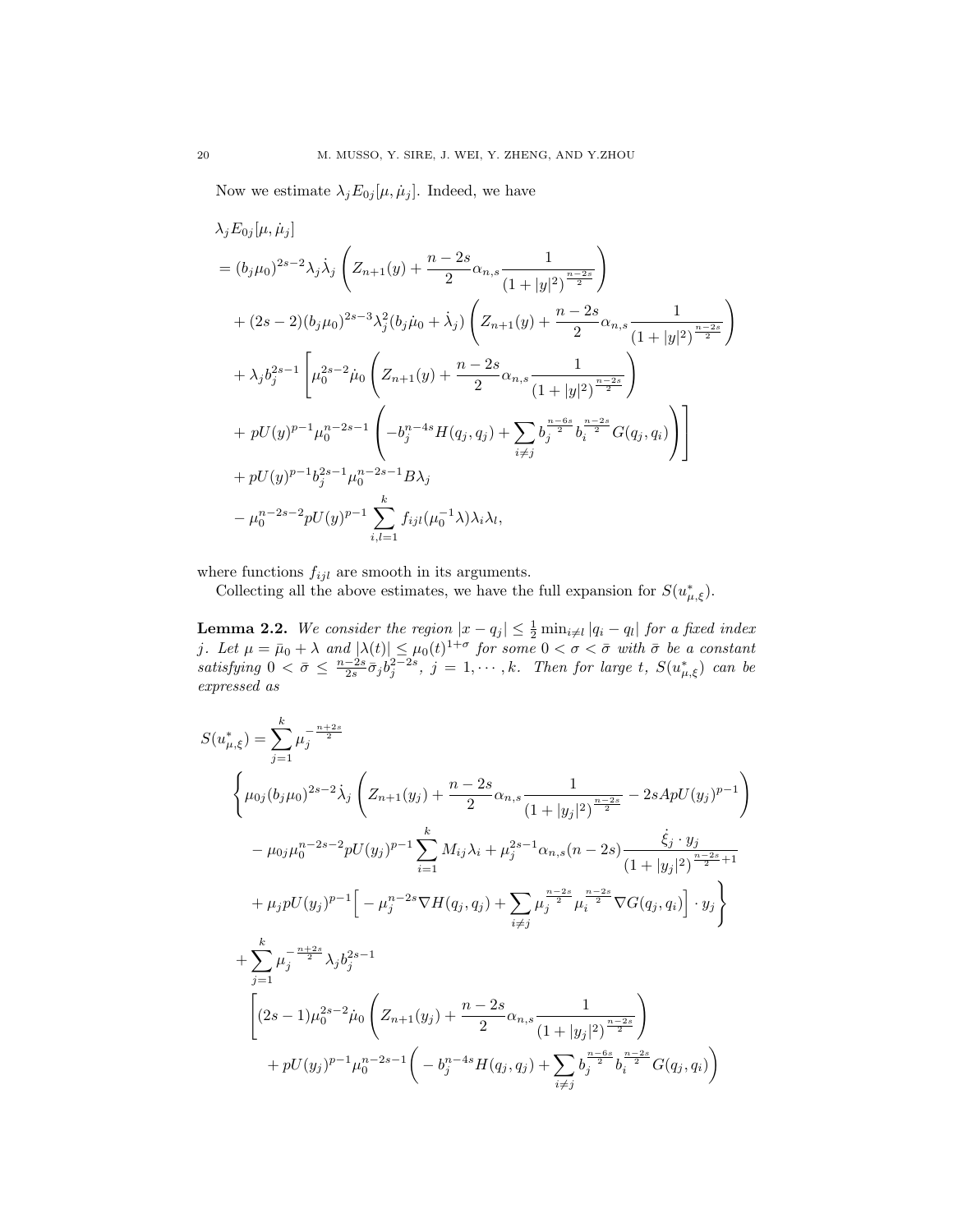$$
+ pU(y_j)^{p-1} \mu_0^{n-2s-1} (2s-1)B
$$
  
+ 
$$
\mu_0^{-\frac{n+2s}{2}} \left[ \sum_{j=1}^k \frac{\mu_0^{n-2s+2} g_j}{1+|y_j|^{4s-2}} + \sum_{j=1}^k \frac{\mu_0^{2n-4s} g_j}{1+|y_j|^{2s}} + \sum_{j=1}^k \frac{\mu_0^{n-2s} g_j}{1+|y_j|^{4s}} \lambda_j \right]
$$
  
+ 
$$
\mu_0^{-\frac{n+2s}{2}} \left[ \sum_{j=1}^k \frac{\mu_0^{n-2s} \bar{g}_j}{1+|y_j|^{4s}} \cdot (\xi_j - q_j) \right]
$$
  
+ 
$$
\mu_0^{-\frac{n+2s}{2}} \left[ \mu_0^{n-2s-2} \sum_{i,j,l=1}^k pU(y_j)^{p-1} f_{ijl} \lambda_i \lambda_l + \sum_{i,j,l=1}^k \frac{f_{ijl}}{1+|y_j|^{n-2s}} \lambda_i \lambda_l \right]
$$
  
+ 
$$
\mu_0^{-\frac{n+2s}{2}} \left[ \mu_0^{n+2s} f + \mu_0^{n-1} \sum_{i=1}^k \mu_i f_i + \mu_0^n \sum_{i=1}^k \dot{\xi}_i \bar{f}_i \right],
$$

where  $x = \xi_j + \mu_j y_j$ ,  $\vec{f}_i$ ,  $f_i$ ,  $f_j$ ,  $f_{ijl}$  are smooth and bounded functions depending on  $(\mu_0^{-1}\mu, \xi, x)$  and  $g_j$ ,  $\vec{g}_j$  depend on  $(\mu_0^{-1}\mu, \xi, y_j)$ .

3. The inner-outer gluing procedure

We are looking for a solution to  $(2.1)$  with the form

$$
u = u_{\mu,\xi}^* + \tilde{\phi}
$$

when  $t_0$  is sufficiently large. The function  $\tilde{\phi}(x, t)$  is a smaller term and we will find it by means of the inner-outer gluing procedure.

Let us write

$$
\tilde{\phi}(x,t) = \psi(x,t) + \phi^{in}(x,t) \quad \text{where} \quad \phi^{in}(x,t) := \sum_{j=1}^{k} \eta_{j,R}(x,t)\tilde{\phi}_j(x,t)
$$

with

$$
\tilde{\phi}_j(x,t) := \mu_{0j}^{-\frac{n-2s}{2}} \phi_j \left( \frac{x - \xi_j}{\mu_{0j}}, t \right), \quad \mu_{0j}(t) = b_j \mu_0(t)
$$

and

$$
\eta_{j,R}(x,t) = \eta \left( \frac{|x - \xi_j|}{R \mu_{0j}} \right).
$$

Here  $\eta(\tau)$  is a smooth cut-off function defined on  $[0, +\infty)$  with  $\eta(\tau) = 1$  for  $0 \le$  $\tau$  < 1 and  $\eta(\tau) = 0$  for  $\tau > 2$ . The number R is defined as

<span id="page-20-1"></span>
$$
R = t_0^{\rho} \quad \text{with} \quad 0 < \rho \ll 1. \tag{3.1}
$$

Problem [\(2.1\)](#page-7-0) can be written with respect to  $\tilde{\phi}$  as

<span id="page-20-0"></span>
$$
\begin{cases} \partial_t \tilde{\phi} = -(-\Delta)^s \tilde{\phi} + p(u_{\mu,\xi}^*)^{p-1} \tilde{\phi} + \tilde{N}(\tilde{\phi}) + S(u_{\mu,\xi}^*) \quad \text{in} \quad \Omega \times (t_0, \infty), \\ \tilde{\phi} = -u_{\mu,\xi}^* \quad \text{in} \quad (\mathbb{R}^n \setminus \Omega) \times (t_0, \infty), \end{cases} \tag{3.2}
$$

where  $\tilde{N}(\tilde{\phi}) = (u_{\mu,\xi}^* + \tilde{\phi})^p - p(u_{\mu,\xi}^*)^{p-1}\tilde{\phi} - (u_{\mu,\xi}^*)^p$  and  $S(u_{\mu,\xi}^*) = -\partial_t \mu_{\mu,\xi}^* (-\Delta)^s u_{\mu,\xi}^* + (u_{\mu,\xi}^*)^p.$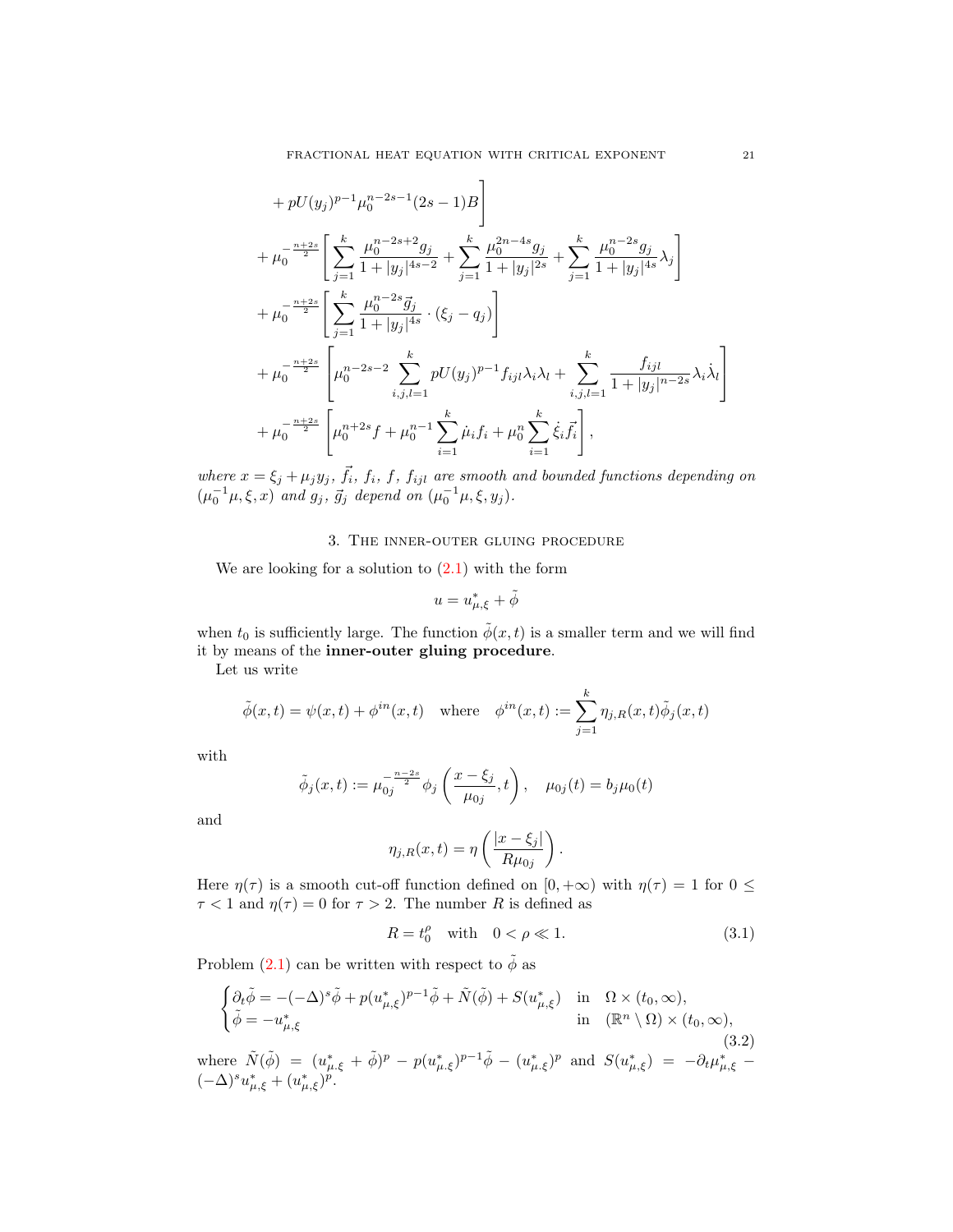According to Lemma [2.2,](#page-19-0) we let  $y_j = \frac{x-\xi_j}{\mu_j}$  $\frac{-\xi_j}{\mu_j}$  and denote

$$
S(u_{\mu,\xi}^*) = \sum_{j=1}^k S_{\mu,\xi,j} + S_{\mu,\xi}^{(2)}
$$

where

$$
S_{\mu,\xi,j} = \mu_j^{-\frac{n+2s}{2}} \left\{ \mu_{0j} (b_j \mu_0)^{2s-2} \dot{\lambda}_j \times \left( Z_{n+1}(y_j) + \frac{n-2s}{2} \alpha_{n,s} \frac{1}{(1+|y_j|^2)^{\frac{n-2s}{2}}} - 2sApU(y_j)^{p-1} \right) \right\}
$$
  

$$
- \mu_{0j} \mu_0^{n-2s-2} pU(y_j)^{p-1} \sum_{i=1}^k M_{ij} \lambda_i
$$
  

$$
+ \lambda_j b_j^{2s-1} \left[ (2s-1) \mu_0^{2s-2} \dot{\mu}_0 \left( Z_{n+1}(y_j) + \frac{n-2s}{2} \alpha_{n,s} \frac{1}{(1+|y_j|^2)^{\frac{n-2s}{2}}} \right) \right.
$$
  

$$
+ pU(y_j)^{p-1} \mu_0^{n-2s-1} \left( -b_j^{n-4s} H(q_j, q_j) + \sum_{i \neq j} b_j^{\frac{n-6s}{2}} b_i^{\frac{n-2s}{2}} G(q_j, q_i) \right)
$$
  

$$
+ pU(y_j)^{p-1} \mu_0^{n-2s-1} (2s-1)B \right]
$$
  

$$
+ \mu_j \left[ \mu_j^{2s-2} \alpha_{n,s} (n-2s) \frac{\dot{\xi}_j \cdot y_j}{(1+|y_j|^2)^{\frac{n-2s}{2}+1}} + pU(y_j)^{p-1} \left( -\mu_j^{n-2s} \nabla H(q_j, q_j) + \sum_{i \neq j} \mu_j^{\frac{n-2s}{2}} \mu_i^{\frac{n-2s}{2}} \nabla G(q_j, q_i) \right) \cdot y_j \right] \}
$$

Set

<span id="page-21-1"></span>
$$
V_{\mu,\xi} = p \sum_{j=1}^{k} \left( (u_{\mu,\xi}^*)^{p-1} - \left[ \mu_j^{-\frac{n-2s}{2}} U\left(\frac{x-\xi_j}{\mu_j}\right) \right]^{p-1} \right) \eta_{j,R} + p(1 - \sum_{j=1}^{k} \eta_{j,R}) (u_{\mu,\xi}^*)^{p-1}.
$$
\n(3.3)

Then  $\tilde{\phi}$  solves problem [\(3.2\)](#page-20-0) if (1)  $\psi$  solves the **outer problem** 

<span id="page-21-0"></span>
$$
\begin{cases}\n\partial_t \psi = -(-\Delta)^s \psi + V_{\mu,\xi} \psi \\
+ \sum_{j=1}^k \left\{ \left[ -(-\Delta)^{\frac{s}{2}} \eta_{j,R}, -(-\Delta)^{\frac{s}{2}} \tilde{\phi}_j \right] + \tilde{\phi}_j \left( -(-\Delta)^s - \partial_t \right) \eta_{j,R} \right\} \\
+ \tilde{N}_{\mu,\xi}(\tilde{\phi}) + S_{out}, \quad \text{in } \Omega \times (t_0, \infty), \\
\psi = -u_{\mu,\xi}^* \quad \text{in } (\mathbb{R}^n \setminus \Omega) \times (t_0, \infty),\n\end{cases} \tag{3.4}
$$

where

<span id="page-21-2"></span>
$$
S_{out} = S_{\mu,\xi}^{(2)} + \sum_{j=1}^{k} (1 - \eta_{j,R}) S_{\mu,\xi,j}
$$
 (3.5)

.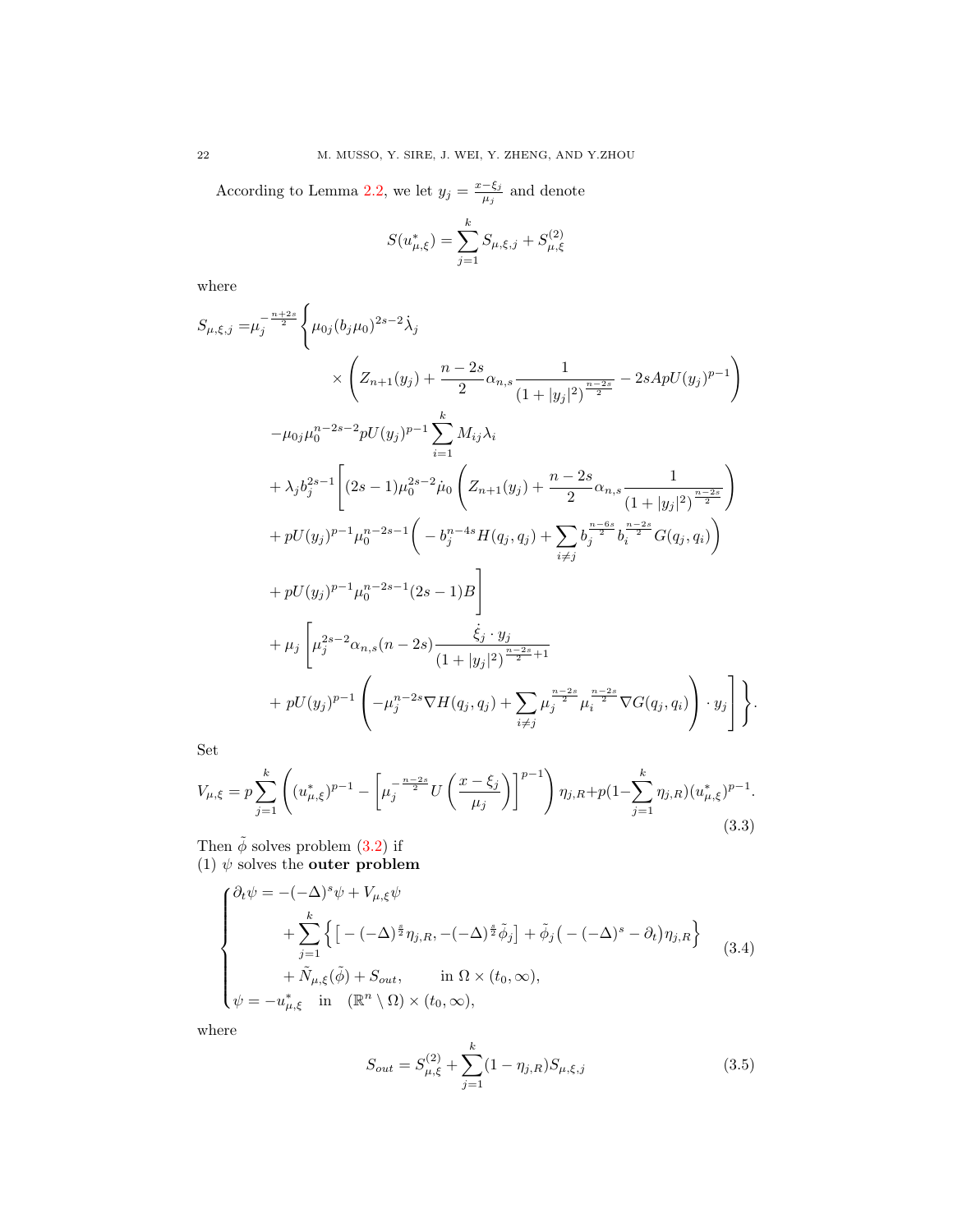$$
\left[ -(-\Delta)^{\frac{s}{2}} \eta_{j,R}, -(-\Delta)^{\frac{s}{2}} \tilde{\phi}_j \right] := C_{n,s} \int_{\mathbb{R}^n} \frac{[\eta_{j,R}(y) - \eta_{j,R}(x)][\tilde{\phi}_j(x) - \tilde{\phi}_j(y)]}{|x - y|^{n+2s}} dy. (3.6)
$$

(2)  $\tilde{\phi}_j$  solves

<span id="page-22-0"></span>
$$
\eta_{j,R}\partial_t \tilde{\phi}_j = \eta_{j,R} \left[ -(-\Delta)^s \tilde{\phi}_j + pU_j^{p-1} \tilde{\phi}_j + pU_j^{p-1}\psi + S_{\mu,\xi,j} \right] \text{ in } \mathbb{R}^n \times (t_0, \infty), \tag{3.7}
$$

for all  $j = 1, \cdots, k, U_j := \mu_j^{-\frac{n-2s}{2}} U\left(\frac{x-\xi_j}{\mu_j}\right)$  $\left(\frac{-\xi_j}{\mu_j}\right)$ . In terms of  $\phi_j(y, t)$ , [\(3.7\)](#page-22-0) becomes the inner problem

<span id="page-22-1"></span>
$$
\begin{cases}\n\mu_{0j}^{2s} \partial_t \phi_j = -(-\Delta)_y^s \phi_j + pU^{p-1}(y) \phi_j \\
+ \left\{ \mu_{0j}^{\frac{n+2s}{2}} S_{\mu,\xi,j}(\xi_j + \mu_{0j}y, t) + p \mu_{0j}^{\frac{n-2s}{2}} \frac{\mu_{0j}^{2s}}{\mu_j^{2s}} U^{p-1}(\frac{\mu_{0j}}{\mu_j}y) \psi(\xi_j + \mu_{0j}y, t) \\
+ B_j[\phi_j] + B_j^0[\phi_j] \right\} \chi_{B_{2R}(0)}(y) \quad \text{in} \quad \mathbb{R}^n \times (t_0, \infty),\n\end{cases} (3.8)
$$

for  $j = 1, \dots, k$ , where

<span id="page-22-3"></span>
$$
B_j[\phi_j] := \mu_{0j}^{2s-1} \dot{\mu}_{0j} \left( \frac{n-2s}{2} \phi_j + y \cdot \nabla_y \phi_j \right) + \mu_{0j}^{2s-1} \nabla \phi_j \cdot \dot{\xi}_j \tag{3.9}
$$

and

<span id="page-22-4"></span>
$$
B_j^0[\phi_j] := p \left[ U^{p-1} \left( \frac{\mu_{0j}}{\mu_j} y \right) - U^{p-1}(y) \right] \phi_j + p \left[ \mu_{0j}^{2s} (u_{\mu,\xi}^*)^{p-1} - U^{p-1} \left( \frac{\mu_{0j}}{\mu_j} y \right) \right] \phi_j. \tag{3.10}
$$

Here  $\chi_{B_{2R}(0)}(y)$  is the characteristic function of  $B_{2R}(0)$ .

The rest of the paper is organized as follows. In Section 4, we solve the outer problem  $(3.4)$ . In Section 5.1, a linear theory for the inner problem  $(3.8)$  is developed. We study the solvability conditions for [\(3.8\)](#page-22-1) in Section 5.2 and the full problem is finally solved in Section 6.

# 4. The outer problem

In this section, we shall solve the outer problem for a given smooth function  $\phi$ which is sufficiently small. We consider the initial boundary value problem

<span id="page-22-2"></span>
$$
\begin{cases}\n\partial_t \psi = -(-\Delta)^s \psi + V_{\mu,\xi} \psi \\
+ \sum_{j=1}^k \left\{ \left[ -(-\Delta)^{\frac{s}{2}} \eta_{j,R}, -(-\Delta)^{\frac{s}{2}} \tilde{\phi}_j \right] + \tilde{\phi}_j \left( -(-\Delta)^s - \partial_t \right) \eta_{j,R} \right\} \\
+ \tilde{N}_{\mu,\xi}(\tilde{\phi}) + S_{out}, \quad \text{in } \Omega \times (t_0, \infty), \\
\psi = -u_{\mu,\xi}^* \quad \text{in } (\mathbb{R}^n \setminus \Omega) \times (t_0, \infty), \\
\psi(\cdot, t_0) = \psi_0 \quad \text{in } \mathbb{R}^n\n\end{cases} \tag{4.1}
$$

with a smooth and sufficiently small initial condition  $\psi_0$ .

and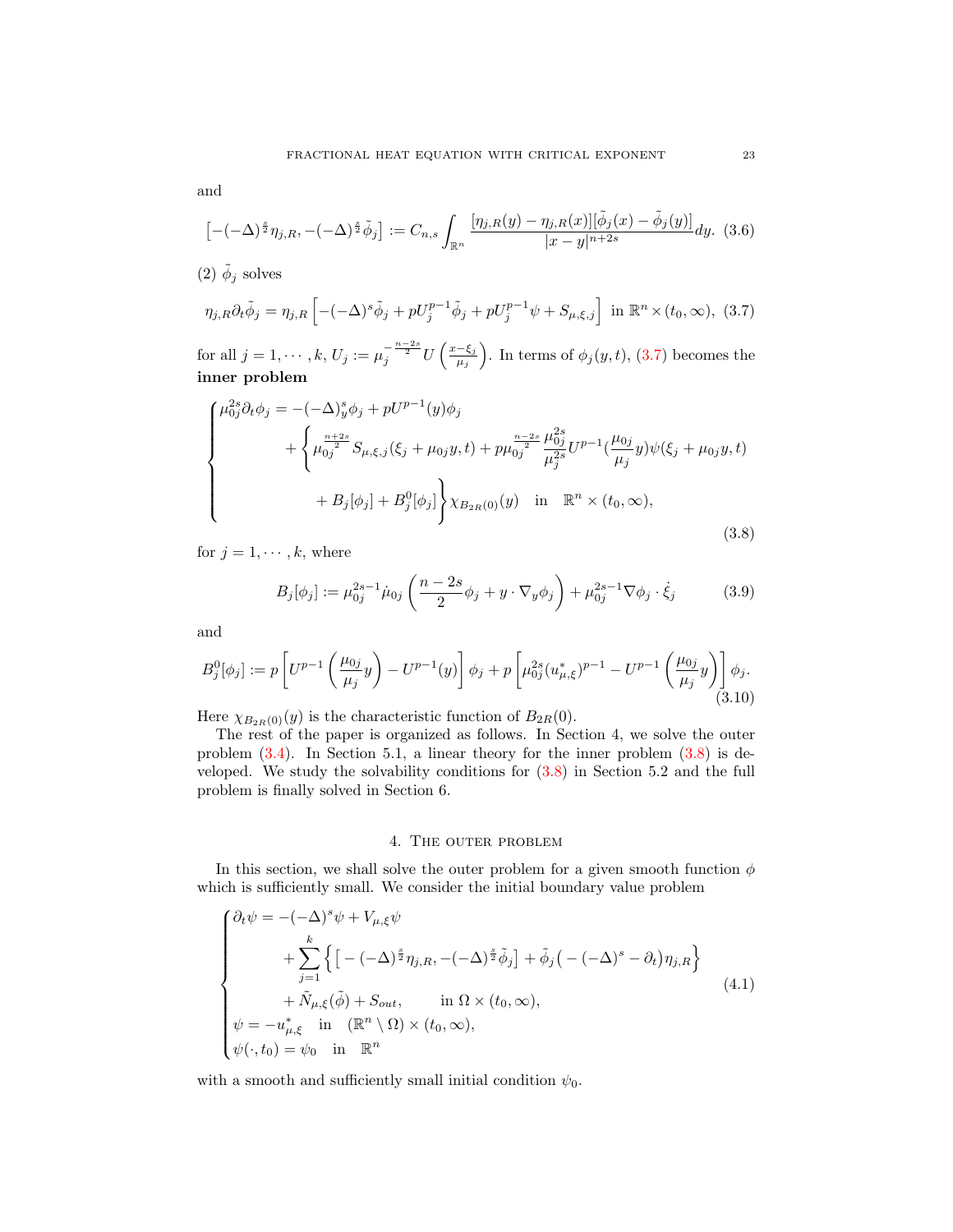4.1. The model problem. To solve problem [\(4.1\)](#page-22-2), we first consider the linear problem

<span id="page-23-2"></span>
$$
\begin{cases} \partial_t \psi = -(-\Delta)^s \psi + V_{\mu,\xi} \psi + f(x,t) & \text{in} \quad \Omega \times (t_0, \infty), \\ \psi = g & \text{in} \quad (\mathbb{R}^n \setminus \Omega) \times (t_0, \infty), \\ \psi(\cdot, t_0) = h & \text{in} \quad \mathbb{R}^n, \end{cases}
$$
(4.2)

where  $f(x, t)$ ,  $g(x, t)$  and  $h(x)$  are given smooth functions and  $V_{\mu, \xi}$  is defined in  $(3.3)$ . Furthermore, we assume f satisfies

<span id="page-23-1"></span>
$$
|f(x,t)| \le M \sum_{j=1}^{k} \frac{\mu_j^{-2s} t^{-\beta}}{1 + |y_j|^{2s+\alpha}}, \quad y_j = \frac{|x - \xi_j|}{\mu_j}
$$
(4.3)

for  $\alpha$ ,  $\beta > 0$ . Denote the least  $M > 0$  in [\(4.3\)](#page-23-1) by  $||f||_{*,\beta,2s+\alpha}$ .

In what follows, we use the symbol  $a \lesssim b$  to denote  $a \leq Cb$  for a positive constant C independent of t and  $t_0$ . Then we have the following a priori estimate for the model problem [\(4.2\)](#page-23-2).

<span id="page-23-0"></span>**Lemma 4.1.** Suppose that  $||f||_{*,\beta,2s+\alpha} < +\infty$  for some  $\alpha, \beta > 0, 0 < \alpha \ll 1$ ,  $||h||_{L^{\infty}(\mathbb{R}^n)} < +\infty$  and  $||\tau^{\beta}g(x,\tau)||_{L^{\infty}((\mathbb{R}^n\setminus\Omega)\times(t_0,\infty))} < +\infty$ . Let  $\phi = \psi[f,g,h]$  be the solution of problem [\(4.2\)](#page-23-2). Then there exists  $\delta = \delta(\Omega) > 0$  small such that for all  $(x, t)$  we have

<span id="page-23-4"></span>
$$
|\psi(x,t)| \lesssim ||f||_{*,\beta,2s+\alpha} \left(\sum_{j=1}^k \frac{t^{-\beta}}{1+|y_j|^{\alpha}}\right) + e^{-\delta(t-t_0)} ||h||_{L^{\infty}(\mathbb{R}^n)} + t^{-\beta} ||\tau^{\beta} g(x,\tau)||_{L^{\infty}((\mathbb{R}^n \setminus \Omega) \times (t_0,\infty))},
$$
\n(4.4)

where  $y_j = \frac{x-\xi_j}{\mu_i}$  $\frac{-\xi_j}{\mu_j}$ . Moreover, the following Hölder estimate

<span id="page-23-5"></span>
$$
[\psi(\cdot,t)]_{\eta,B_{\mu_j}(\xi_j)} \lesssim \|f\|_{*,\beta,2s+\alpha} \left(\sum_{j=1}^k \frac{\mu_j^{-\eta} t^{-\beta}}{1+|y_j|^{\alpha+\eta}}\right) \tag{4.5}
$$

holds for some  $\eta \in (0,1)$  and  $|y_j| \leq 2R$ . Here

$$
[\psi(\cdot,t)]_{\eta,B_{\mu_j}(\xi_j)} := \sup_{x,y \in B_{\mu_j}(\xi_j)} \frac{|\psi(x,t) - \psi(y,t)|}{|x - y|^{\eta}}
$$

is the Hölder seminorm.

*Proof.* Let  $\psi_0[g, h]$  be the solution of the fractional heat equation

<span id="page-23-3"></span>
$$
\begin{cases}\n\partial_t \psi_0 = -(-\Delta)^s \psi_0 & \text{in } \Omega \times (t_0, \infty), \\
\psi_0 = g & \text{in } (\mathbb{R}^n \setminus \Omega) \times (t_0, \infty), \\
\psi_0(\cdot, t_0) = h & \text{in } \mathbb{R}^n.\n\end{cases}
$$
\n(4.6)

Let  $v(x)$  be the bounded solution of  $-(-\Delta)^s v + 1 = 0$  in  $\Omega$  with  $v = 1$  on  $\mathbb{R}^n \setminus \Omega$ . Then  $v \geq 1$  in  $\Omega$  and by direct computations, the function

$$
\bar{\psi}(x,t) = \left(e^{-\delta(t-t_0)}\|h\|_{L^{\infty}(\mathbb{R}^n)} + t^{-\beta}\|\tau^{\beta}g(x,\tau)\|_{L^{\infty}((\mathbb{R}^n\setminus\Omega)\times(t_0,\infty))}\right)v(x)
$$

is a supersolution to [\(4.6\)](#page-23-3) if  $\delta = \delta(\Omega) > 0$  is sufficiently small. Then  $|\psi_0| \leq \bar{\psi}$  by the maximum principle (see, for example,  $[5]$  and  $[6]$ ). Thus, it suffices to prove the estimates [\(4.4\)](#page-23-4) and [\(4.5\)](#page-23-5) for the case  $g = 0$ ,  $h = 0$ .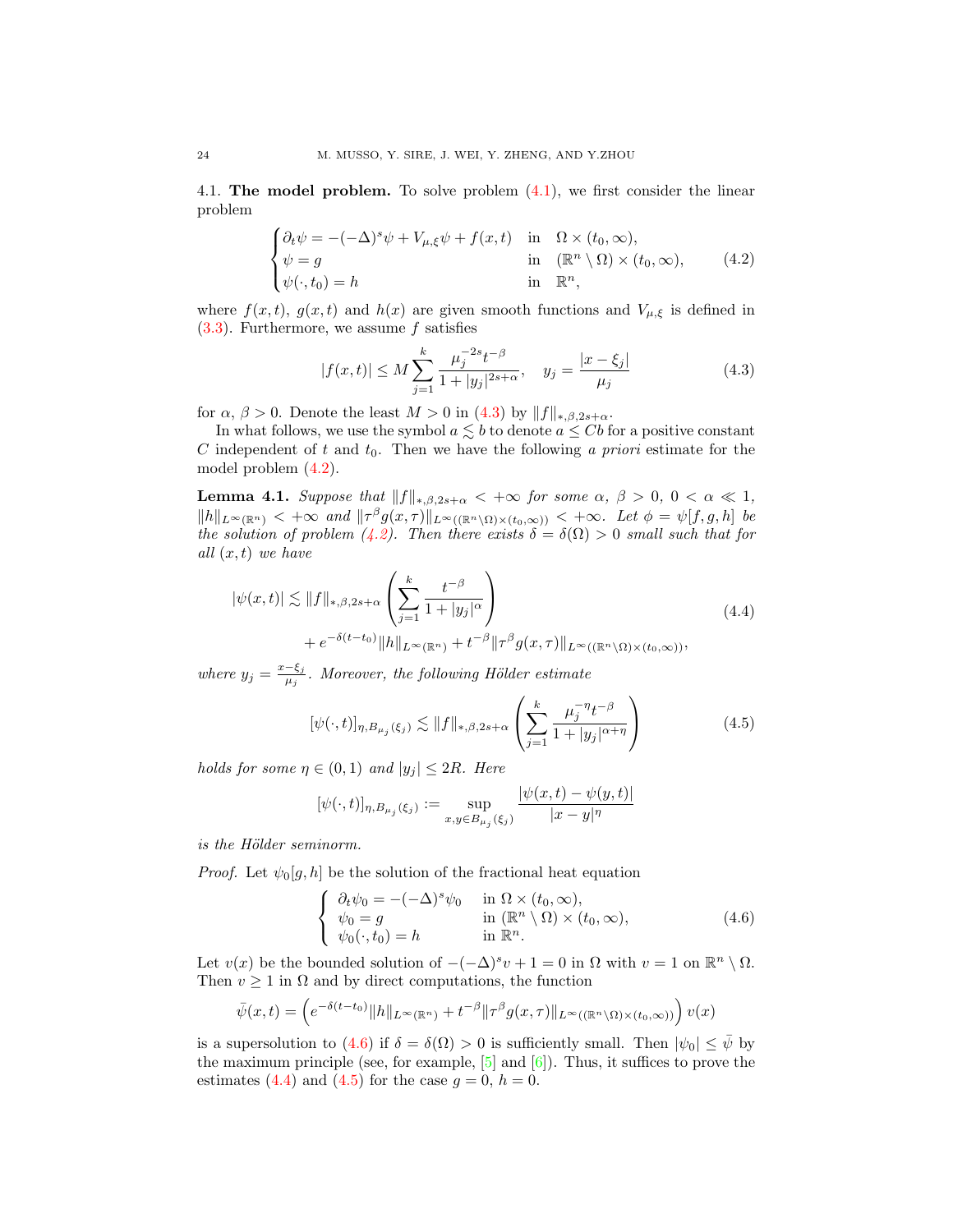Let  $p(|z|)$  be the radial positive solution of the equation

$$
-(-\Delta)^s p + 4q = 0
$$
in  $\mathbb{R}^n$ 

with  $q(|z|) = \frac{1}{1+|z|^{2s+\alpha}}$ . Then by Riesz kernel, we get  $p(z) \sim \frac{1}{1+|z|^\alpha}$ . For a given sufficiently small  $\delta > 0$ , we have

$$
-(-\Delta)^s p + \frac{\delta}{1+|z|^{2s}} p + 2q \le 0 \text{ in } \mathbb{R}^n.
$$

Thus  $\bar{p}(x) := \sum_{j=1}^{k} p\left(\frac{x-\xi_j}{\mu_j}\right)$  $\frac{-\xi_j}{\mu_j}$  satisfies

$$
-(-\Delta)^s \bar{p} + \left(\sum_{j=1}^k \mu_j^{-2s} \frac{\delta}{1 + |\frac{x - \xi_j}{\mu_j}|^{2s}}\right) \bar{p} + \frac{3}{2} \bar{q} \le 0 \text{ in } \mathbb{R}^n
$$

with  $\bar{q} := \sum_{j=1}^{k} \mu_j^{-2s} q\left(\frac{x-\xi_j}{\mu_j}\right)$  $\left(\frac{-\xi_j}{\mu_j}\right)$ . From the definition of  $V_{\mu,\xi}$ , we have

$$
|V_{\mu,\xi}| \lesssim \sum_{j=1}^{k} \mu_j^{-2s} \frac{R^{-2s}}{1+|y_j|^{2s}}.
$$
\n(4.7)

For a given number  $\beta > 0$ , it is easy to see that  $\bar{\psi}(x,t) = 2t^{-\beta} \bar{p}$  is a positive supersolution to

$$
\partial_t \bar{\psi} = -(-\Delta)^s \bar{\psi} + V_{\mu,\xi} \bar{\psi} + t^{-\beta} \bar{q},
$$

i.e.,

$$
\partial_t \bar{\psi} \ge -(-\Delta)^s \bar{\psi} + V_{\mu,\xi} \bar{\psi} + t^{-\beta} \bar{q}
$$

for  $t > t_0$  and  $t_0$  is sufficiently large. Therefore, one has

<span id="page-24-1"></span>
$$
|\psi(x,t)| \lesssim t^{-\beta} \|f\|_{*,\beta,2s+\alpha} \sum_{j=1}^{k} \frac{1}{1+|y_j|^{\alpha}}.
$$
 (4.8)

and [\(4.4\)](#page-23-4) is proved.

To prove  $(4.5)$ , let

$$
\psi(x,t) := \tilde{\psi}\left(\frac{x-\xi_j}{\mu_j}, \tau(t)\right)
$$

where  $\dot{\tau}(t) = \mu_j^{-2s}(t)$ , namely  $\tau(t) \sim t^{\frac{n-2s}{n-4s}}$ . Without loss of generality, we assume  $\tau(t_0) \geq 2$  by fixing  $t_0$ . Then  $\tilde{\psi}$  satisfies

<span id="page-24-0"></span>
$$
\partial_{\tau}\tilde{\psi} = -(-\Delta)^{s}\tilde{\psi} + a(z, t) \cdot \nabla_{z}\tilde{\psi} + b(z, t)\tilde{\psi} + \tilde{f}(z, \tau) \tag{4.9}
$$

for  $|z| \leq \delta \mu_0^{-1}$  and  $\tilde{f}(z,\tau) = \mu_j^{2s} f(\xi_j + \mu_j z, t(\tau))$ . The uniformly small coefficients  $a(z, t)$  and  $b(z, t)$  in  $(4.9)$  are given by

$$
a(z,t) := \mu_j^{2s-1} \dot{\mu}_j z + \mu_j^{2s-1} \dot{\xi}_j, \quad b(z,t) = \mu_j^{2s} V_{\mu,\xi}(\xi_j + \mu_j z).
$$

Then from assumption  $(4.3)$  and  $(4.8)$  we have

$$
|\tilde{f}(z,\tau)| \lesssim t(\tau)^{-\beta} \frac{\|f\|_{*,\beta,2s+\alpha}}{1+|z|^{2s+\alpha}}
$$

and

$$
|\tilde{\psi}(z,\tau)| \lesssim t(\tau)^{-\beta} \frac{\|f\|_{*,\beta,2s+\alpha}}{1+|z|^{\alpha}}.
$$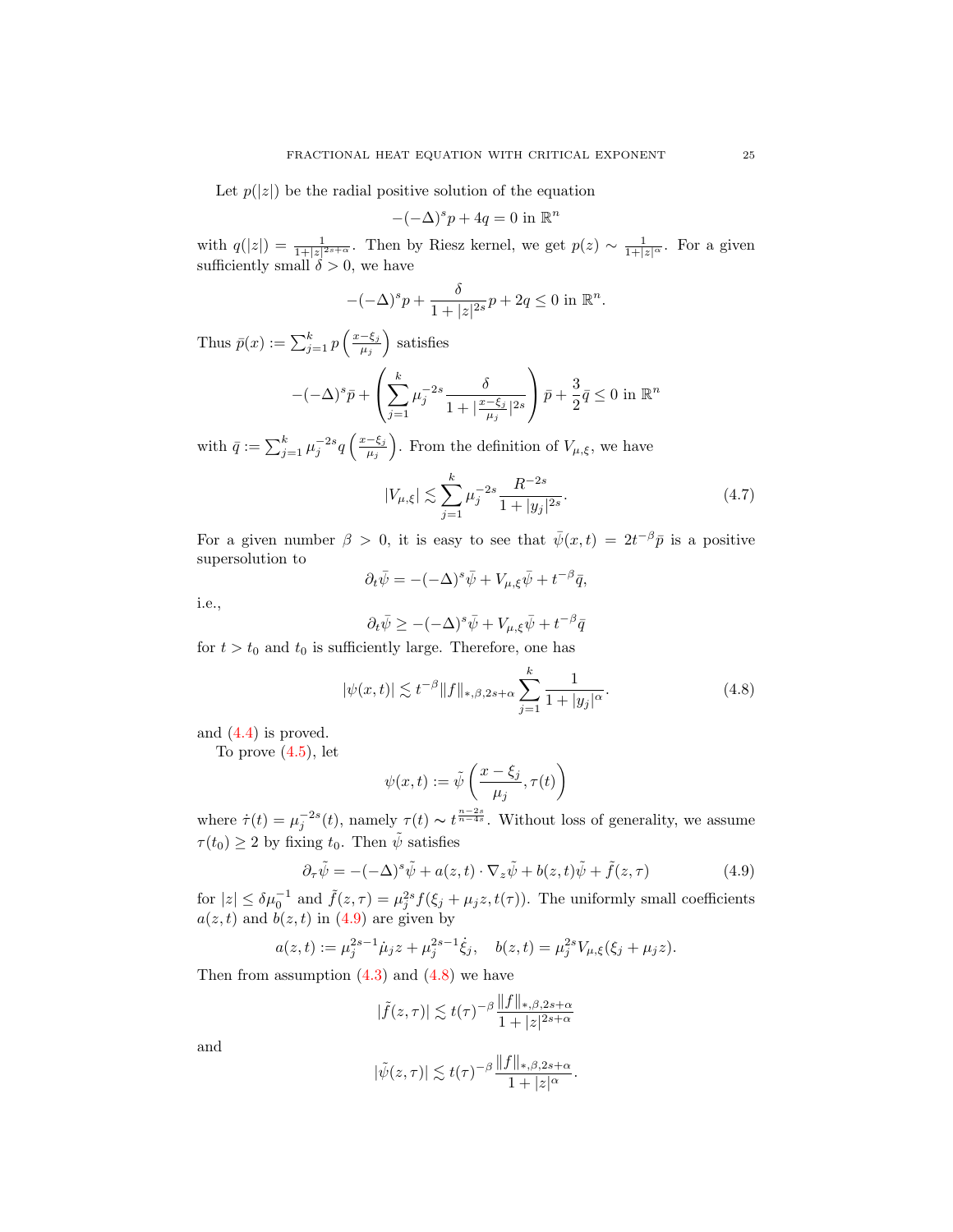Now fix  $0 < \eta < 1$ , from the regularity estimates for parabolic integro-differential equations (see [\[41\]](#page-49-3)), for  $\tau_1 \geq \tau(t_0) + 2$ , we have

$$
\begin{aligned} [\tilde{\psi}(\cdot,\tau_1)]_{\eta,B_{10}(0)} &\lesssim \|\tilde{\psi}\|_{L^\infty} + \|\tilde{f}\|_{L^\infty} \\ &\lesssim t(\tau_1-1)^{-\beta} \|f\|_{*,\beta,2s+\alpha} \\ &\lesssim t(\tau_1)^{-\beta} \|f\|_{*,\beta,2s+\alpha} .\end{aligned}
$$

Therefore, choosing an appropriate constant  $c_n$  such that for any  $t \geq c_n t_0$  we have

<span id="page-25-0"></span>
$$
(R\mu_j)^{\eta} [\psi(\cdot, t)]_{\eta, B_{10\mu_j}(\xi_j)} \lesssim t^{-\beta} \|f\|_{*, \beta, 2s+\alpha}.
$$
 (4.10)

By the same token, the estimate [\(4.10\)](#page-25-0) also holds for  $t_0 \le t \le c_n t_0$ . Thus, [\(4.5\)](#page-23-5) holds for any  $t \geq t_0$ . The proof is completed.

4.2. Solvability of the outer problem. Now we fix  $\sigma$  satisfying

<span id="page-25-4"></span>
$$
0 < \sigma < \bar{\sigma} \text{ where } \bar{\sigma} \le \frac{n-2s}{2s} \bar{\sigma}_j b_j^{2-2s}, \quad j = 1, \cdots, k,\tag{4.11}
$$

and  $\bar{\sigma}_j$  and  $b_j$  are defined in [\(2.28\)](#page-18-0) and [\(2.19\)](#page-15-2) respectively. Given  $h(t) : (t_0, \infty) \to$  $\mathbb{R}^k$  and  $\delta > 0$ , we define the weighted  $L^{\infty}$  norm as

$$
||h||_{\delta} := ||\mu_0(t)^{-\delta}h(t)||_{L^{\infty}(t_0,\infty)}.
$$

In the rest of this paper, we always assume that  $a$  is a positive constant satisfying  $a > 2s$  and  $a - 2s$  is sufficiently small. We also assume the parameters  $\lambda$ ,  $\xi$ ,  $\lambda$ ,  $\dot{\xi}$ satisfy the following two constraints,

<span id="page-25-1"></span>
$$
\|\dot{\lambda}(t)\|_{n-4s+1+\sigma} + \|\dot{\xi}(t)\|_{n-4s+1+\sigma} \le \frac{c}{R^{a-2s}},\tag{4.12}
$$

<span id="page-25-2"></span>
$$
\|\lambda(t)\|_{1+\sigma} + \|\xi(t) - q\|_{1+\sigma} \le \frac{c}{R^{a-2s}},\tag{4.13}
$$

where c is a positive constant independent of  $t, t_0$  and  $R$ .

Denote

$$
\|\phi\|_{n-2s+\sigma,a} = \max_{j=1,\cdots,k} \|\phi_j\|_{n-2s+\sigma,a},
$$

where  $\|\phi_j\|_{n-2s+\sigma,a}$  is defined as the least number M such that

<span id="page-25-6"></span>
$$
(1+|y|)|\nabla_y \phi_j(y,t)|\chi_{B_{2R}(0)}(y)+|\phi_j(y,t)| \le M \frac{\mu_0^{n-2s+\sigma}}{1+|y|^a}, \quad j=1,\cdots,k \quad (4.14)
$$

holds. Suppose  $\phi = (\phi_1, \dots, \phi_k)$  satisfies

<span id="page-25-3"></span>
$$
\|\phi\|_{n-2s+\sigma,a} \le ct_0^{-\varepsilon} \tag{4.15}
$$

for some small  $\varepsilon > 0$ . Then we have the following proposition.

<span id="page-25-5"></span>**Proposition 4.1.** Assume  $\lambda$ ,  $\xi$ ,  $\dot{\lambda}$ ,  $\dot{\xi}$  satisfy [\(4.12\)](#page-25-1) and [\(4.13\)](#page-25-2),  $\phi = (\phi_1, \dots, \phi_k)$ satisfies [\(4.15\)](#page-25-3),  $\psi_0 \in C^2(\mathbb{R}^n)$  and we have

$$
\|\psi_0\|_{L^\infty(\mathbb{R}^n)} + \|\nabla\psi_0\|_{L^\infty(\mathbb{R}^n)} \le \frac{t_0^{-\varepsilon}}{R^{a-2s}}.
$$

Then there exists t<sub>0</sub> sufficiently large such that the outer problem  $(4.1)$  has a unique solution  $\psi = \Psi[\lambda, \xi, \lambda, \xi, \phi]$ . Moreover, there exists  $\sigma$  satisfying [\(4.11\)](#page-25-4) and  $\varepsilon > 0$ small such that, for  $y_j = \frac{x-\xi_j}{\mu_0}$  $\frac{\overline{z}-\overline{\varsigma}_j}{\mu_{0j}},$ 

<span id="page-25-7"></span>
$$
|\psi(x,t)| \lesssim \frac{t_0^{-\varepsilon}}{R^{a-2s}} \sum_{j=1}^k \frac{\mu_0^{\frac{n-2s}{2}+\sigma}(t)}{1+|y_j|^{a-2s}} + e^{-\delta(t-t_0)} \|\psi_0\|_{L^\infty(\mathbb{R}^n)},\tag{4.16}
$$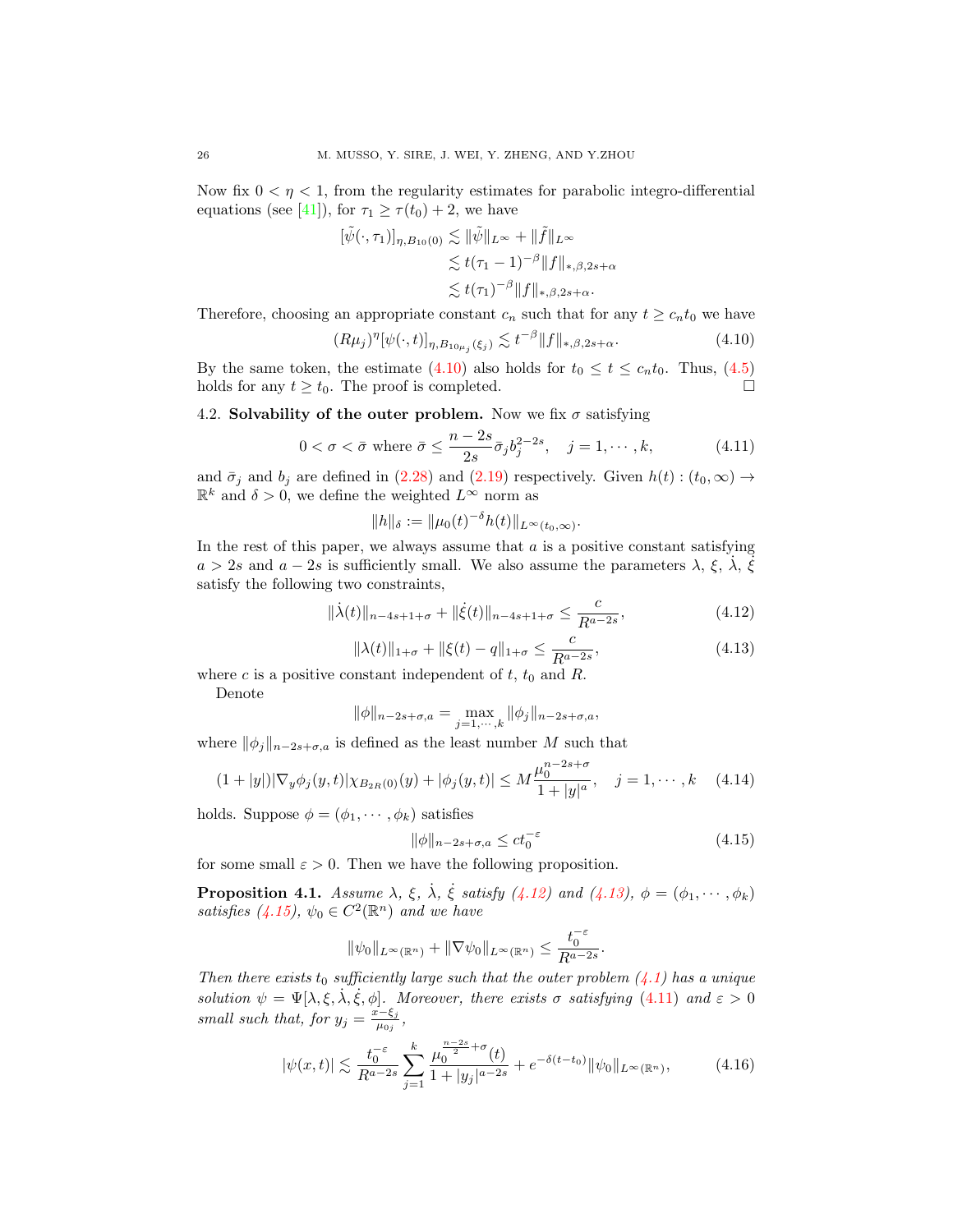and

<span id="page-26-2"></span>
$$
[\psi(x,t)]_{\eta,B_{\mu_jR}(\xi_j)} \lesssim \frac{t_0^{-\varepsilon}}{R^{a-2s}} \sum_{j=1}^k \frac{\mu_j^{-\eta} \mu_0^{\frac{n-2s}{2}+\sigma}(t)}{1+|y_j|^{a-2s+\eta}} \text{ for } |y_j| \le 2R,\tag{4.17}
$$

where R,  $\rho$  are defined in [\(3.1\)](#page-20-1) and  $\eta \in (0,1)$ .

Proposition [4.1](#page-25-5) states that for any small initial conditions  $\psi_0$ , a solution  $\psi$  to [\(4.1\)](#page-22-2) exists. Moreover, it clarifies the dependence of  $\Psi[\lambda, \xi, \dot{\lambda}, \dot{\xi}, \phi]$  in the parameters  $\lambda, \xi, \dot{\lambda}, \dot{\xi}, \phi$ , which is proved by estimating, for example,

$$
\partial_{\phi} \Psi[\lambda, \xi, \dot{\lambda}, \dot{\xi}, \phi][\bar{\phi}] = \partial_{s} \Psi[\lambda, \xi, \dot{\lambda}, \dot{\xi}, \phi + s\bar{\phi}]|_{s=0}
$$

as a linear operator between parameter Banach spaces. For simplicity, we denote the above operator by  $\partial_{\phi}\Psi[\bar{\phi}]$ . Similarly, we have  $\partial_{\lambda}\Psi[\bar{\lambda}], \partial_{\xi}\Psi[\bar{\xi}], \partial_{\dot{\lambda}}\Psi[\bar{\lambda}], \partial_{\dot{\xi}}\Psi[\bar{\xi}]$ .

*Proof.* Lemma [4.1](#page-23-0) defines a linear operator T which associates the solution  $\psi =$  $T(f, g, h)$  of problem [\(4.2\)](#page-23-2) to any given functions  $f(x, t)$ ,  $g(x, t)$  and  $h(x)$ . Denote  $\psi_1(x,t) := T(0, -u^*_{\mu,\xi}, \psi_0)$ . From  $(2.23)$ ,  $(2.4)$  and  $(2.22)$ , for any  $x \in \mathbb{R}^n \setminus \Omega$  we have

 $\|$ 

$$
u_{\mu,\xi}^*(x,t)| \lesssim \mu_0^{\frac{n+2s}{2}}(t). \tag{4.18}
$$

By Lemma [4.1,](#page-23-0) we have

$$
|\psi_1| \lesssim e^{-\delta(t-t_0)} \|\psi_0\|_{L^{\infty}(\mathbb{R}^n)} + t^{-\beta} \mu_0(t_0)^{2s-\sigma} \text{ where } \beta = \frac{n-2s}{2(n-4s)} + \frac{\sigma}{n-4s}.
$$

Therefore, the function  $\psi + \psi_1$  is a solution to [\(4.1\)](#page-22-2) if  $\psi$  is a fixed point for the operator

$$
\mathcal{A}(\psi) := T(f(\psi), 0, 0),
$$

where

<span id="page-26-1"></span>
$$
f(\psi) = \sum_{j=1}^{k} \left\{ \left[ -(-\Delta)^{\frac{s}{2}} \eta_{j,R}, -(-\Delta)^{\frac{s}{2}} \tilde{\phi}_j \right] + \tilde{\phi}_j \left( -(-\Delta)^s - \partial_t \right) \eta_{j,R} \right\} + \tilde{N}_{\mu,\xi}(\tilde{\phi}) + S_{out}.
$$
\n(4.19)

By the Contraction Mapping Theorem, we will prove the existence of a fixed point  $\psi$  for A in the following function space

$$
\|\psi\|_{**,\beta,a} \text{ is bounded with } \beta = \frac{n-2s}{2(n-4s)} + \frac{\sigma}{n-4s}.
$$

Here  $\|\psi\|_{\ast\ast,\beta,a}$  is the least  $M > 0$  such that the following inequality holds

$$
|\psi(x,t)| \le M \sum_{j=1}^k \frac{t^{-\beta}}{1+|y_j|^{a-2s}}, \quad y_j = \frac{|x-\xi_j|}{\mu_j}.
$$

As a first step, we establish the following estimates.

(1) Estimate for  $S_{out}(x,t)$ :

<span id="page-26-0"></span>
$$
|S_{out}(x,t)| \lesssim \frac{t_0^{-\varepsilon}}{R^{a-2s}} \sum_{j=1}^k \frac{\mu_j^{-2s} \mu_0^{\frac{n-2s}{2}+\sigma}(t)}{1+|y_j|^a}.
$$
 (4.20)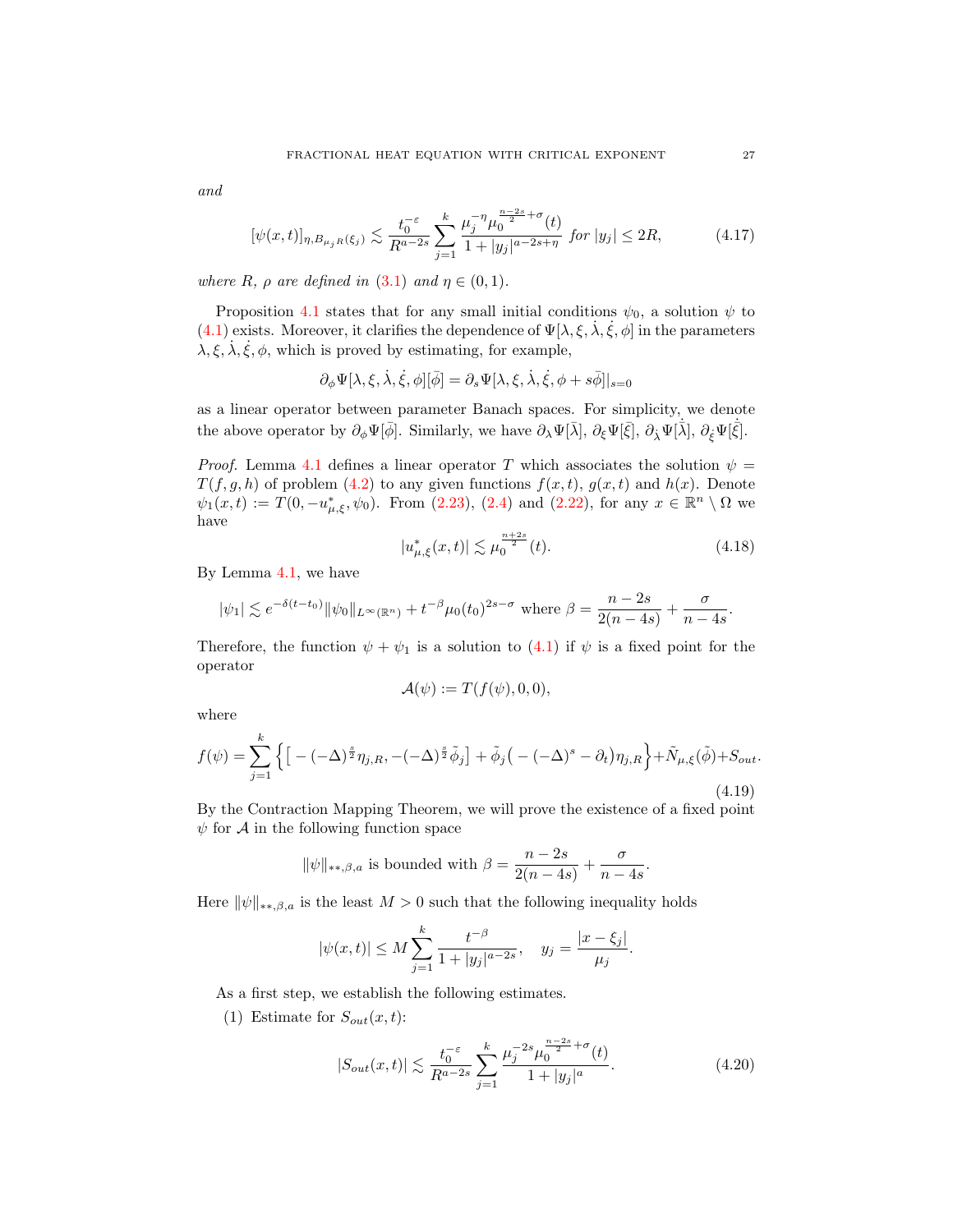<span id="page-27-0"></span>
$$
(2) \text{ Estimate for } \sum_{j=1}^{k} \left\{ \left[ -(-\Delta)^{\frac{s}{2}} \eta_{j,R}, -(-\Delta)^{\frac{s}{2}} \tilde{\phi}_j \right] + \tilde{\phi}_j \left( -(-\Delta)^s - \partial_t \right) \eta_{j,R} \right\}: \\
\left| \sum_{j=1}^{k} \left\{ \left[ -(-\Delta)^{\frac{s}{2}} \eta_{j,R}, -(-\Delta)^{\frac{s}{2}} \tilde{\phi}_j \right] + \tilde{\phi}_j \left( -(-\Delta)^s - \partial_t \right) \eta_{j,R} \right\} \right| \\
\lesssim \frac{1}{R^{a-2s}} \|\phi\|_{n-2s+\sigma,a} \sum_{j=1}^{k} \frac{\mu_j^{-2s} \mu_0^{\frac{n-2s}{2}+\sigma}(t)}{1+|y_j|^a}.
$$
\n
$$
(4.21)
$$

(3) Estimate for  $\tilde{N}_{\mu,\xi}(\tilde{\phi})$ :

<span id="page-27-1"></span>
$$
\tilde{N}_{\mu,\xi}(\tilde{\phi}) \lesssim
$$
\n
$$
\begin{cases}\nt_0^{-\varepsilon}(\|\phi\|_{n-2s+\sigma,a}^2 + \|\psi\|_{**,\beta,a}^2) \frac{1}{R^{a-2s}} \sum_{j=1}^k \frac{\mu_j^{-2s} \mu_0^{\frac{n-2s}{2}+\sigma}(t)}{1+|y_j|^a}, & \text{when } 6s \ge n, \\
t_0^{-\varepsilon}(\|\phi\|_{n-2s+\sigma,a}^p + \|\psi\|_{**,\beta,a}^p) \frac{1}{R^{a-2s}} \sum_{j=1}^k \frac{\mu_j^{-2s} \mu_0^{\frac{n-2s}{2}+\sigma}(t)}{1+|y_j|^a}, & \text{when } 6s < n.\n\end{cases}
$$
\n
$$
(4.22)
$$

*Proof of*  $(4.20)$ *.* Recall from  $(3.5)$  that

$$
S_{out} = S_{\mu,\xi}^{(2)} + \sum_{j=1}^{k} (1 - \eta_{j,R}) S_{\mu,\xi,j}.
$$

By [\(2.24\)](#page-16-3) and Lemma [2.2,](#page-19-0) in the region  $|x - q_j| > \delta$  with  $\delta > 0$  small,  $S_{out}$  can be estimated for all  $j$  as

$$
|S_{out}(x,t)| \lesssim \mu_0^{\frac{n-2s}{2}} (\mu_0^{2s} + \mu_0^{n-4s}) \lesssim \mu_0^{\min(n-4s,2s) - (a-2s) - \sigma}(t_0) \sum_{j=1}^k \frac{\mu_j^{-2s} \mu_0^{\frac{n-2s}{2} + \sigma}}{1 + |y_j|^a}.
$$
\n(4.23)

Now we consider the region  $|x - q_j| \leq \delta$  with  $\delta > 0$  small, where  $j \in \{1, \dots, k\}$  is fixed. Lemma [2.2](#page-19-0) implies that

$$
\left| S_{\mu,\xi}^{(2)}(x,t) \right| \lesssim \mu_0^{-\frac{n+2s}{2}} \frac{\mu_0^{n-2s+2}}{1+|y_j|^{4s-2}} \lesssim \mu_0^{2s-(a-2s)-\sigma}(t_0) \sum_{j=1}^k \frac{\mu_j^{-2s}\mu_0^{\frac{n-2s}{2}+\sigma}}{1+|y_j|^a}.\tag{4.24}
$$

From the definition of  $\eta_{j,R}$ ,  $(1-\eta_{j,R}) \neq 0$  if  $|x-\xi_j| > \mu_0 R$ . Therefore, in the region  $|x - q_j| < \delta,$ 

$$
|(1 - \eta_{j,R})S_{\mu,\xi,j}| \lesssim \left(\frac{1}{R^{n-2s-a}} + \frac{1}{R^{4s-a}}\right) \frac{1}{R^{a-2s}} \sum_{j=1}^k \frac{\mu_j^{-2s} \mu_0^{\frac{n-2s}{2} + \sigma}}{1 + |y_j|^a}.
$$
 (4.25)

Here we have used the decaying assumptions [\(4.12\)](#page-25-1) and [\(4.13\)](#page-25-2) for  $\lambda$  and  $\xi$ , respectively. Thus, [\(4.20\)](#page-26-0) is valid.

*Proof of [\(4.21\)](#page-27-0)*. First, we consider  $[-(-\Delta)^{\frac{s}{2}}\eta_{j,R}, -(-\Delta)^{\frac{s}{2}}\tilde{\phi}_j]$  for j fixed. Recall that

$$
\tilde{\phi}_j(x,t) := \mu_{0j}^{-\frac{n-2s}{2}} \phi_j\left(\frac{x-\xi_j}{\mu_{0j}},t\right).
$$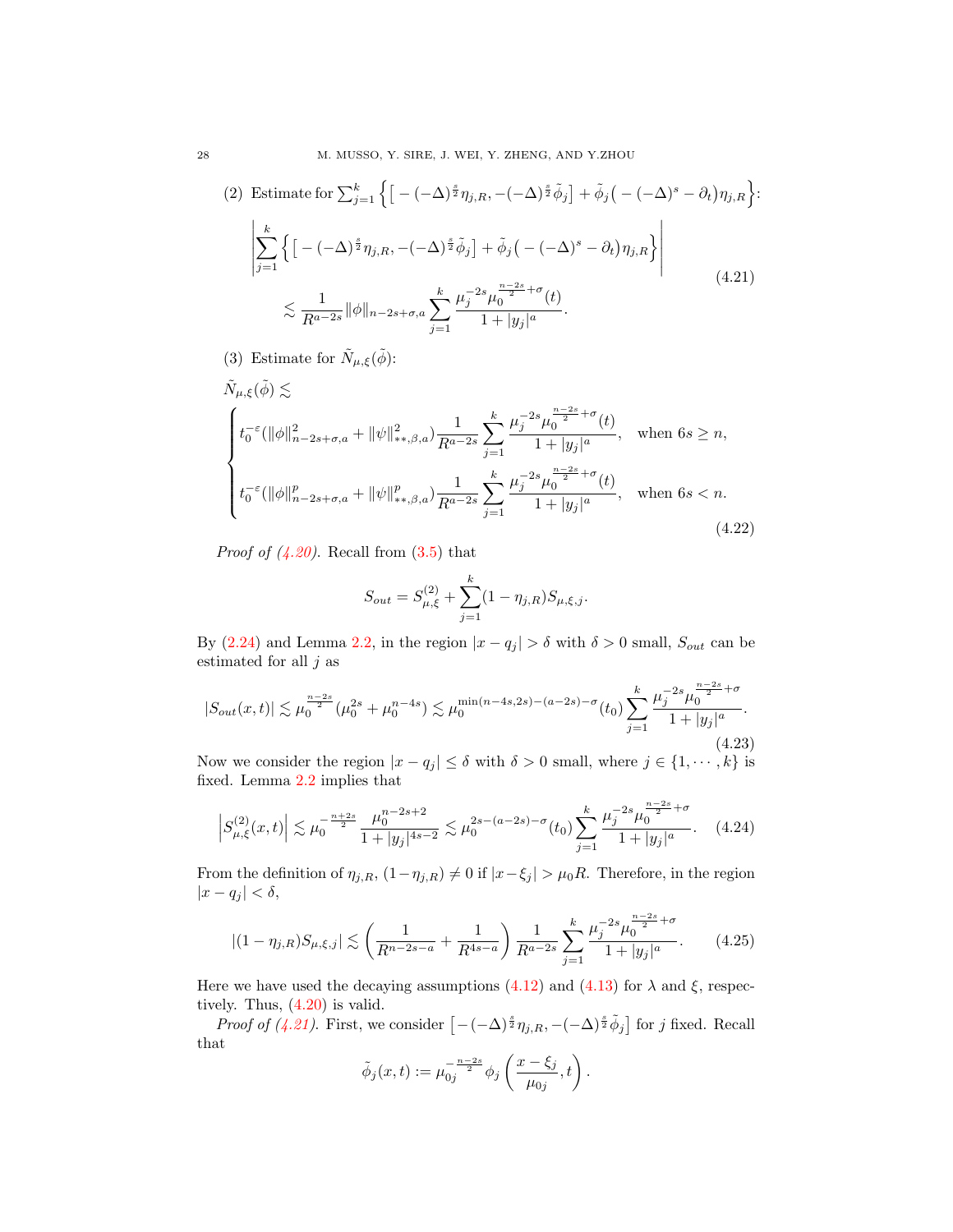From the assumptions  $(4.14)$  and  $(4.15)$ , we obtain

<span id="page-28-1"></span>
$$
\begin{split}\n&\left| \left( \left[ -(-\Delta)^{\frac{s}{2}} \eta_{j,R}, -(-\Delta)^{\frac{s}{2}} \tilde{\phi}_{j} \right] \right) (x,t) \right| \\
&\lesssim \left[ \int_{\mathbb{R}^{n}} \left( \frac{\eta_{j,R}(x) - \eta_{j,R}(y)}{|x - y|^{\frac{n}{2} + s}} \right)^{2} dy \right]^{\frac{1}{2}} \left[ \int_{\mathbb{R}^{n}} \left( \frac{\tilde{\phi}_{j}(x) - \tilde{\phi}_{j}(y)}{|x - y|^{\frac{n}{2} + s}} \right)^{2} dy \right]^{\frac{1}{2}} \\
&\lesssim \frac{1}{R^{s} \mu_{0j}^{s}} \left[ \int_{\mathbb{R}^{n}} \left( \frac{\eta(|\frac{x - \xi_{j}}{R\mu_{0j}}|) - \eta(|\frac{y - \xi_{j}}{R\mu_{0j}}|)}{|\frac{x - y}{R\mu_{0j}}|^{\frac{n}{2} + s}} \right)^{2} d \left( \frac{y - \xi_{j}}{R\mu_{0j}} \right) \right] \\
&\times \frac{\mu_{0}^{-\frac{n - 2s}{2}}}{\mu_{0j}^{s}} \left[ \int_{\mathbb{R}^{n}} \left( \frac{\phi_{j}(\frac{x - \xi_{j}}{\mu_{0j}} + b) - \phi_{j}(\frac{y - \xi_{j}}{\mu_{0j}}, t)}{|\frac{x - y}{R\mu_{0j}}|^{\frac{n}{2} + s}} \right)^{2} d \left( \frac{y - \xi_{j}}{\mu_{0j}} \right) \right]^{\frac{1}{2}} \\
&\lesssim \frac{1}{R^{s} \mu_{0j}^{2s}} \left[ \int_{\mathbb{R}^{n}} \left( \frac{\eta(|\frac{x - \xi_{j}}{R\mu_{0j}}|) - \eta(|\frac{y - \xi_{j}}{R\mu_{0j}}|)}{|\frac{x - y}{R\mu_{0j}}|^{\frac{n}{2} + s}} \right)^{2} d \left( \frac{y - \xi_{j}}{R\mu_{0j}} \right) \right]^{\frac{1}{2}} \frac{\mu_{0}^{-2s} + \sigma}{(1 + |y_{j}|^{s + a})} ||\phi||_{n - 2s + \sigma, a} \\
&\lesssim \frac{1}{R^{a - 2s}} ||\phi||_{n - 2s + \sigma, a} \sum_{
$$

Now let us consider the second term  $\tilde{\phi}_j(-(-\Delta)^s - \partial_t)\eta_{j,R}$ . From direct computations, we have

<span id="page-28-0"></span>
$$
\left| \tilde{\phi}_{j} \left( -(-\Delta)^{s} - \partial_{t} \right) \eta_{j,R} \right| \lesssim \frac{\left| -(-\Delta)^{s} \eta \left( \left| \frac{x-\xi_{j}}{R\mu_{0j}} \right| \right) \right|}{R^{2s} \mu_{0j}^{2s}} \mu_{0}^{-\frac{n-2s}{2}} |\phi_{j}| + \left| \eta' \left( \left| \frac{x-\xi_{j}}{R\mu_{0j}} \right| \right) \left( \frac{\left| x-\xi_{j} \right|}{R\mu_{0}^{2}} \mu_{0} + \frac{1}{R\mu_{0}} \dot{\xi} \right) \right| \mu_{0}^{-\frac{n-2s}{2}} |\phi_{j}|. \tag{4.27}
$$

For the first term in the right hand side of [\(4.27\)](#page-28-0), by the definition of  $\tilde{\phi}_j$ , we obtain

$$
\frac{\left| -(-\Delta)^s \eta \left( \left| \frac{x-\xi_j}{R\mu_{0j}} \right| \right) \right|}{R^{2s} \mu_{0j}^{2s}} \mu_0^{-\frac{n-2s}{2}} |\phi_j| \lesssim \frac{\left| -(-\Delta)^s \eta \left( \left| \frac{x-\xi_j}{R\mu_{0j}} \right| \right) \right|}{R^{2s} \mu_{0j}^{2s}} \frac{\mu_0^{-2s}}{(1+|y_j|^a)} \|\phi\|_{n-2s+\sigma,a} \leq \frac{1}{R^{a-2s}} \|\phi\|_{n-2s+\sigma,a} \sum_{j=1}^k \frac{\mu_j^{-2s} \mu_0^{\frac{n-2s}{2}+\sigma}(t)}{1+|y_j|^a},
$$
\n(4.28)

where we have used the fact that  $\left| -(-\Delta)^s \eta \left( \left| \frac{x-\xi_j}{R \mu_{0j}} \right| \right) \right|$  $\left. \frac{x-\xi_j}{R \mu_{0j}} \right| \left. \right) \right| \sim \frac{1}{1+|\frac{y}{f}|}$  $\frac{1}{1+|\frac{y_j}{R}|^{2s}}$ . From  $(2.18)$  and  $(4.12)$ , the second term in the right hand side of  $(4.27)$  can be estimated as

$$
\left|\eta'\left(|\frac{x-\xi_j}{R\mu_{0j}}|\right)\left(\frac{|x-\xi_j|\mu_0+\mu_0\xi}{R\mu_0^2}\right)\right|\mu_0^{-\frac{n-2s}{2}}|\phi_j|
$$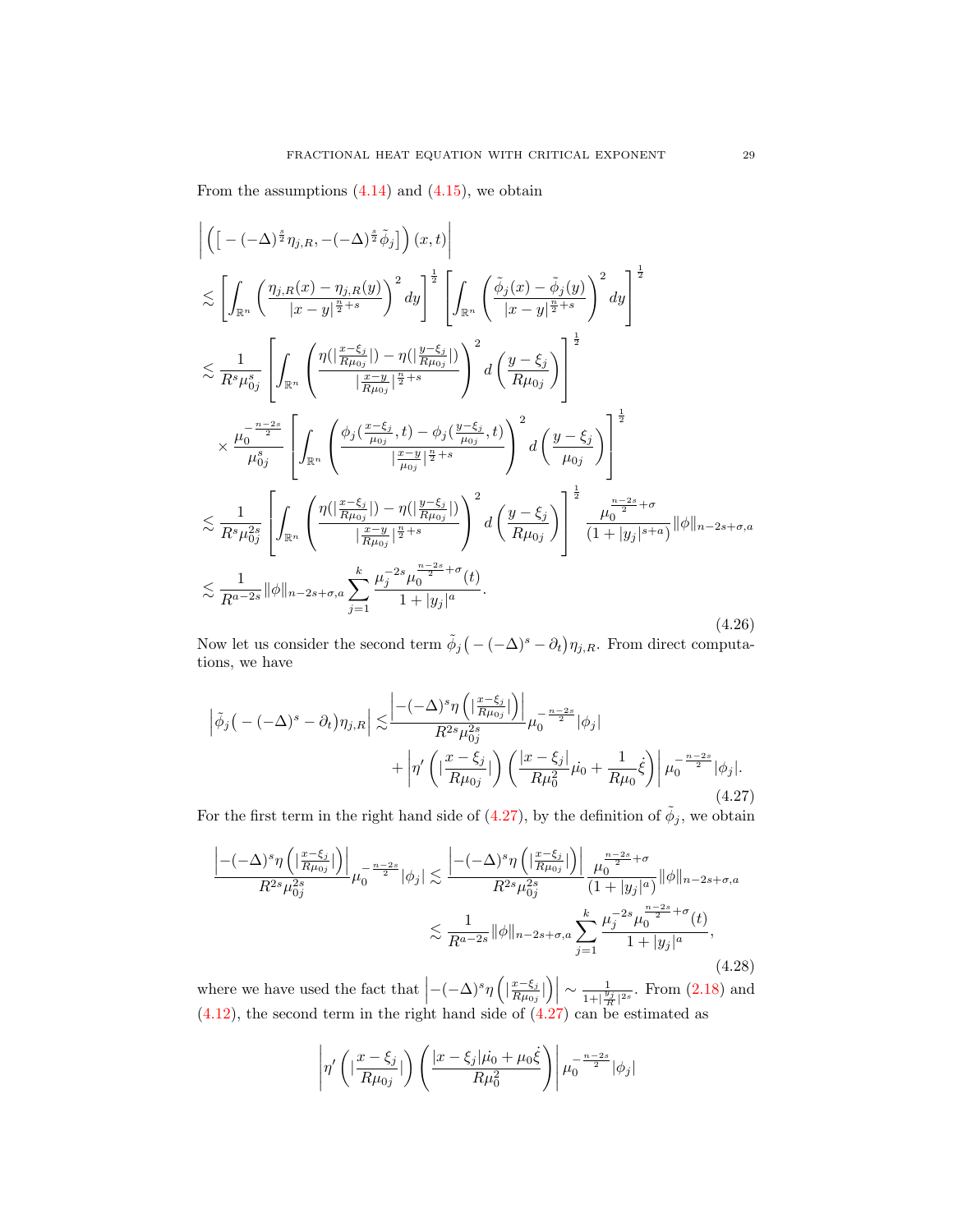30 M. MUSSO, Y. SIRE, J. WEI, Y. ZHENG, AND Y.ZHOU

$$
\lesssim \frac{\left|\eta'\left(|\frac{x-\xi_j}{R\mu_{0j}}|\right)\right|}{R^{2s}\mu_{0j}^{2s}}(\mu_0^{n-2s}R^{2s}+\mu_0^{n-2s+\sigma}R^{2s-1})\mu_0^{-\frac{n-2s}{2}}|\phi_j|
$$
\n
$$
\lesssim \frac{1}{R^{a-2s}}\|\phi\|_{n-2s+\sigma,a} \sum_{j=1}^k \frac{\mu_j^{-2s}\mu_0^{-\frac{n-2s}{2}+\sigma}(t)}{1+|y_j|^a}.
$$
\n(4.29)

From  $(4.26)-(4.29)$  $(4.26)-(4.29)$ , we get  $(4.21)$ .

*Proof of [\(4.22\)](#page-27-1).* Since  $p - 2 \ge 0$  gives  $6s \ge n$ , we have

<span id="page-29-1"></span>
$$
\tilde{N}_{\mu,\xi}(\psi + \psi_1 + \sum_{j=1}^k \eta_{j,R} \tilde{\phi}_j) \lesssim
$$
\n
$$
\begin{cases}\n(u_{\mu,\xi}^*)^{p-2} \left[ |\psi|^2 + |\psi_1|^2 + \sum_{j=1}^k |\eta_{j,R} \tilde{\phi}_j|^2 \right], & \text{when } 6s \ge n, \quad (4.30) \\
|\psi|^p + |\psi_1|^p + \sum_{j=1}^k |\eta_{j,R} \tilde{\phi}_j|^p, & \text{when } 6s < n.\n\end{cases}
$$

When  $6s \geq n$ , we have

$$
\left| (u_{\mu,\xi}^*)^{p-2} (\eta_{j,R} \tilde{\phi}_j)^2 \right| \lesssim \frac{\mu_0^{\frac{3n}{2}-5s+2\sigma}}{1+|y_j|^{2a}} \|\phi\|_{n-2s+\sigma,a}^2
$$
  

$$
\lesssim \mu_0^{n-2s+\sigma} R^{a-2s} \|\phi\|_{n-2s+\sigma,a}^2 \frac{1}{R^{a-2s}} \sum_{j=1}^k \frac{\mu_j^{-2s} \mu_0^{\frac{n-2s}{2}+\sigma}}{1+|y_j|^a}
$$

and

$$
\begin{split} \left| (u_{\mu,\xi}^*)^{p-2}\psi^2 \right| \lesssim & \mu_0^{-\frac{6s-n}{2}}\frac{t^{-2\beta}}{1+|y_j|^{2(a-2s)}}\|\psi\|_{**,\beta,a}^2\\ \lesssim & R^{a-2s}\mu_0^{n-4s+\sigma+a-2s}\|\psi\|_{**,\beta,a}^2\frac{1}{R^{a-2s}}\sum_{j=1}^k\frac{\mu_j^{-2s}t^{-\beta}}{1+|y_j|^a}. \end{split}
$$

When  $6s < n$ , we have

$$
\begin{split} \left|\eta_{j,R}\tilde{\phi}_j\right|^p &\lesssim \frac{\mu_0^{(\frac{n-2s}{2}+\sigma)p}}{1+|y_j|^{ap}}\|\phi\|_{n-2s+\sigma,a}^p\\ &\lesssim \mu_0^{2s+(p-1)\sigma}R^{a-2s}\mu_0^{2s}\|\phi\|_{n-2s+\sigma,a}^p\frac{1}{R^{a-2s}}\sum_{j=1}^k\frac{\mu_j^{-2s}\mu_0^{\frac{n-2s}{2}+\sigma}}{1+|y_j|^a}, \end{split}
$$

and

$$
\begin{split} &|\psi|^p\lesssim \frac{t^{-p\beta}}{1+|y_j|^{p(a-2s)}}\|\psi\|^p_{**,\beta,a}\\ &\lesssim \mu^{4s(1+\frac{\sigma}{n-2s})+p(a-2s)-a}R^{a-2s}\|\psi\|^p_{**,\beta,a}\frac{1}{R^{a-2s}}\sum_{j=1}^k\frac{\mu_j^{-2s}\mu_0^{\frac{n-2s}{2}+\sigma}}{1+|y_j|^a}. \end{split}
$$

The estimates for  $\psi_1$  are similar. Hence we have [\(4.22\)](#page-27-1).

<span id="page-29-0"></span>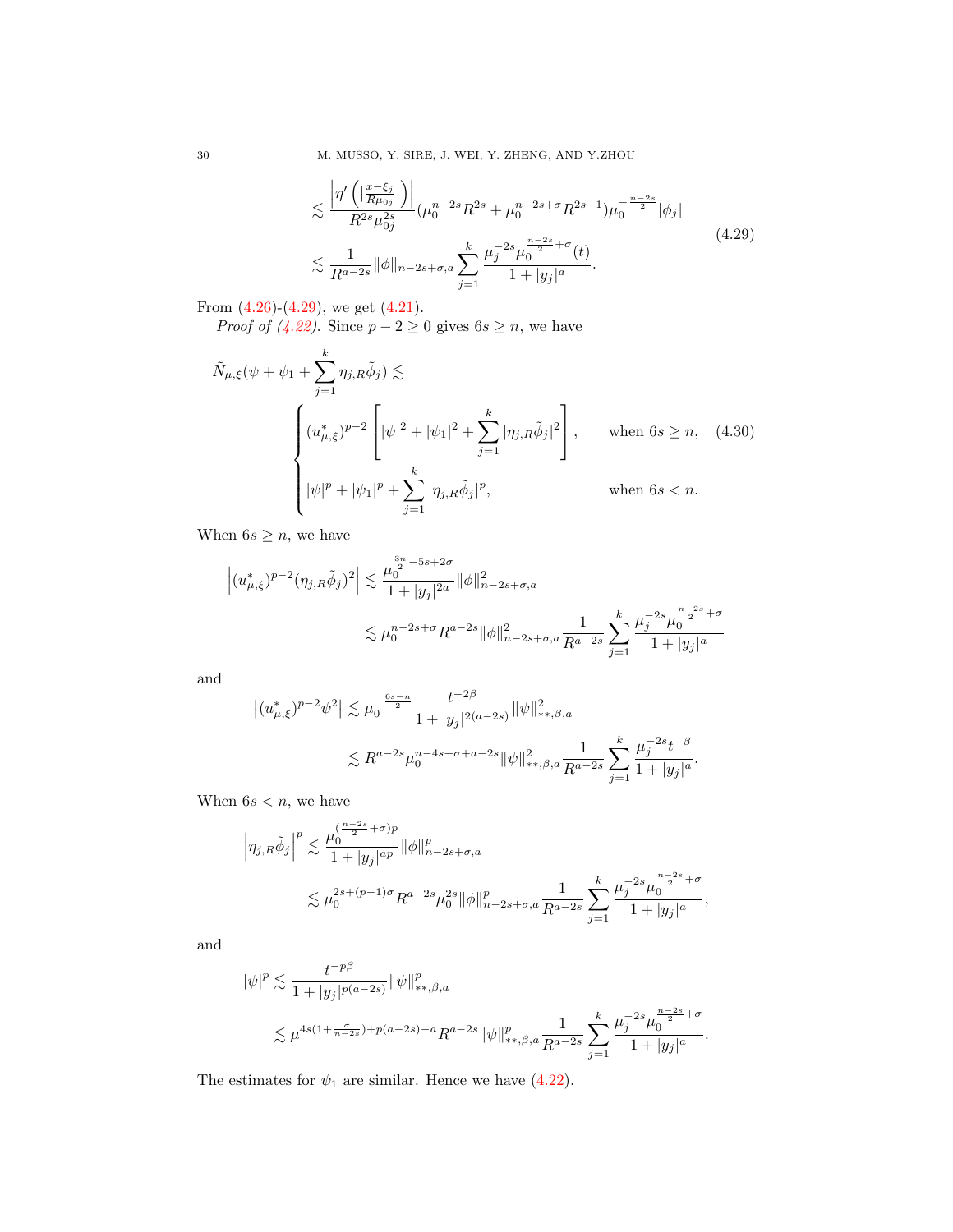Now we apply the Contraction Mapping Theorem to prove the existence of a fixed point  $\psi$  for A. First, set

$$
\mathcal{B} = \left\{ \psi : \|\psi\|_{**,\beta,a} \le M \frac{t_0^{-\varepsilon}}{R^{a-2s}} \right\}
$$

with  $\beta = \frac{n-2s}{2(n-4s)} + \frac{\sigma}{n-4s}$  and  $a, \varepsilon$  are fixed as above. Here the positive large constant M is independent of t and  $t_0$ . For any  $\psi \in \mathcal{B}$ ,  $\mathcal{A}(\psi) \in \mathcal{B}$  as a consequence of [\(4.19\)](#page-26-1) and the estimates [\(4.20\)](#page-26-0)-[\(4.22\)](#page-27-1). We claim that for any  $\psi_1, \psi_2 \in \mathcal{B}$ ,

$$
\|\mathcal{A}(\psi^{(1)}) - \mathcal{A}(\psi^{(2)})\|_{**,\beta,a} \le C \|\psi^{(1)} - \psi^{(2)}\|_{**,\beta,a},
$$

where  $C < 1$  is a constant depending on  $t_0$  which is chosen sufficiently large. Indeed,

$$
\mathcal{A}(\psi^{(1)}) - \mathcal{A}(\psi^{(2)}) = T\left(\tilde{N}_{\mu,\xi}(\psi^{(1)} + \psi_1 + \phi^{in}) - \tilde{N}_{\mu,\xi}(\psi^{(2)} + \psi_1 + \phi^{in}),0,0\right),
$$

where

$$
\tilde{N}_{\mu,\xi}(\psi^{(1)} + \psi_1 + \phi^{in}) - \tilde{N}_{\mu,\xi}(\psi^{(2)} + \psi_1 + \phi^{in}) =
$$
\n
$$
\left(u_{\mu,\xi}^* + \psi^{(1)} + \psi_1 + \phi^{in}\right)^p - \left(u_{\mu,\xi}^* + \psi^{(1)} + \psi_1 + \phi^{in}\right)^p - p(u_{\mu,\xi}^*)^{p-1}\left[\psi^{(1)} - \psi^{(2)}\right].
$$

Similar to [\(4.30\)](#page-29-1), we have

$$
\begin{aligned} \left| \tilde{N}_{\mu,\xi}(\psi^{(1)}+\psi_1+\phi^{in}) - \tilde{N}_{\mu,\xi}(\psi^{(2)}+\psi_1+\phi^{in}) \right| \lesssim \\ \begin{cases} (u_{\mu,\xi}^*)^{p-2}|\phi^{in}||\psi^{(1)}-\psi^{(2)}|, \qquad \text{when } 6s \geq n, \\ |\phi^{in}|^{p-1}|\psi^{(1)}-\psi^{(2)}|, \qquad \text{when } 6s < n. \end{cases} \end{aligned}
$$

When  $6s \geq n$ ,

$$
\begin{split} & \left| \tilde{N}_{\mu,\xi}(\psi^{(1)} + \psi_1 + \phi^{in}) - \tilde{N}_{\mu,\xi}(\psi^{(2)} + \psi_1 + \phi^{in}) \right| \\ & \lesssim \|\phi\|_{n-2s+\sigma,a} \|\psi^{(1)} - \psi^{(2)}\|_{**,\beta,a} R^{a-2s} \mu_0^{\frac{n}{2}+s+\sigma}(t_0) \frac{1}{R^{a-2s}} \sum_{j=1}^k \frac{\mu_j^{-2s} t^{-\beta}}{1 + |y_j|^a}, \end{split}
$$

while in the case of  $6s < n$ ,

$$
\begin{split} & \left| \tilde{N}_{\mu,\xi}(\psi^{(1)} + \psi_1 + \phi^{in}) - \tilde{N}_{\mu,\xi}(\psi^{(2)} + \psi_1 + \phi^{in}) \right| \\ &\lesssim \|\phi\|_{n-2s+\sigma,a}^{p-1} \|\psi^{(1)} - \psi^{(2)}\|_{*,\beta,a} R^{a-2s} \mu_0^{2s + \frac{4s(\sigma+a)}{n-2s}}(t_0) \frac{1}{R^{a-2s}} \sum_{j=1}^k \frac{\mu_j^{-2s} t^{-\beta}}{1 + |y_j|^a}. \end{split}
$$

Hence there exists a choice of  $R$  in the form  $(3.1)$  such that

$$
\|\mathcal{A}(\psi^{(1)}) - \mathcal{A}(\psi^{(2)})\|_{*,\beta,a} \le C \|\psi^{(1)} - \psi^{(2)}\|_{*,\beta,a}
$$

holds with  $C < 1$ , provided  $t_0$  is sufficiently large. Therefore, if  $t_0$  is fixed sufficiently large,  $A$  is a contraction map in  $B$ . The validity of  $(4.17)$  follows directly from  $(4.5)$ . The proof is completed.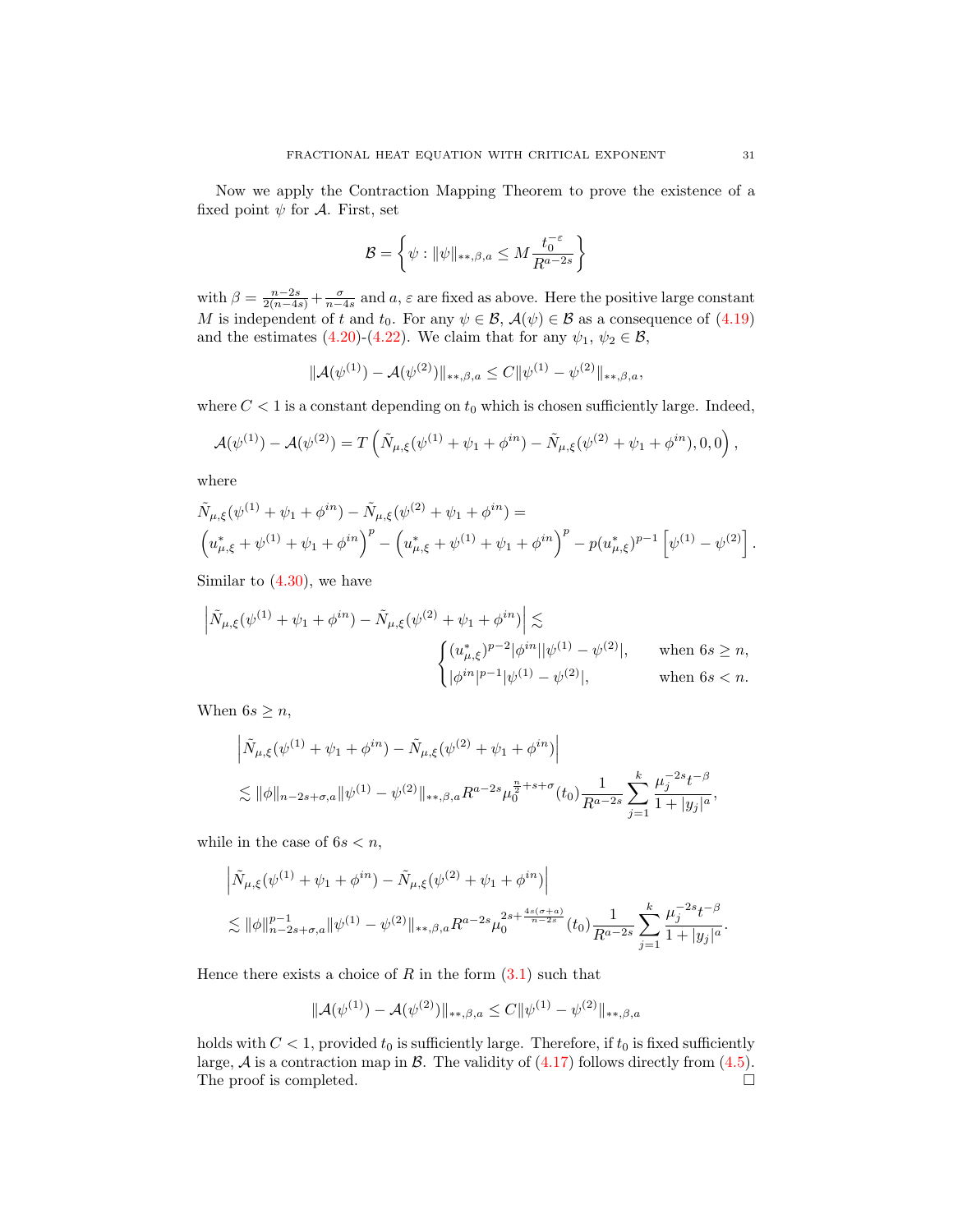# 4.3. Properties of the solution  $\psi$ .

<span id="page-31-7"></span>**Proposition 4.2.** Under the assumptions in Proposition  $\angle 4.1$ ,  $\Psi$  depends smoothly on the parameters  $\lambda$ ,  $\xi$ ,  $\dot{\lambda}$ ,  $\dot{\xi}$ ,  $\phi$ , for  $y_j = \frac{x-\xi_j}{\mu_0}$  $\frac{z-\varsigma_j}{\mu_{0j}}$ , we have

<span id="page-31-0"></span>
$$
\left|\partial_{\lambda}\Psi[\lambda,\xi,\dot{\lambda},\dot{\xi},\phi][\bar{\lambda}](x,t)\right| \lesssim \frac{t_0^{-\varepsilon}}{R^{a-2s}} \|\bar{\lambda}(t)\|_{1+\sigma} \left(\sum_{j=1}^k \frac{\mu_0^{\frac{n-2s}{2}-1}(t)}{1+|y_j|^{a-2s}}\right),\tag{4.31}
$$

<span id="page-31-1"></span>
$$
\left|\partial_{\xi}\Psi[\lambda,\xi,\dot{\lambda},\dot{\xi},\phi]\right|\bar{\xi}](x,t)\right| \lesssim \frac{t_0^{-\varepsilon}}{R^{a-2s}}\|\bar{\xi}(t)\|_{1+\sigma}\left(\sum_{j=1}^k \frac{\mu_0^{\frac{n-2s}{2}-1}(t)}{1+|y_j|^{\frac{n-2s}{2}}}\right),\tag{4.32}
$$

<span id="page-31-4"></span>
$$
\left|\partial_{\dot{\xi}}\Psi[\lambda,\xi,\dot{\lambda},\dot{\xi},\phi][\dot{\xi}](x,t)\right| \lesssim \frac{t_0^{-\varepsilon}}{R^{a-2s}} \|\dot{\xi}(t)\|_{n-4s+1+\sigma} \left(\sum_{j=1}^k \frac{\mu_0^{\frac{n-6s}{2}-1+\sigma}(t)}{1+|y_j|^{\alpha-2s}}\right),\tag{4.33}
$$

<span id="page-31-5"></span>
$$
\left|\partial_{\dot{\lambda}}\Psi[\lambda,\xi,\dot{\lambda},\dot{\xi},\phi][\dot{\bar{\lambda}}](x,t)\right| \lesssim \frac{t_0^{-\varepsilon}}{R^{a-2s}} \|\dot{\bar{\lambda}}(t)\|_{n-4s+1+\sigma} \left(\sum_{j=1}^k \frac{\mu_0^{-\frac{n-6s}{2}-1+\sigma}(t)}{1+|y_j|^{a-2s}}\right),\tag{4.34}
$$

<span id="page-31-6"></span>
$$
\left|\partial_{\phi}\Psi[\lambda,\xi,\dot{\lambda},\dot{\xi},\phi][\bar{\phi}](x,t)\right| \lesssim \frac{1}{R^{a-2s}} \|\bar{\phi}(t)\|_{n-2s+\sigma,a} \left(\sum_{j=1}^{k} \frac{\mu_0^{\frac{n-2s}{2}+\sigma}(t)}{1+|y_j|^{a-2s}}\right). \tag{4.35}
$$

*Proof.* **Step 1**. Proof of  $(4.31)$  and  $(4.32)$ .

We fix  $j = 1$ .  $\Psi[\lambda_1]$  is a solution to problem [\(4.1\)](#page-22-2) for all  $\lambda_1$  satisfying [\(4.13\)](#page-25-2). Differentiating problem [\(4.1\)](#page-22-2) with respect to  $\lambda_1$  gives us a nonlinear equation. From the Implicit Function Theorem, the solutions are given by  $\partial_{\lambda_1}\Psi[\bar{\lambda_1}](x,t)$ . Decompose  $\partial_{\lambda_1}\Psi[\bar{\lambda}_1](x,t) = Z_1 + Z$  with  $Z_1 = T(0, -(\partial_{\lambda_1}u_{\mu,\xi}^*)[\bar{\lambda}_1], 0)$ , where T is defined in Lemma [4.1.](#page-23-0) Then  $Z$  is a solution of the following nonlinear problem

<span id="page-31-3"></span>
$$
\begin{cases}\n\partial_t Z = -(-\Delta)^s Z + V_{\mu,\xi} Z + (\partial_{\lambda_1} V_{\mu,\xi}) \left[ \bar{\lambda}_1 \right] \psi + \partial_{\lambda_1} \left[ \tilde{N}_{\mu,\xi} \left( \psi + \phi^{in} \right) \right] \left[ \bar{\lambda}_1 \right] \\
+ \partial_{\lambda_1} S_{out} \left[ \bar{\lambda}_1 \right] \text{ in } \Omega \times (t_0, \infty), \\
Z = 0 \text{ in } (\mathbb{R}^n \setminus \Omega) \times (t_0, \infty), \\
Z(\cdot, t_0) = 0 \text{ in } \mathbb{R}^n.\n\end{cases}
$$
\n(4.36)

By definition,  $\sum_{j=1}^k \left\{ \left[ -(-\Delta)^{\frac{s}{2}} \eta_{j,R}, -(-\Delta)^{\frac{s}{2}} \tilde{\phi}_j \right] + \tilde{\phi}_j (-(-\Delta)^s - \partial_t) \eta_{j,R} \right\}$  is independent of  $\lambda_1$ . Then for any  $x \in \mathbb{R}^n \setminus \Omega$ ,

<span id="page-31-2"></span>
$$
\left|\partial_{\lambda_1} u_{\mu,\xi}^*(x,t)\right| \lesssim \mu_0^{\frac{n-2s}{2}-1}(t)|\bar{\lambda}_1(t)|. \tag{4.37}
$$

From [\(4.37\)](#page-31-2) and Lemma [4.1,](#page-23-0) we obtain

$$
|Z_1(x,t)| \lesssim \frac{t_0^{-\varepsilon}}{R^{a-2s}} \|\bar{\lambda}_1\|_{1+\sigma} \left(\sum_{j=1}^k \frac{\mu_0^{\frac{n-2s}{2}-1}(t)}{1+|y_j|^{\frac{n-2s}{2}}}\right).
$$

For problem  $(4.36)$ , we compute

$$
\partial_{\lambda_1} \left[ \tilde{N}_{\mu,\xi} \left( \psi + \phi^{in} \right) \right] \left[ \bar{\lambda}_1 \right] = p \left[ (u_{\mu,\xi}^* + \psi + \phi^{in})^{p-1} - (u_{\mu,\xi}^*)^{p-1} \right] (Z + Z_1) + p(p-1) (u_{\mu,\xi}^*)^{p-2} (\psi + \phi^{in}) \partial_{\lambda_1} u_{\mu,\xi}^* [\bar{\lambda}_1].
$$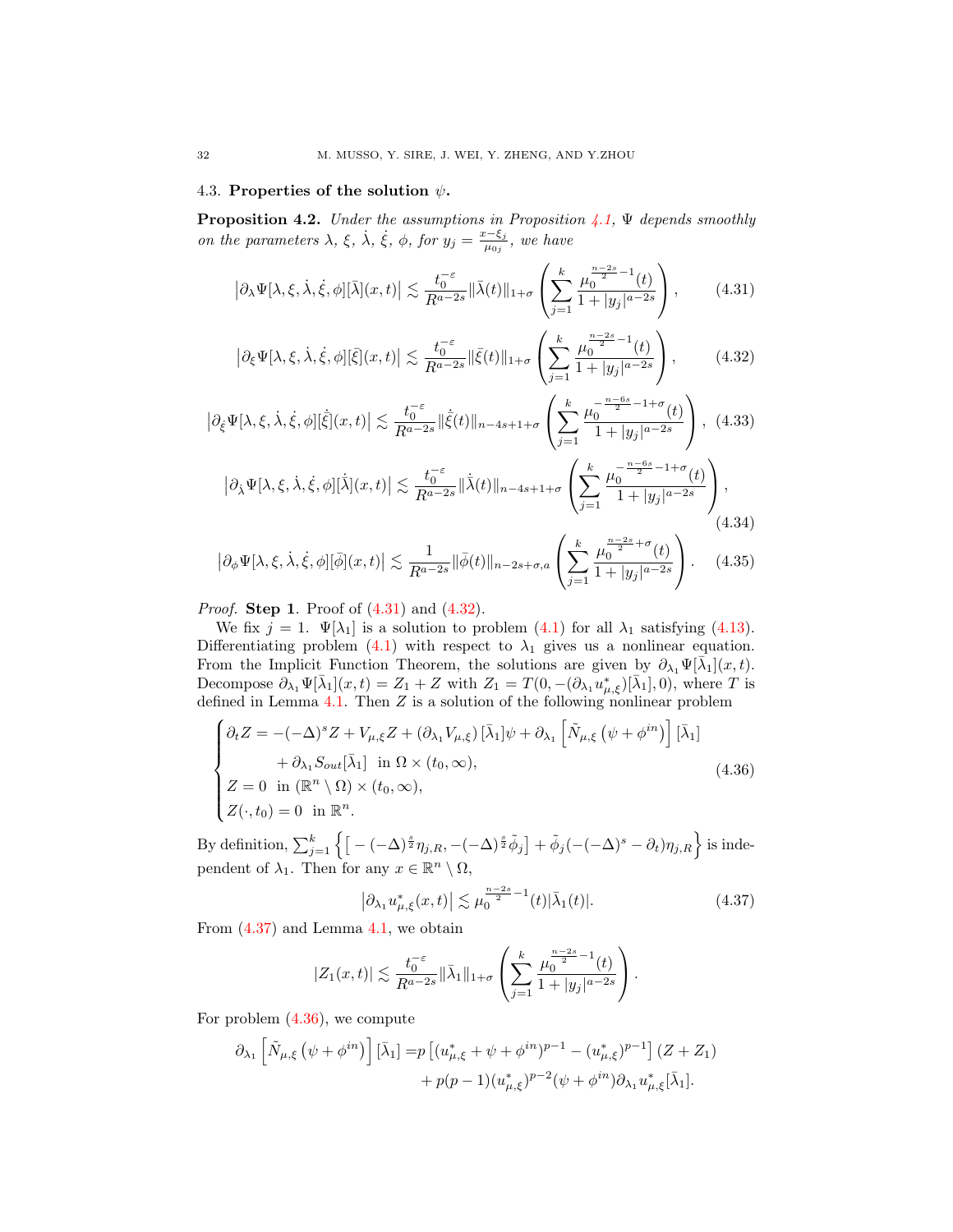Therefore, Z is a fixed point of the operator

<span id="page-32-3"></span>
$$
\mathcal{A}_1(Z) = T(f + p\left[ (u_{\mu,\xi}^* + \psi + \phi^{in})^{p-1} - (u_{\mu,\xi}^*)^{p-1} \right] Z, 0, 0), \tag{4.38}
$$

where

<span id="page-32-2"></span>
$$
f = \partial_{\lambda_1} S_{out}[\bar{\lambda}_1] + (\partial_{\lambda_1} V_{\mu,\xi}) [\bar{\lambda}_1] \psi + p [ (u_{\mu,\xi}^* + \psi + \phi^{in})^{p-1} - (u_{\mu,\xi}^*)^{p-1} ] Z_1 + p(p-1) (u_{\mu,\xi}^*)^{p-2} (\psi + \phi^{in}) \partial_{\lambda_1} u_{\mu,\xi}^* [\bar{\lambda}_1].
$$
 (4.39)

We claim that

<span id="page-32-0"></span>
$$
|f(x,t)| \lesssim \frac{t_0^{-\varepsilon}}{R^{a-2s}} \|\bar{\lambda}_1\|_{1+\sigma} \sum_{j=1}^k \frac{\mu_j^{-2s} \mu_0^{\frac{n-2s}{2}-1+\sigma}}{1+|y_j|^a}.
$$
 (4.40)

To prove [\(4.40\)](#page-32-0), we first estimate  $\partial_{\lambda_1} S_{out}[\bar{\lambda}_1]$ . In the region  $|x - q_i| > \delta$  (*i* = 1,  $\dots$ , k), we have the following estimate for  $\partial_{\lambda_1} S(u_{\mu,\xi}^*)$  by [\(2.24\)](#page-16-3), [\(4.12\)](#page-25-1) and [\(4.13\)](#page-25-2)

$$
\partial_{\lambda_1} S(u_{\mu,\xi}^*)[\bar{\lambda}_1](x,t) = \mu_0^{\frac{n-2s}{2}-1} f(x,\mu_0^{-1}\mu,\xi) \bar{\lambda}_1(t),
$$

where the smooth and bounded function f depends on  $(x, \mu_0^{-1}\mu, \xi)$ . Now we fix j and consider the region  $|x - q_j| \leq \delta$ . From [\(2.26\)](#page-17-0), we have

$$
\partial_{\lambda_1} S(u_{\mu,\xi}^*)[\bar{\lambda}_1](x,t) = \partial_{\lambda_1} S(u_{\mu,\xi})[\bar{\lambda}_1](x,t)(1+\mu_0 f(x,\mu_0^{-1}\mu,\xi,t)),
$$

where the smooth and bounded function f depends on  $(x, \mu_0^{-1}\mu, \xi, t)$ . Differentiating  $(2.5)$  with respect to  $\lambda_1$ , we obtain

$$
\partial_{\lambda_1} S(u_{\mu,\xi})[\bar{\lambda}_1](x,t) = -\left(\frac{n-2s}{2} + 1\right)\mu_1^{-\frac{n-2s}{2} - 2} \left[\dot{\mu}_1 Z_{n+1}(y_1) + \dot{\xi}_1 \cdot \nabla U(y_1) \right.\n- \frac{1}{\frac{n-2s}{2} + 1} \frac{n-2s}{2} \left(\frac{n-2s}{2} - 1\right) \mu_1^{n-2s} \dot{\mu}_1 H(x, q_i) \left[\bar{\lambda}_1(t) \right.\n- \mu_i^{-\frac{n-2s}{2} - 1} \left[\dot{\xi}_1 D^2 U(y_1) + \dot{\mu}_1 \nabla Z_{n+1}(y_1)\right] \cdot \frac{x - \xi_1}{\mu_1^2} \bar{\lambda}_1(t) \n+ p \left(\sum_{i=1}^k \mu_i^{-\frac{n-2s}{2}} U(y_i) - \mu_i^{\frac{n-2s}{2}} H(x, q_i)\right)^{p-1} \n\times \partial_{\lambda_1} \left[\mu_1^{-\frac{n-2s}{2}} U(y_1) - \mu_1^{\frac{n-2s}{2}} H(x, q_1)\right] \bar{\lambda}_1(t) \n- p \left(\mu_1^{-\frac{n-2s}{2}} U(y_1)\right)^{p-1} \partial_{\lambda_1} [\mu_1^{-\frac{n-2s}{2}} U(y_1)] \bar{\lambda}_1(t).
$$

From  $(4.12)$  and  $(4.13)$ , we have

<span id="page-32-1"></span>
$$
\left|\partial_{\lambda_1} S(u_{\mu,\xi})[\bar{\lambda}_1](x,t)\right| \lesssim \frac{t_0^{-\varepsilon}}{R^{a-2s}} \|\bar{\lambda}_1\|_{1+\sigma} \sum_{j=1}^k \frac{\mu_j^{-2s} \mu_0^{\frac{n-2s}{2}-1}}{1+|y_j|^a}.
$$
 (4.41)

Therefore, by the definition of  $S_{out}$  together with  $(4.41)$ , we obtain

$$
\left|\partial_{\lambda_1}S_{out}[\bar{\lambda}_1](x,t)\right|\lesssim \frac{t_0^{-\varepsilon}}{R^{a-2s}}\|\bar{\lambda}_1\|_{1+\sigma}\sum_{j=1}^k \frac{\mu_j^{-2s}\mu_0^{\frac{n-2s}{2}-1}}{1+|y_j|^a}.
$$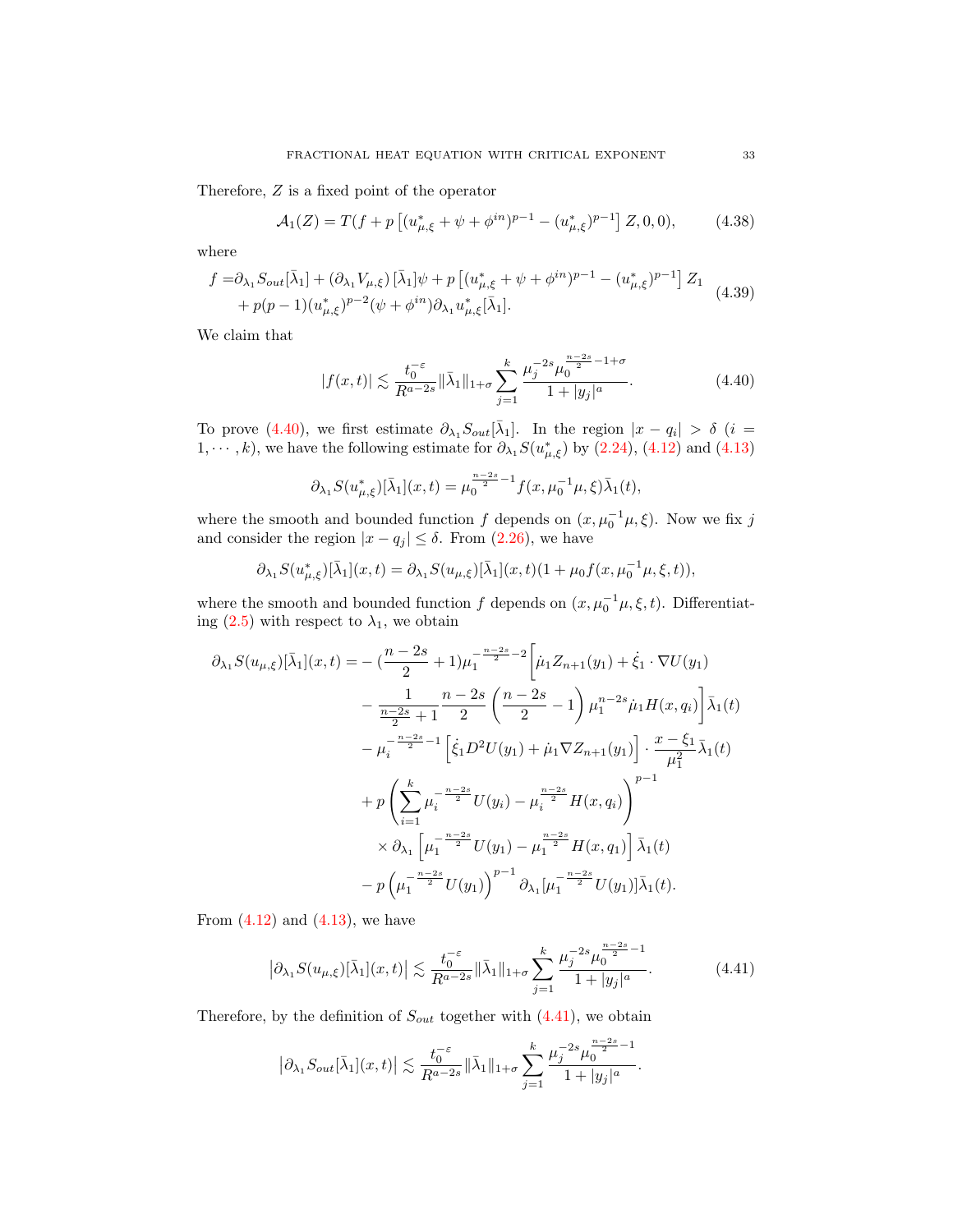Next, we estimate the remainders in  $f$ . Direct computations imply that

$$
(\partial_{\lambda_1} V_{\mu,\xi})[\bar{\lambda}_1](x,t) = p(p-1) \left[ (u_{\mu,\xi}^*)^{p-2} \partial_{\lambda_1} u_{\mu,\xi}^* [\bar{\lambda}_1] - \eta_{1,R} (\mu_1^{-\frac{n-2s}{2}} U(y_1))^{p-2} \partial_{\lambda_1} (\mu_1^{-\frac{n-2s}{2}} U(y_1)) [\bar{\lambda}_1] \right]
$$

.

Since  $\left|\partial_{\lambda_1}\left(\mu_1^{-\frac{n-2s}{2}}U(y_1)\right)\right| \lesssim \mu_0^{-1} \left|\mu_1^{-\frac{n-2s}{2}}U(y_1)\right|$  and  $\beta = \frac{n-2s}{2(n-4s)} + \frac{\sigma}{n-4s}$ , we have  $\left| \left( \partial_{\lambda_1} V_{\mu,\xi} \right) [\bar{\lambda}_1] \psi(x,t) \right| \lesssim \|\psi\|_{**,\beta,a} \frac{t_0^{-\varepsilon}}{R^{a-2s}} \|\bar{\lambda}_1\|_{1+\sigma} \sum_{i=1}^k$  $\mu_j^{-2s} \mu_0^{\frac{n-2s}{2} - 1 + \sigma}$  $\frac{1 + |y_j|^a}{1 + |y_j|^a}$ .

By the same token, we can deal with  $p(p-1)(u_{\mu,\xi}^*)^{p-2}(\psi+\phi^{in})\partial_{\lambda_1}u_{\mu,\xi}^*[\bar{\lambda}_1]$  in [\(4.39\)](#page-32-2) and obtain

 $j=1$ 

$$
\left|p(p-1)(u_{\mu,\xi}^*)^{p-2}(\psi+\phi^{in})\partial_{\lambda_1}u_{\mu,\xi}^*[\bar{\lambda}_1]\right|\lesssim \frac{t_0^{-\varepsilon}}{R^{a-2s}}\|\bar{\lambda}_1\|_{1+\sigma}\sum_{j=1}^k\frac{\mu_j^{-2s}\mu_0^{\frac{n-2s}{2}-1+\sigma}}{1+|y_j|^a}.
$$

Analogously, we can estimate the last term  $p\left[ (u_{\mu,\xi}^* + \psi + \phi^{in})^{p-1} - (u_{\mu,\xi}^*)^{p-1} \right] Z_1$ . Therefore, we conclude the validity of [\(4.40\)](#page-32-0).

Now we consider the fixed point problem  $(4.38)$ . Then the operator  $\mathcal{A}_1$  has a fixed point in the set of functions satisfying

$$
|Z(x,t)|\leq M\frac{t_0^{-\varepsilon}}{R^{a-2s}}\|\bar{\lambda}_1\|_{1+\sigma}\sum_{j=1}^k\frac{\mu_0^{\frac{n-2s}{2}-1}}{1+|y_j|^{a-2s}}
$$

with the large constant M fixed. In fact,  $A_1$  is a contraction map when R is chosen properly large in terms of  $t_0$ . Therefore, the estimate  $(4.31)$  for  $\partial_{\lambda_1}\Psi[\bar{\lambda}_1]$  holds. The estimate [\(4.32\)](#page-31-1) for  $\partial_{\xi} \Psi[\xi]$  can be verified in a similar way. Here we omit the details.

**Step 2.** Proof of  $(4.33)$  and  $(4.34)$ .

We fix  $j = 1$ . From the discussions above, the function  $\Psi[\dot{\lambda}_1]$  is a solution to [\(4.1\)](#page-22-2) for all  $\lambda_1$  satisfying [\(4.13\)](#page-25-2). Then we differentiate problem [\(4.1\)](#page-22-2) with respect to  $\lambda_1$  and obtain a nonlinear equation. From the Implicit Function Theorem, the solutions are given by  $\partial_{\lambda_1} \Psi[\dot{\lambda}_1](x,t)$ . Denote  $Z(x,t) = \partial_{\dot{\lambda}_1} \Psi[\dot{\lambda}_1](x,t)$ . Then Z is a solution to the following nonlinear problem

$$
\begin{cases} \partial_t Z = \\ \quad -(-\Delta)^s Z + V_{\mu,\xi} Z + \partial_{\lambda_1} \left[ \tilde{N}_{\mu,\xi} \left( \psi + \phi^{in} \right) \right] [\dot{\lambda}_1] + \partial_{\lambda_1} S_{out} [\dot{\lambda}_1] & \text{in } \Omega \times (t_0, \infty), \\ Z(x,t) = 0 \quad \text{in } (\mathbb{R}^n \setminus \Omega) \times (t_0, \infty), \\ Z(\cdot, t_0) = 0 \quad \text{in } \mathbb{R}^n. \end{cases}
$$

From the definition of  $\tilde{N}_{\mu,\xi}(\psi + \phi^{in}),$  we have

$$
\partial_{\dot{\lambda}_1} \left[ \tilde{N}_{\mu,\xi} \left( \psi + \phi^{in} \right) \right] \left[ \dot{\bar{\lambda}}_1 \right] = p \left[ (u_{\mu,\xi}^* + \psi + \phi^{in})^{p-1} - (u_{\mu,\xi}^*)^{p-1} \right] Z(x,t).
$$

Therefore, Z is a fixed point for the operator

<span id="page-33-0"></span>
$$
\mathcal{A}_1(Z) = T\left(\partial_{\dot{\lambda}_1} S_{out}[\dot{\bar{\lambda}}_1] + p\left[ (u_{\mu,\xi}^* + \psi + \phi^{in})^{p-1} - (u_{\mu,\xi}^*)^{p-1} \right] Z, 0, 0 \right). \tag{4.42}
$$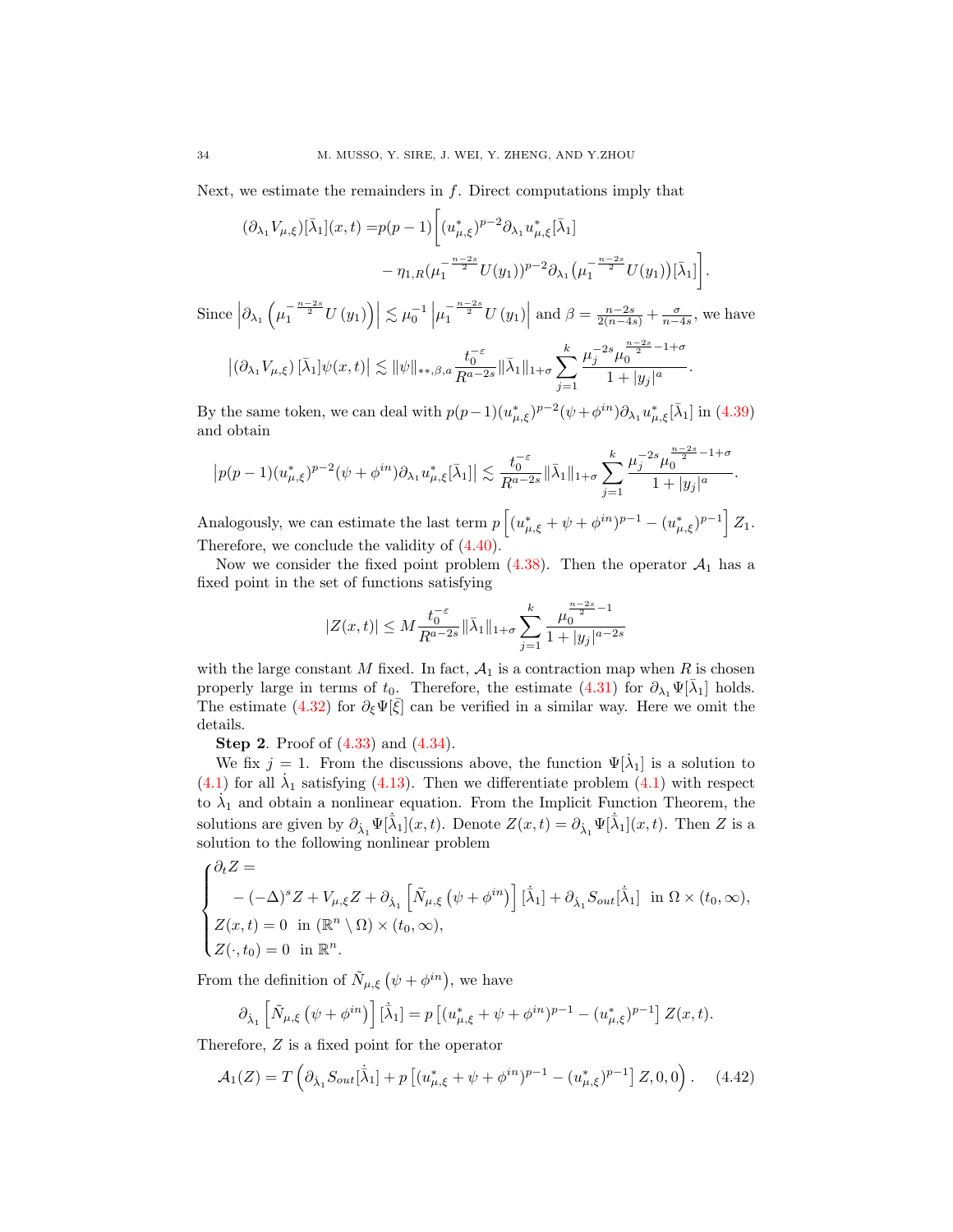Now we differentiate  $S(u^*_{\mu,\xi})$  with respect to  $\dot{\lambda}_1$  in [\(2.25\)](#page-17-1) directly and obtain

$$
\partial_{\dot{\lambda}_1} S(u_{\mu,\xi}^*)[\dot{\bar{\lambda}}_1](x,t) = \mu_1^{-\frac{n-2s}{2}-1} \left[ Z_{n+1}(y_1) + \frac{n-2s}{2} \mu_1^{n-2s} H(x, q_1) \right] \dot{\bar{\lambda}}_1(t) \n+ \mu_j^{-\frac{n}{2}+s-1} \left[ \frac{n-2s}{2} \Phi_1(y_1,t) + y_1 \cdot \nabla_y \Phi_1 \right] \dot{\bar{\lambda}}_1(t).
$$

Hence

$$
\left|\partial_{\dot{\lambda}_1} S(u_{\mu,\xi}^*)[\dot{\bar{\lambda}}_1](x,t)\right| \lesssim \frac{t_0^{-\varepsilon}}{R^{a-2s}} \|\dot{\bar{\lambda}}_1(t)\|_{n-4s+1+\sigma} \left(\sum_{j=1}^k \frac{\mu_j^{-2s}(t)\mu_0^{-\frac{n-6s}{2}-1}}{1+|y_j|^a}\right).
$$

Now we consider the fixed point problem  $(4.42)$ . Similar to Step 1,  $\mathcal{A}_1$  has a fixed point in the set of functions satisfying

$$
|Z(x,t)|\lesssim \frac{t_0^{-\varepsilon}}{R^{a-2s}}\|\dot{\bar{\lambda}}_1(t)\|_{n-4s+1+\sigma}\sum_{j=1}^k\frac{\mu_0^{-\frac{n-6s}{2}-1}}{1+|y_j|^{a-2s}}.
$$

Thus estimate [\(4.33\)](#page-31-4) holds.

On the other hand, observe that

<span id="page-34-0"></span>
$$
\partial_{\dot{\xi}_1} S(u_{\mu,\xi}^*)[\dot{\bar{\xi}}_1](x,t) = \mu_1^{-\frac{n-2s}{2}-1} \left[ \nabla U(y_1) + \nabla \Phi_1(y_1,t) \right] \dot{\bar{\xi}}_1(t). \tag{4.43}
$$

From  $(4.43)$  we have

$$
\left|\partial_{\dot{\xi}_1} S(u_{\mu,\xi}^*)[\dot{\bar{\lambda}}_1](x,t)\right| \lesssim \frac{t_0^{-\varepsilon}}{R^{a-2s}} \|\dot{\bar{\xi}}_1(t)\|_{n-4s+1+\sigma} \left(\sum_{j=1}^k \frac{\mu_j^{-2s}(t)\mu_0^{-\frac{n-6s}{2}-1}}{1+|y_j|^a}\right).
$$

Therefore, we have [\(4.34\)](#page-31-5).

**Step 3.** Proof of  $(4.35)$ .

Define  $Z(x,t) = \partial_{\phi} \psi[\phi](x,t)$  with  $\bar{\phi}$  satisfying [\(4.15\)](#page-25-3). Therefore, Z is a solution to

$$
\begin{cases} \partial_t Z = -(-\Delta)^s Z + V_{\mu,\xi} Z \\ \qquad + \sum_{j=1}^k \left\{ \left[ -(-\Delta)^{\frac{s}{2}} \eta_{j,R}, -(-\Delta)^{\frac{s}{2}} \hat{\phi}_j \right] + \hat{\phi}_j \left( -(-\Delta)^s - \partial_t \right) \eta_{j,R} \right\} \\ \qquad + p \left[ (u_{\mu,\xi}^* + \psi + \phi^{in})^{p-1} - (u_{\mu,\xi}^*)^{p-1} \right] \bar{\phi} & \text{in } \Omega \times (t_0, \infty), \\ Z = 0 \quad \text{in } (\mathbb{R}^n \setminus \Omega) \times (t_0, \infty), \\ Z(\cdot, t_0) = 0 \quad \text{in } \mathbb{R}^n, \end{cases}
$$

where  $\hat{\phi} = \mu_0^{-\frac{n-2s}{2}} \bar{\phi}_j \left( \frac{x-\xi_j}{\mu_{0j}} \right)$  $rac{\lambda-\xi_j}{\mu_{0j}},t\Big).$ As in Step 1 and Step 2, we have

$$
\left| \sum_{j=1}^{k} \left\{ \left[ -(-\Delta)^{\frac{s}{2}} \eta_{j,R}, -(-\Delta)^{\frac{s}{2}} \hat{\phi}_j \right] + \hat{\phi}_j \left( -(-\Delta)^s - \partial_t \right) \eta_{j,R} \right\} \right|
$$
  

$$
\lesssim \frac{1}{R^{a-2s}} \|\bar{\phi}\|_{n-2s+\sigma,a} \sum_{j=1}^{k} \frac{\mu_j^{-2s} \mu_0^{\frac{n-2s}{2}+\sigma}}{1+|y_j|^a}
$$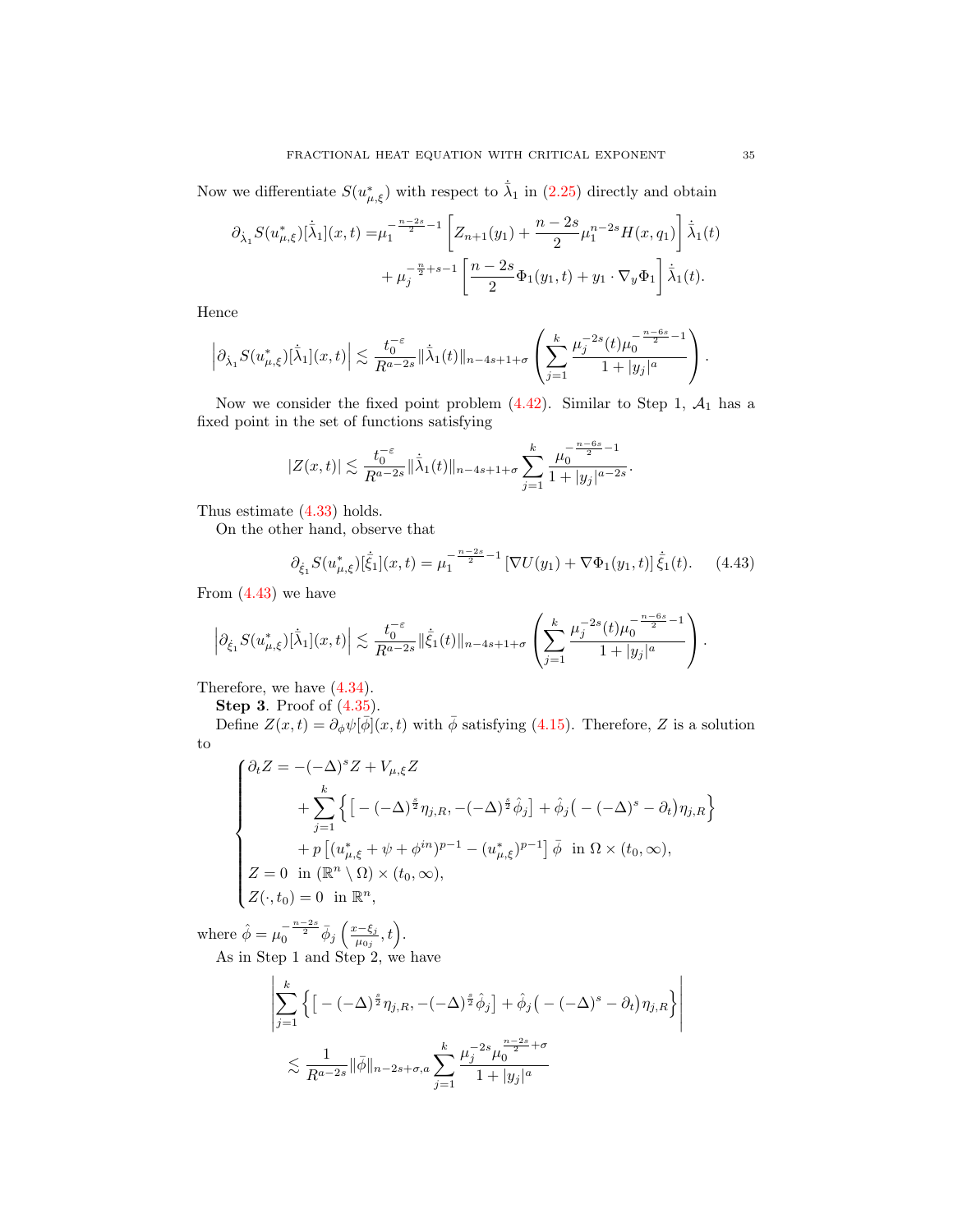and

$$
\left| p \left[ (u_{\mu,\xi}^* + \psi + \phi^{in})^{p-1} - (u_{\mu,\xi}^*)^{p-1} \right] \bar{\phi} \right|
$$
  
 
$$
\lesssim \frac{1}{R^{a-2s}} \|\bar{\phi}\|_{n-2s+\sigma,a} \left[ \|\psi\|_{**,\beta,a}^{p-1} + \|\phi^{in}\|_{n-2s+\sigma,a}^{p-1} \right] \sum_{j=1}^k \frac{\mu_j^{-2s} \mu_0^{\frac{n-2s}{2}+\sigma}}{1+|y_j|^a}.
$$

From Lemma [4.1,](#page-23-0) we conclude the validity of  $(4.35)$ .

# 5. The inner problem

Substituting the solution  $\psi = \Psi[\lambda, \xi, \lambda, \xi, \phi]$  of the outer problem given by proposition  $4.1$  into the inner problem  $(3.8)$ , the full problem is reduced to the following system

<span id="page-35-0"></span>
$$
\mu_{0j}^{2s}\partial_t \phi_j = -(-\Delta)_y^s \phi_j + pU^{p-1}(y)\phi_j + H_j[\lambda, \xi, \dot{\lambda}, \dot{\xi}, \phi](y, t), y \in \mathbb{R}^n, t \geq (5.1)
$$
  
for  $j = 1, \dots, k$ , where

$$
y = 1, \dots, n
$$

<span id="page-35-3"></span>
$$
H_j[\lambda, \xi, \dot{\lambda}, \dot{\xi}, \phi] := \left\{ \mu_{0j}^{\frac{n+2s}{2}} S_{\mu, \xi, j}(\xi_j + \mu_{0j} y, t) + B_j[\phi_j] + B_j^0[\phi_j] + p \mu_{0j}^{\frac{n-2s}{2}} \frac{\mu_{0j}^{2s}}{\mu_j^{2s}} U^{p-1} \left( \frac{\mu_{0j}}{\mu_j} y \right) \psi(\xi_j + \mu_{0j} y, t) \right\} \chi_{B_{2R}(0)}(y)
$$
\n
$$
(5.2)
$$

and  $B_j[\phi_j]$  and  $B_j^0[\phi_j]$  are defined in [\(3.9\)](#page-22-3), [\(3.10\)](#page-22-4) respectively.

After the change of variables

$$
t = t(\tau), \quad \frac{dt}{d\tau} = \mu_{0j}^{2s}(t),
$$

[\(5.1\)](#page-35-0) is reduced to

<span id="page-35-4"></span>
$$
\partial_{\tau}\phi_j = -(-\Delta)^s_y \phi_j + pU^{p-1}(y)\phi_j + H_j[\lambda, \xi, \dot{\lambda}, \dot{\xi}, \phi](y, t(\tau)), \ y \in \mathbb{R}^n, \ \tau \ge \tau_0 \tag{5.3}
$$
  
with  $\tau_0$  the unique positive number satisfying  $t(\tau_0) = t_0$ .

We will find a solution  $\phi = (\phi_1, \dots, \phi_k)$  to the system

<span id="page-35-1"></span>
$$
\begin{cases} \partial_{\tau}\phi_j = -(-\Delta)^s_y \phi_j + pU^{p-1}(y)\phi_j + H_j[\lambda, \xi, \dot{\lambda}, \dot{\xi}, \phi](y, t(\tau)), \ y \in \mathbb{R}^n, \ \tau \ge \tau_0, \\ \phi_j(y, \tau_0) = e_{0j}Z_0(y), \ y \in \mathbb{R}^n, \end{cases}
$$

(5.4)

for a constant  $e_{0j}$  and all  $j = 1, \dots, k$ . Here  $Z_0$  is a radially symmetric eigenfunction associated to the unique negative eigenvalue  $\lambda_0$  of the eigenvalue problem

$$
L_0(\phi) + \lambda \phi = 0, \quad \phi \in L^{\infty}(\mathbb{R}^n).
$$

Note that  $\lambda_0$  is simple and  $Z_0$  satisfies

$$
Z_0(y) \sim |y|^{-n-2s} \text{ as } |y| \to \infty,
$$

see, for example,  $[30]$ . We will prove that  $(5.4)$  is solvable in the function space of those  $\phi_j$ 's satisfying [\(4.15\)](#page-25-3), provided  $\xi$  and  $\lambda$  are chosen so that  $H_j[\lambda, \xi, \dot{\lambda}, \dot{\xi}, \phi](y, t(\tau))$ satisfy the orthogonality conditions

<span id="page-35-2"></span>
$$
\int_{B_{2R}} H_j[\lambda, \xi, \dot{\lambda}, \dot{\xi}, \phi](y, t(\tau)) Z_l(y) dy = 0,
$$
\n(5.5)

for all  $\tau \geq \tau_0$ ,  $j = 1, \dots, k$  and  $l = 1, 2, \dots, n + 1$ . We first develop a linear theory which is the context of the subsection 5.1.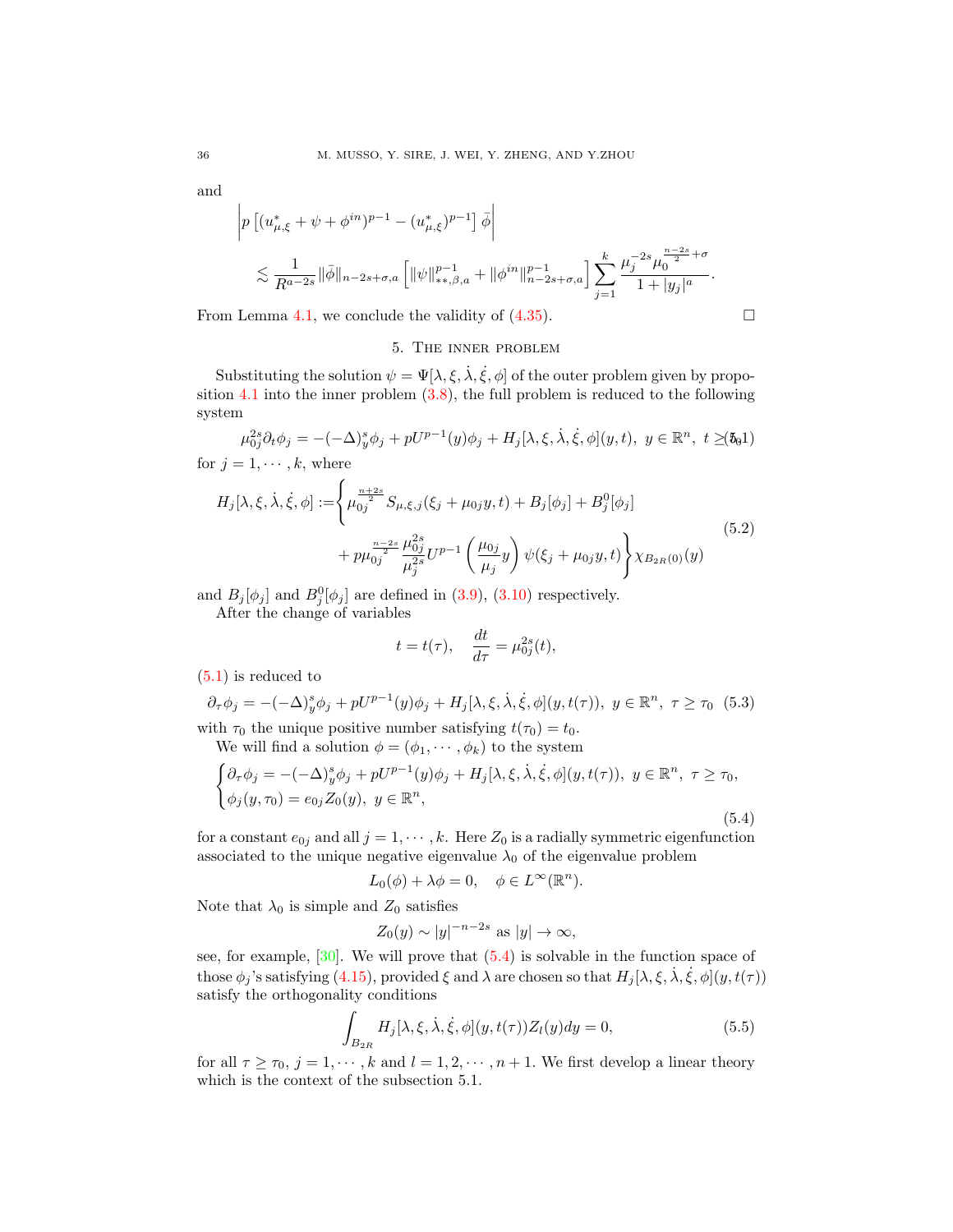5.1. The linear theory. In this subsection, for  $R > 0$  fixed large, we find a solution to the nonlocal initial value problem

<span id="page-36-0"></span>
$$
\begin{cases} \partial_{\tau}\phi = -(-\Delta)^s \phi + pU^{p-1}(y)\phi + h(y,\tau), \ y \in \mathbb{R}^n, \ \tau \ge \tau_0, \\ \phi(y,\tau_0) = e_0 Z_0(y), \ y \in \mathbb{R}^n. \end{cases} \tag{5.6}
$$

Let

$$
\nu = 1 + \frac{\sigma}{n - 2s},
$$

then  $\mu_0^{n-2s+\sigma} \sim \tau^{-\nu}$ . Define

$$
||h||_{a,\nu,\eta} := \sup_{\tau > \tau_0} \sup_{y \in B_{2R}} \tau^{\nu} (1 + |y|^a) (|h(y,\tau)| + (1 + |y|^{\eta}) \chi_{B_{2R}(0)}(y) [h(\cdot,\tau)]_{\eta,B_1(0)}).
$$

In the following, we always assume that  $h = h(y, \tau)$  is a function defined in the whole space  $\mathbb{R}^n$  which is zero outside  $B_{2R}(0)$  for all  $\tau > \tau_0$ . The main result in this subsection is the following.

<span id="page-36-4"></span>**Proposition 5.1.** Suppose  $a \in (2s, n-2s), \nu > 0, ||h||_{2s+a,\nu,\eta} < +\infty$  and

$$
\int_{B_{2R}} h(y,\tau)Z_j(y)dy = 0 \text{ for all } \tau \in (\tau_0,\infty), \ j = 1,\cdots,n+1.
$$

For sufficiently large R, there exist  $\phi = \phi[h](y, \tau)$  and  $e_0 = e_0[h](\tau)$  ( $\tau \in (\tau_0, +\infty), y \in$  $\mathbb{R}^n$ ) satisfying [\(5.6\)](#page-36-0) and

<span id="page-36-6"></span>
$$
(1+|y|)|\nabla_y \phi(y,\tau)|\chi_{B_{2R}(0)}(y)+|\phi(y,\tau)|
$$
  

$$
\lesssim \tau^{-\nu}(1+|y|)^{-a}||h||_{2s+a,\nu,\eta}, \tau \in (\tau_0,+\infty), y \in \mathbb{R}^n,
$$
  

$$
|e_0[h]|\lesssim ||h||_{2s+a,\nu,\eta}.
$$
 (5.8)

<span id="page-36-5"></span>**Lemma 5.1.** Suppose  $a \in (2s, n-2s), \nu > 0, ||h||_{2s+a,\nu,n} < +\infty$  and

<span id="page-36-7"></span>
$$
\int_{\mathbb{R}^n} h(y,\tau)Z_j(y)dy = 0 \text{ for all } \tau \in (\tau_0,\infty), \ j=1,\cdots,n+1.
$$

For any sufficiently large  $\tau_1 > 0$ , the solution  $(\phi(y, \tau), c(\tau))$  of the problem

<span id="page-36-1"></span>
$$
\begin{cases} \partial_{\tau}\phi = -(-\Delta)^{s}\phi + pU^{p-1}(y)\phi + h(y,\tau) - c(\tau)Z_{0}(y), \ y \in \mathbb{R}^{n}, \ \tau \geq \tau_{0}, \\ \int_{\mathbb{R}^{n}} \phi(y,\tau)Z_{0}(y)dy = 0 \quad \text{for all} \ \ \tau \in (\tau_{0},+\infty), \\ \phi(y,\tau_{0}) = 0, \ y \in \mathbb{R}^{n}, \end{cases}
$$
\n(5.9)

satisfies the estimates

<span id="page-36-2"></span>
$$
\|\phi(y,\tau)\|_{a,\tau_1} \lesssim \|h\|_{2s+a,\tau_1} \tag{5.10}
$$

and

$$
|c(\tau)| \lesssim \tau^{-\nu} R^a \|h\|_{2s+a,\tau_1} \text{ for } \tau \in (\tau_0, \tau_1).
$$
  
Here  $||h||_{b,\tau_1} := \sup_{\tau \in (\tau_0, \tau_1)} \tau^{\nu} ||(1+|y|^b)h||_{L^{\infty}(\mathbb{R}^n)}.$ 

Proof. Note that [\(5.9\)](#page-36-1) is equivalent to

<span id="page-36-3"></span>
$$
\begin{cases} \partial_{\tau}\phi = -(-\Delta)^s \phi + pU^{p-1}(y)\phi + h(y,\tau) - c(\tau)Z_0(y), \ y \in \mathbb{R}^n, \ \tau \ge \tau_0, \\ \phi(y,\tau_0) = 0, \ y \in \mathbb{R}^n \end{cases} (5.11)
$$

for  $c(\tau)$  given by the relation

$$
c(\tau)\int_{\mathbb{R}^n} |Z_0(y)|^2 dy = \int_{\mathbb{R}^n} h(y,\tau)Z_0(y) dy.
$$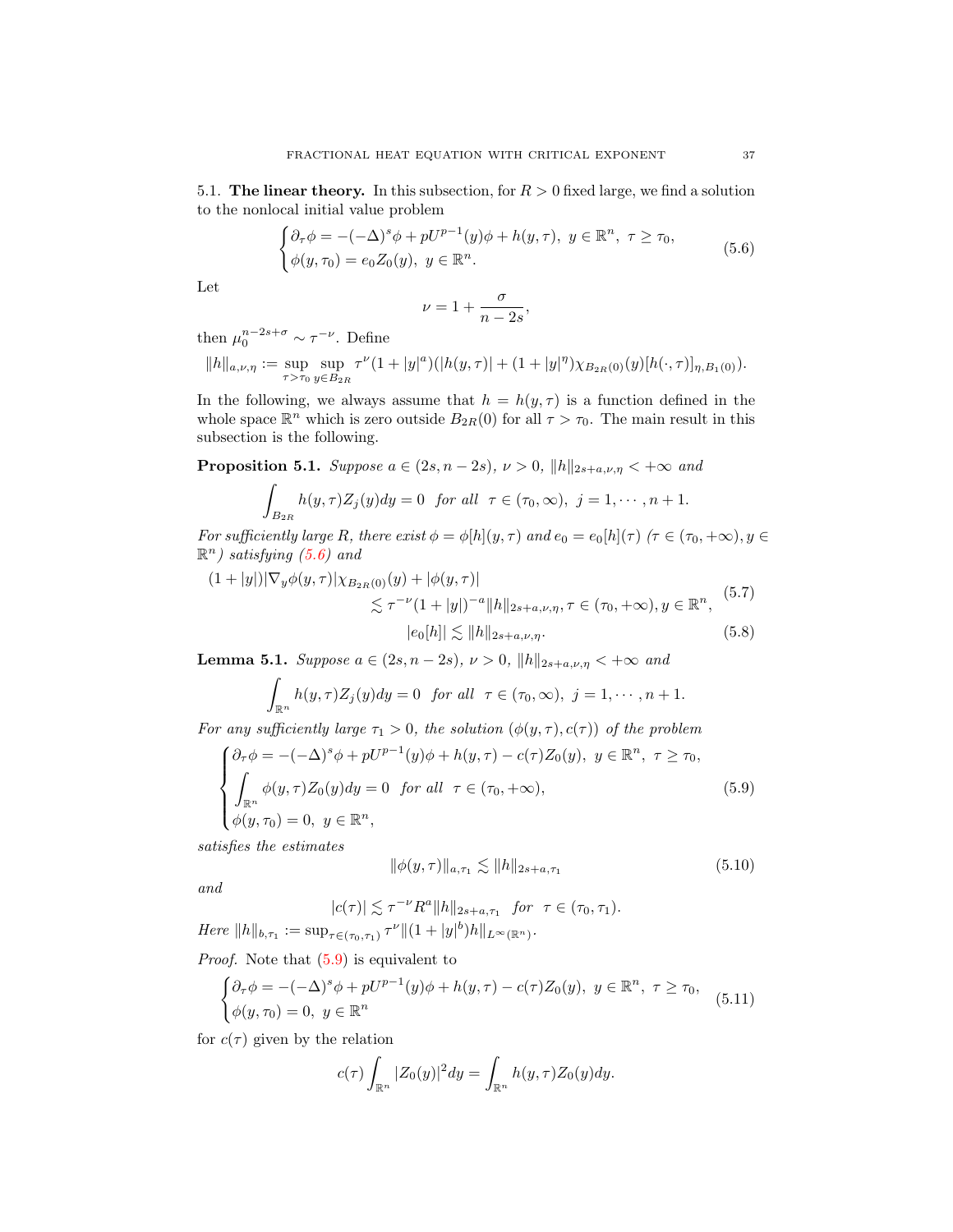It is easy to see that

<span id="page-37-2"></span>
$$
|c(\tau)| \lesssim \tau^{-\nu} R^a \|h\|_{2s+a,\tau_1} \tag{5.12}
$$

holds for  $\tau \in (\tau_0, \tau_1)$ . So we only need to prove [\(5.10\)](#page-36-2) for the solution  $\phi$  of [\(5.11\)](#page-36-3). Inspired by Lemma 4.5 of  $[20]$  and the linear theory of  $[43]$ , we will use the blow-up argument.

First, we claim that, given  $\tau_1 > \tau_0$ , we have  $\|\phi\|_{a,\tau_1} < +\infty$ . Indeed, by the fractional parabolic theory (see [\[34\]](#page-49-23)), given  $R_0 > 0$  there is a  $K = K(R_0, \tau_1)$  such that

$$
|\phi(y,\tau)| \leq K \quad \text{in } B_{R_0}(0) \times (\tau_0, \tau_1].
$$

Fix  $R_0$  large and take  $K_1$  sufficiently large,  $K_1 \rho^{-a}$  is a supersolution for [\(5.11\)](#page-36-3) when  $\rho > R_0$ . Hence  $|\phi| \leq 2K_1 \rho^{-a}$  and  $||\phi||_{a,\tau_1} < +\infty$  for any  $\tau_1 > 0$ . Next, we claim that the following identities hold,

<span id="page-37-0"></span>
$$
\int_{\mathbb{R}^n} \phi(y,\tau) \cdot Z_j(y) dy = 0 \text{ for all } \tau \in (\tau_0, \tau_1), j = 0, 1, \cdots, n+1.
$$
 (5.13)

Indeed, From the definition of  $c(\tau)$ , we have

$$
\int_{\mathbb{R}^n} \phi(y,\tau) \cdot Z_0(y) dy = 0.
$$

Testing [\(5.11\)](#page-36-3) with  $Z_j \eta$ , where  $\eta(y) = \eta_0(|y|/R_1)$ ,  $j = 1, \dots, n + 1$ ,  $R_1$  is an arbitrary positive constant and the smooth cut-off function  $\eta_0$  is defined as

$$
\eta_0(r) = \begin{cases} 1, & \text{for } r < 1, \\ 0, & \text{for } r > 2, \end{cases}
$$

we get

$$
\int_{\mathbb{R}^n} \phi(\cdot, \tau) \cdot Z_j \eta = \int_0^{\tau} ds \int_{\mathbb{R}^n} (\phi(\cdot, s) \cdot L_0[\eta Z_j] + hZ_j \eta - c(s)Z_0 Z_j \eta).
$$

Furthermore, it holds that

$$
\int_{\mathbb{R}^n} \left( \phi \cdot L_0[\eta Z_j] + hZ_j \eta - c(s) Z_0 Z_j \eta \right)
$$
\n
$$
= \int_{\mathbb{R}^n} \phi \cdot \left( Z_j(-(-\Delta)^s) \eta + \left[ -(-\Delta)^{\frac{s}{2}} \eta, -(-\Delta)^{\frac{s}{2}} Z_j \right] \right)
$$
\n
$$
- h \cdot Z_j(1 - \eta) + c(s) Z_0 Z_j(1 - \eta)
$$
\n
$$
= O(R_1^{-\epsilon})
$$

for some small positive number  $\varepsilon$  uniformly on  $\tau \in (\tau_0, \tau_1)$ . Then [\(5.13\)](#page-37-0) hold by letting  $R_1 \rightarrow +\infty$ . Finally, we claim that for all  $\tau_1 > 0$  large enough, any  $\phi$  with  $\|\phi\|_{a,\tau_1} < +\infty$  solving [\(5.11\)](#page-36-3) and satisfying [\(5.13\)](#page-37-0), we have

<span id="page-37-1"></span>
$$
\|\phi\|_{a,\tau_1} \lesssim \|h\|_{2s+a,\tau_1}.\tag{5.14}
$$

Hence  $(5.10)$  holds.

To prove [\(5.14\)](#page-37-1), we use the contradiction argument. Suppose that there exist sequences  $\tau_1^k \to +\infty$  and  $\phi_k$ ,  $h_k$ ,  $c_k$  satisfying

$$
\begin{cases} \partial_{\tau}\phi_k = -(-\Delta)^s \phi_k + pU^{p-1}(y)\phi_k + h_k - c_k(\tau)Z_0(y), \ y \in \mathbb{R}^n, \ \tau \ge \tau_0, \\ \int_{\mathbb{R}^n} \phi_k(y,\tau) \cdot Z_j(y)dy = 0 \text{ for all } \tau \in (\tau_0, \tau_1^k), j = 0, 1, \cdots, n+1, \\ \phi_k(y,\tau_0) = 0, y \in \mathbb{R}^n \end{cases}
$$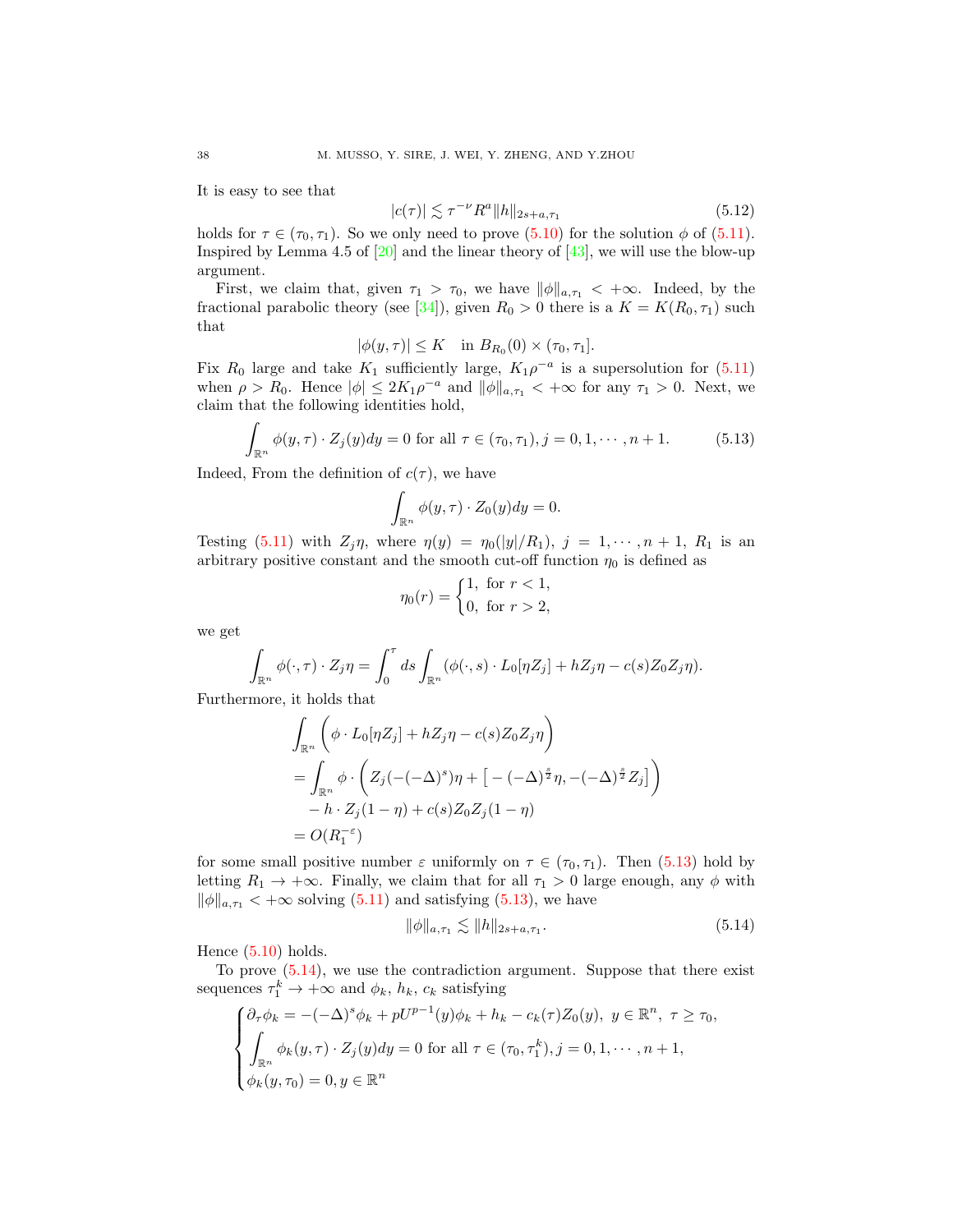and

<span id="page-38-2"></span>
$$
\|\phi_k\|_{a,\tau_1^k} = 1, \quad \|h_k\|_{2s+a,\tau_1^k} \to 0. \tag{5.15}
$$

By [\(5.12\)](#page-37-2), we have  $\sup_{\tau \in (\tau_0, \tau_1^k)} \tau^{\nu} c_k(\tau) \to 0$ . First, we claim that

<span id="page-38-1"></span>
$$
\sup_{\tau_0 < \tau < \tau_1^k} \tau^\nu |\phi_k(y, \tau)| \to 0 \tag{5.16}
$$

holds uniformly on compact subsets of  $\mathbb{R}^n$ . Indeed, if for some  $|y_k| \leq M$  and  $\tau_0 < \tau_2^k < \tau_1^k$ ,

$$
(\tau_2^k)^{\nu} |\phi_k(y_k, \tau_2^k)| \ge \frac{1}{2},
$$

then it is easy to see that  $\tau_2^k \to +\infty$ . Now, we define

$$
\tilde{\phi}_n(y,\tau) = (\tau_2^k)^{\nu} \phi_n(y,\tau_2^k + \tau).
$$

Then

$$
\partial_{\tau}\tilde{\phi}_k = L_0[\tilde{\phi}_k] + \tilde{h}_k - \tilde{c}_k(\tau)Z_0(y) \text{ in } \mathbb{R}^n \times (\tau_0 - \tau_2^k, 0],
$$

 $\partial_{\tau}\varphi_k = L_0[\varphi_k] + n_k - c_k(\tau)Z_0(y)$  in  $\mathbb{R} \times (\tau_0 - \tau_2, 0],$ <br>with  $\tilde{h}_k \to 0$ ,  $\tilde{c}_k \to 0$  uniformly on compact subsets of  $\mathbb{R}^n \times (-\infty, 0]$  and

$$
|\tilde{\phi}_k(y,\tau)| \le \frac{1}{1+|y|^a} \text{ in } \mathbb{R}^n \times (\tau_0 - \tau_2^k, 0].
$$

Using the fact that  $a \in (2s, n-2s)$  and the dominant convergence theorem, we have  $\phi_k \to \tilde{\phi}$  uniformly on compact subsets of  $\mathbb{R}^n \times (-\infty, 0]$  with  $\tilde{\phi} \neq 0$  and

<span id="page-38-0"></span>
$$
\begin{cases}\n\partial_{\tau}\tilde{\phi} = -(-\Delta)^{s}\tilde{\phi} + pU^{p-1}(y)\tilde{\phi} & \text{in } \mathbb{R}^{n} \times (-\infty, 0], \\
\int_{\mathbb{R}^{n}} \tilde{\phi}(y, \tau) \cdot Z_{j}(y)dy = 0 & \text{for all } \tau \in (-\infty, 0], \ j = 0, 1, \dots, n+1, \\
|\tilde{\phi}(y, \tau)| \leq \frac{1}{1 + |y|^{a}} & \text{in } \mathbb{R}^{n} \times (-\infty, 0], \\
\tilde{\phi}(y, \tau_{0}) = 0, y \in \mathbb{R}^{n}.\n\end{cases}
$$
\n(5.17)

We claim that  $\tilde{\phi} = 0$ , which is a contradiction. By fractional parabolic regularity (see [\[34\]](#page-49-23)),  $\tilde{\phi}(y, \tau)$  is smooth. A scaling argument shows

$$
(1+|y|^s)|(-\Delta)^{\frac{s}{2}}\tilde{\phi}|+|\tilde{\phi}_{\tau}|+|(-\Delta)^s\tilde{\phi}|\lesssim (1+|y|)^{-2s-a}.
$$

Differentiating [\(5.17\)](#page-38-0), we get  $\partial_{\tau}\tilde{\phi}_{\tau} = -(-\Delta)^s \tilde{\phi}_{\tau} + pU^{p-1}(y)\tilde{\phi}_{\tau}$  and

$$
(1+|y|^s)|(-\Delta)^{\frac{s}{2}}\tilde{\phi}_{\tau}|+|\tilde{\phi}_{\tau\tau}|+|(-\Delta)^s\tilde{\phi}_{\tau}|\lesssim (1+|y|)^{-4s-a}.
$$

Moreover, it holds that

$$
\frac{1}{2}\partial_{\tau}\int_{\mathbb{R}^{n}}|\tilde{\phi}_{\tau}|^{2}+B(\tilde{\phi}_{\tau},\tilde{\phi}_{\tau})=0,
$$

where

$$
B(\tilde{\phi}, \tilde{\phi}) = \int_{\mathbb{R}^n} \left[ |(-\Delta)^{\frac{s}{2}} \tilde{\phi}|^2 - pU^{p-1}(y)|\tilde{\phi}|^2 \right] dy.
$$

Since  $\int_{\mathbb{R}^n} \tilde{\phi}(y,\tau) \cdot Z_j(y) dy = 0$  for all  $\tau \in (-\infty,0], j = 0,1,\dots, n+1, B(\tilde{\phi},\tilde{\phi}) \geq 0.$ Also, we have

$$
\int_{\mathbb{R}^n} |\tilde{\phi}_\tau|^2 = -\frac{1}{2} \partial_\tau B(\tilde{\phi}, \tilde{\phi}).
$$

From these relations,

$$
\partial_{\tau} \int_{\mathbb{R}^n} |\tilde{\phi}_{\tau}|^2 \leq 0, \quad \int_{-\infty}^0 d\tau \int_{\mathbb{R}^n} |\tilde{\phi}_{\tau}|^2 < +\infty.
$$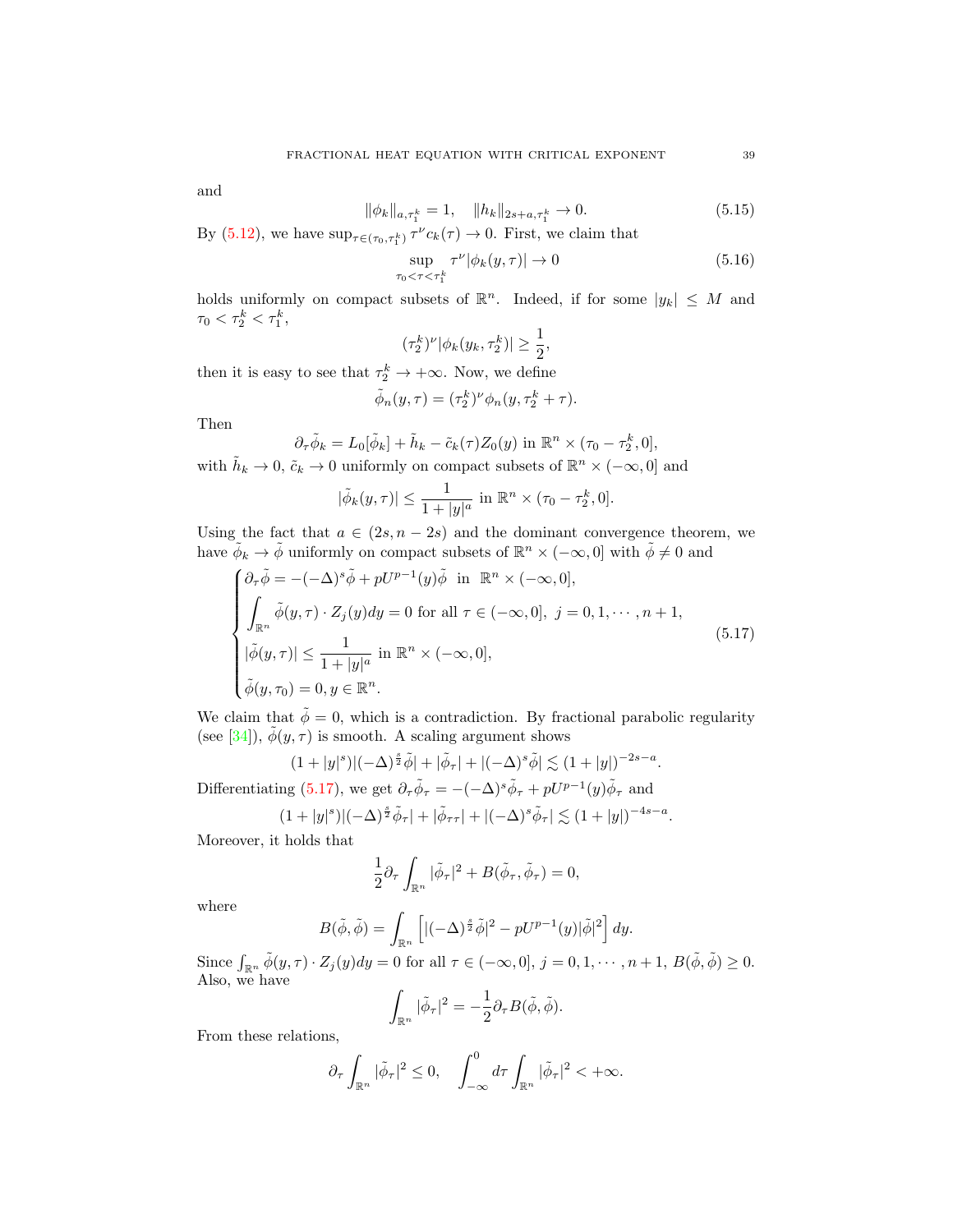Hence  $\tilde{\phi}_{\tau} = 0$ . So  $\tilde{\phi}$  is independent of  $\tau$  and  $L_0[\tilde{\phi}] = 0$ . Since  $\tilde{\phi}$  is bounded, by the nondegeneracy of  $L_0$  (see, [\[19\]](#page-48-14)),  $\tilde{\phi}$  is a linear combination of  $Z_j$ ,  $j = 1, \dots, n + 1$ . But  $\int_{\mathbb{R}^n} \tilde{\phi} \cdot Z_j = 0, j = 1, \dots, n, \tilde{\phi} = 0$ , a contradiction. Thus [\(5.16\)](#page-38-1) holds.

From [\(5.15\)](#page-38-2), there exists a certain  $y_k$  with  $|y_k| \to +\infty$  such that

$$
(\tau_2^k)^{\nu}(1+|y_k|^a)|\phi_k(y_k,\tau_2^k)|\geq \frac{1}{2}.
$$

Let

$$
\tilde{\phi}_k(z,\tau) := (\tau_2^k)^{\nu} |y_k|^a \phi_k(y_k + |y_k|z, |y_k|^{2s} \tau + \tau_2^k),
$$

then where

$$
\partial_{\tau}\tilde{\phi}_k = -(-\Delta)^s \tilde{\phi}_k + a_k \tilde{\phi}_k + \tilde{h}_k(z,\tau),
$$

$$
\tilde{h}_k(z,\tau) = (\tau_2^k)^{\nu} |y_k|^{2s+a} h_k(y_k + |y_k|z, |y_k|^{2s}\tau + \tau_2^k).
$$
  
tion on  $h_k$ , one has

By the assumption on  $h_k$ , one has

$$
|\tilde{h}_k(z,\tau)| \lesssim o(1)|\hat{y}_k+z|^{-2s-a}((\tau_2^k)^{-1}|y_k|^{2s}\tau+1)^{-\nu}
$$

with

$$
\hat{y}_k = \frac{y_k}{|y_k|} \to -\hat{e}
$$

and  $|\hat{e}| = 1$ . Thus  $\tilde{h}_k(z, \tau) \to 0$  uniformly on compact subsets of  $\mathbb{R}^n \setminus {\hat{e}} \times (-\infty, 0]$ and  $a_k$  has the same property. Moreover,  $|\tilde{\phi}_k(0, \tau_0)| \geq \frac{1}{2}$  and

$$
|\tilde{\phi}_k(z,\tau)| \lesssim |\hat{y}_k + z|^{-a} \left( (\tau_2^k)^{-1} |y_k|^{2s} \tau + 1 \right)^{-\nu}.
$$

Hence we may assume  $\tilde{\phi}_k \to \tilde{\phi} \neq 0$  uniformly on compact subsets of  $\mathbb{R}^n \setminus {\hat{e}} \times$  $(-\infty, 0]$  with  $\tilde{\phi}$  satisfying

<span id="page-39-0"></span>
$$
\tilde{\phi}_{\tau} = -(-\Delta)^s \tilde{\phi} \quad \text{in } \mathbb{R}^n \setminus \{\hat{e}\} \times (-\infty, 0] \tag{5.18}
$$

and

<span id="page-39-1"></span>
$$
|\tilde{\phi}(z,\tau)| \le |z - \hat{e}|^{-a} \quad \text{in } \mathbb{R}^n \setminus \{\hat{e}\} \times (-\infty, 0]. \tag{5.19}
$$

Similar to Lemma 5.2 of [\[43\]](#page-49-17), functions  $\tilde{\phi}$  satisfying [\(5.18\)](#page-39-0) and [\(5.19\)](#page-39-1) must be equal to zero (A proof can be found in [\[13\]](#page-48-18)), which is a contradiction and we conclude the validity of  $(5.14)$ . The proof is complete.

Proof of Proposition [5.1](#page-36-4). First, we consider the problem

$$
\begin{cases} \partial_{\tau}\phi = -(-\Delta)^s \phi + pU^{p-1}(y)\phi + h(y,\tau) - c(\tau)Z_0, \ y \in \mathbb{R}^n, \ \tau \ge \tau_0, \\ \phi(y,\tau_0) = 0, \ y \in \mathbb{R}^n. \end{cases}
$$

Let  $(\phi(y, \tau), c(\tau))$  be the unique solution of the nonlocal initial value problem [\(5.9\)](#page-36-1). From Lemma [5.1,](#page-36-5) for any  $\tau_1 > \tau_0$ , we have

$$
|\phi(y,\tau)| \lesssim \tau^{-\nu} (1+|y|)^{-a} ||h||_{2s+a,\tau_1}
$$
 for all  $\tau \in (\tau_0, \tau_1)$ ,  $y \in \mathbb{R}^n$ 

and

$$
|c(\tau)| \le \tau^{-\nu} R^a ||h||_{2s+a,\tau_1}
$$
 for all  $\tau \in (\tau_0, \tau_1)$ .

By assumption,  $||h||_{2s+a,\nu,\eta} < +\infty$  and  $||h||_{2s+a,\tau_1} \le ||h||_{2s+a,\nu,\eta}$  for an arbitrary  $\tau_1$ . It follows that

$$
|\phi(y,\tau)| \lesssim \tau^{-\nu} (1+|y|)^{-a} ||h||_{2s+a,\nu,\eta} \text{ for all } \tau \in (\tau_0,\tau_1), \ y \in \mathbb{R}^n
$$

and

$$
|c(\tau)| \leq \tau^{-\nu} R^a ||h||_{2s+a,\nu,\eta} \text{ for all } \tau \in (\tau_0,\tau_1).
$$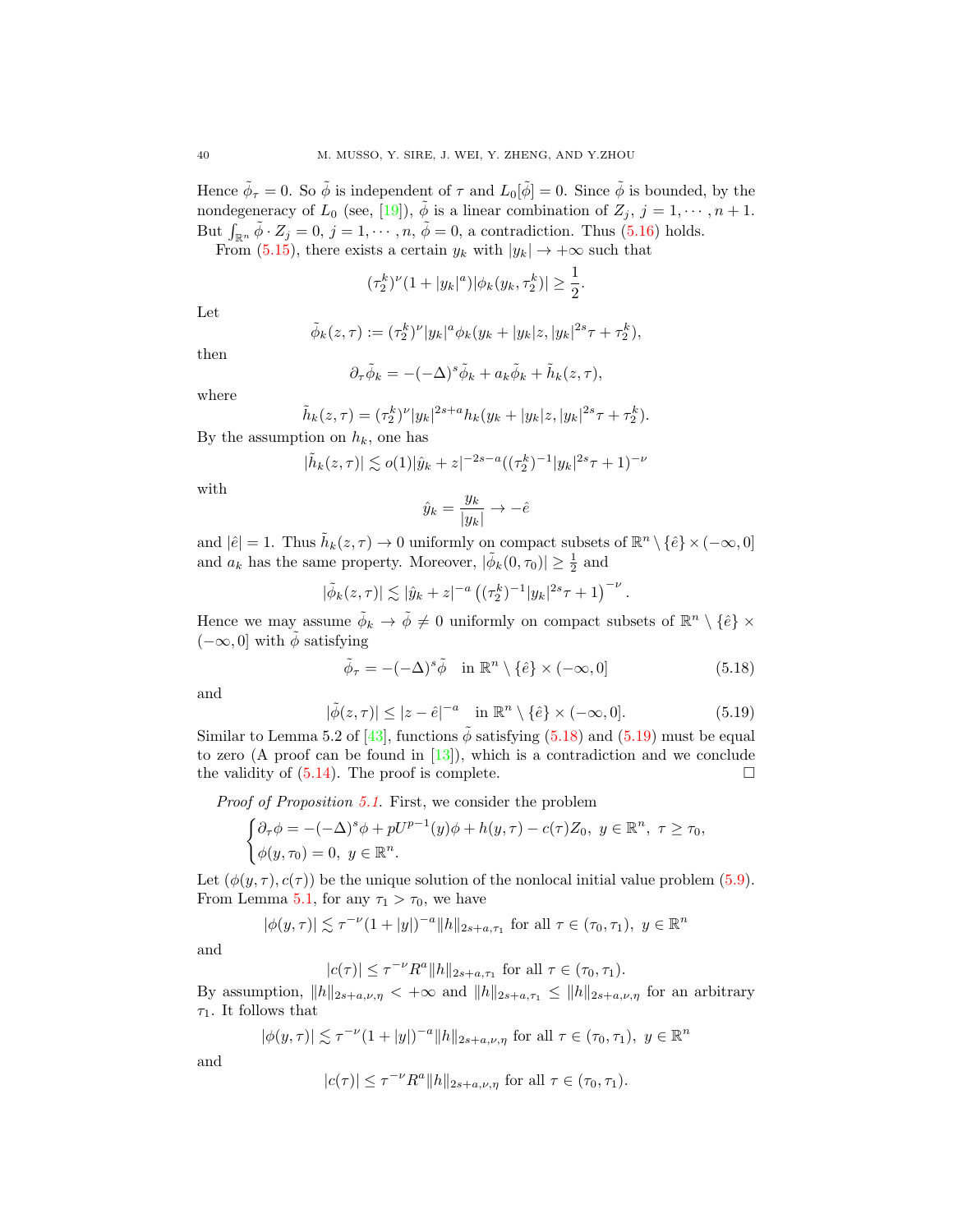By the arbitrariness of  $\tau_1$ ,

 $|\phi(y,\tau)| \lesssim \tau^{-\nu} (1+|y|)^{-a} ||h||_{2s+a,\nu,\eta}$  for all  $\tau \in (\tau_0, +\infty)$ ,  $y \in \mathbb{R}^n$ 

and

$$
|c(\tau)| \le \tau^{-\nu} R^a ||h||_{2s+a,\nu,\eta} \text{ for all } \tau \in (\tau_0,+\infty).
$$

From the regularity result of [\[42\]](#page-49-4) and a scaling argument, we get the validity of  $(5.7)$  and  $(5.8)$ .

5.2. The solvability conditions: choice of the parameters  $\lambda$  and  $\xi$ . Denote

$$
\lambda(t) = \begin{pmatrix} \lambda_1(t) \\ \lambda_2(t) \\ \vdots \\ \lambda_k(t) \end{pmatrix}, \dot{\lambda}(t) = \begin{pmatrix} \dot{\lambda}_1(t) \\ \dot{\lambda}_2(t) \\ \vdots \\ \dot{\lambda}_k(t) \end{pmatrix}, \xi(t) = \begin{pmatrix} \xi_1(t) \\ \xi_2(t) \\ \vdots \\ \xi_k(t) \end{pmatrix}, \dot{\xi}(t) = \begin{pmatrix} \dot{\xi}_1(t) \\ \dot{\xi}_2(t) \\ \vdots \\ \dot{\xi}_k(t) \end{pmatrix}, q = \begin{pmatrix} q_1 \\ q_2 \\ \vdots \\ q_k \end{pmatrix}.
$$

First we consider  $(5.5)$  in the case  $l = n + 1$ .

<span id="page-40-0"></span>**Lemma 5.2.** When  $l = n + 1$ , [\(5.5\)](#page-35-2) is equivalent to

$$
\dot{\lambda}_j + \frac{1}{t} \left( P^T diag\left( \frac{(2s-1)\bar{\sigma}_r b_r^{2-2s} + 1}{n-4s} \right) P \lambda \right)_j = \Pi_1[\lambda, \xi, \dot{\lambda}, \dot{\xi}, \phi](t) \tag{5.20}
$$

where the matrix P, the numbers  $\bar{\sigma}_r > 0$  and  $b_r > 0$  are defined in Section 2. The right hand side term can be expressed as

<span id="page-40-1"></span>
$$
\Pi_1[\lambda, \xi, \dot{\lambda}, \dot{\xi}, \phi](t) = \frac{t_0^{-\varepsilon}}{R^{a-2s}} \mu_0^{n+1-4s+\sigma}(t) f(t) \n+ \frac{t_0^{-\varepsilon}}{R^{a-2s}} \Theta\left[\dot{\lambda}, \dot{\xi}, \mu_0^{n-4s}(t)\lambda, \mu_0^{n-4s}(\xi - q), \mu_0^{n+1-4s+\sigma} \phi\right](t)
$$
\n(5.21)

where  $f(t)$  and  $\Theta\left[\dot{\lambda}, \dot{\xi}, \mu_0^{n-4s}(t)\lambda, \mu_0^{n-4s}(\xi-q), \mu_0^{n+1-4s+\sigma}\phi\right](t)$  are smooth and bounded functions for  $t \in [t_0, \infty)$ . Further, the following estimates hold,

$$
\left|\Theta[\dot{\lambda}_{1}](t) - \Theta[\dot{\lambda}_{2}](t)\right| \lesssim \frac{t_{0}^{-\varepsilon}}{R^{a-2s}} |\dot{\lambda}_{1}(t) - \dot{\lambda}_{2}(t)|
$$

$$
\left|\Theta[\dot{\xi}_{1}](t) - \Theta[\dot{\xi}_{2}](t)\right| \lesssim \frac{t_{0}^{-\varepsilon}}{R^{a-2s}} |\dot{\xi}_{1}(t) - \dot{\xi}_{2}(t)|,
$$

$$
\left|\Theta[\mu_{0}^{n-4s}\lambda_{1}](t) - \Theta[\mu_{0}^{n-4s}\lambda_{2}](t)\right| \lesssim \frac{t_{0}^{-\varepsilon}}{R^{a-2s}} |\dot{\lambda}_{1}(t) - \dot{\lambda}_{2}(t)|
$$

$$
\left|\Theta[\mu_{0}^{n-4s}(\xi_{1} - q)](t) - \Theta[\mu_{0}^{n-4s}(\xi_{2} - q)](t)\right| \lesssim \frac{t_{0}^{-\varepsilon}}{R^{a-2s}} |\xi_{1}(t) - \xi_{2}(t)|,
$$

$$
\left|\Theta[\mu_{0}^{n+1-4s+\sigma}\phi_{1}](t) - \Theta[\mu_{0}^{n+1-4s+\sigma}\phi_{2}](t)\right| \lesssim \frac{t_{0}^{-\varepsilon}}{R^{a-2s}} \|\phi_{1}(t) - \phi_{2}(t)\|_{n-2s+\sigma,a}.
$$
(5.22)

<span id="page-40-2"></span>*Proof.* Suppose  $\phi$  satisfies [\(4.15\)](#page-25-3). For a fixed  $j \in \{1, \dots, k\}$ , we compute

$$
\int_{B_{2R}} H_j[\phi,\lambda,\xi,\dot{\lambda},\dot{\xi}](y,t(\tau))Z_{n+1}(y)dy,
$$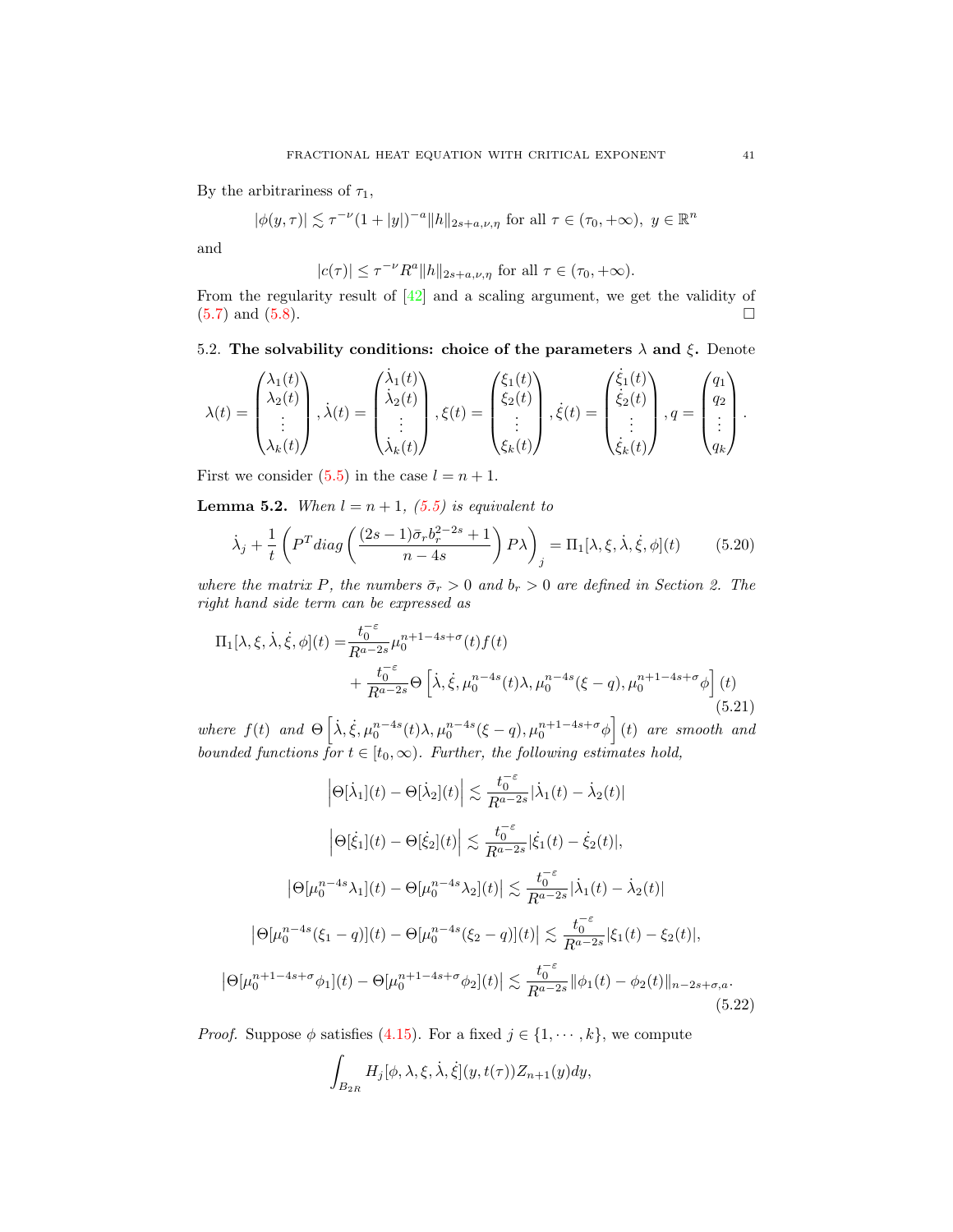where  $H_j$  is given by  $(5.2)$ . Decompose

$$
\mu_{0j}^{\frac{n+2s}{2}} S_{\mu,\xi,j}(\xi_j + \mu_{0j}y, t)
$$
\n
$$
= \left(\frac{\mu_{0j}}{\mu_j}\right)^{\frac{n+2s}{2}} \left[\mu_{0j} S_1(z,t) + \lambda_j b_j^{2s-1} S_2(z,t) + \mu_j S_3(z,t)\right]_{z=\xi_j+\mu_jy}
$$
\n
$$
+ \left(\frac{\mu_{0j}}{\mu_j}\right)^{\frac{n+2s}{2}} \mu_{0j} \left[S_1(\xi_j + \mu_{0j}y, t) - S_1(\xi_j + \mu_jy, t)\right]
$$
\n
$$
+ \left(\frac{\mu_{0j}}{\mu_j}\right)^{\frac{n+2s}{2}} \lambda_j b_j^{2s-1} \left[S_2(\xi_j + \mu_{0j}y, t) - S_2(\xi_j + \mu_jy, t)\right]
$$
\n
$$
+ \left(\frac{\mu_{0j}}{\mu_j}\right)^{\frac{n+2s}{2}} \mu_j \left[S_3(\xi_j + \mu_{0j}y, t) - S_3(\xi_j + \mu_jy, t)\right],
$$

where

$$
S_1(z)
$$
  
=  $(b_j \mu_0)^{2s-2} \dot{\lambda}_j$   

$$
\times \left( Z_{n+1} \left( \frac{z - \xi_j}{\mu_j} \right) + \frac{n - 2s}{2} \alpha_{n,s} \frac{1}{\left( 1 + \left| \frac{z - \xi_j}{\mu_j} \right|^2 \right)^{\frac{n - 2s}{2}}} - 2sApU \left( \frac{z - \xi_j}{\mu_j} \right)^{p-1} \right)
$$

$$
- \mu_0^{n - 2s - 2} pU(y_j)^{p-1} \sum_{i=1}^k M_{ij} \lambda_i,
$$

$$
S_2(z) = (2s - 1)\mu_0^{2s - 2} \mu_0 \left( Z_{n+1} \left( \frac{z - \xi_j}{\mu_j} \right) + \frac{n - 2s}{2} \alpha_{n,s} \frac{1}{\left( 1 + \left| \frac{z - \xi_j}{\mu_j} \right|^2 \right)^{\frac{n - 2s}{2}}} \right)
$$
  
+ 
$$
pU \left( \frac{z - \xi_j}{\mu_j} \right)^{p-1} \mu_0^{n-2s - 1}
$$
  

$$
\times \left( -b_j^{n-4s} H(q_j, q_j) + \sum_{i \neq j} b_j^{\frac{n - 6s}{2}} b_i^{\frac{n - 2s}{2}} G(q_j, q_i) + (2s - 1)B \right)
$$

and

$$
S_3(z) = \mu_j^{2s-2} \alpha_{n,s}(n-2s) \frac{\dot{\xi}_j \cdot \frac{z-\xi_j}{\mu_j}}{\left(1 + \left|\frac{z-\xi_j}{\mu_j}\right|^2\right)^{\frac{n-2s}{2}+1}} + pU\left(\frac{z-\xi_j}{\mu_j}\right)^{p-1} \times \left(-\mu_j^{n-2s} \nabla H(q_j, q_j) + \sum_{i \neq j} \mu_j^{\frac{n-2s}{2}} \mu_i^{\frac{n-2s}{2}} \nabla G(q_j, q_i)\right) \cdot \left(\frac{z-\xi_j}{\mu_j}\right).
$$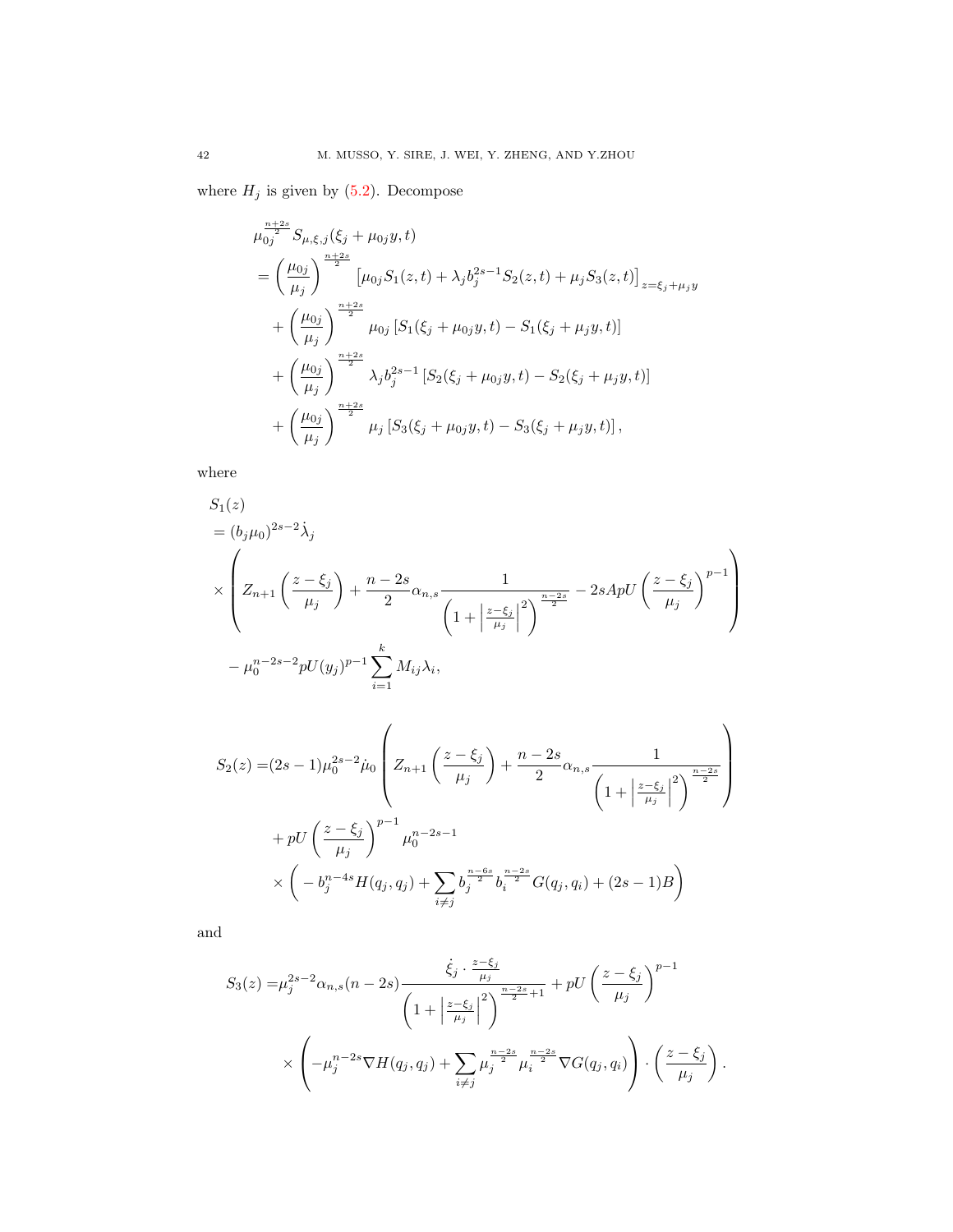By direct computations, we have

$$
\int_{B_{2R}} S_1(\xi_j + \mu_j y) Z_{n+1}(y) dy = (2sAc_1 + c_2)(1 + O(R^{4s-n})) \dot{\lambda}_j (b_j \mu_0)^{2s-2} \n+ c_1 (1 + O(R^{-2s})) \mu_0^{n-2s-2} \sum_{i=1}^k M_{ij} \lambda_i,
$$

$$
\int_{B_{2R}} S_2(\xi_j + \mu_j y) Z_{n+1}(y) dy
$$
\n
$$
= -(2s - 2)\mu_0^{n-2s-1} \frac{2sAc_1 + c_2}{(n-4s)c_{n,s}^{n-4s}} + O(R^{4s-n} + R^{-2s})\mu_0^{n-2s-1}
$$
\n
$$
= -(2s - 2)\mu_0^{n-2s-1} \frac{2sc_1}{(n-2s)} + O(R^{4s-n} + R^{-2s})\mu_0^{n-2s-1}
$$

and

$$
\int_{B_{2R}} S_3(\xi_j + \mu_j y) Z_{n+1}(y) dy = 0
$$
 (by symmetry).

Since  $\frac{\mu_{0j}}{\mu_j} = (1 + \frac{\lambda_j}{\mu_{0j}})^{-1}$ , for any  $l = 1, 2, 3$ , we have

$$
\int_{B_{2R}} [S_l(\xi_j + \mu_{0j}y, t) - S_l(\xi_j + \mu_jy, t)] Z_{n+1}(y) dy
$$
\n
$$
= g(t, \frac{\lambda}{\mu_0}) \mu_0^{2s-2} \dot{\lambda}_j + g(t, \frac{\lambda}{\mu_0}) \mu_0^{2s-2} \dot{\xi} + g(t, \frac{\lambda}{\mu_0}) \sum_i \mu_0^{n-2s-2} \lambda_i + \mu_0^{n-2s-1+\sigma} f(t),
$$

where f, g are smooth and bounded functions such that  $g(\cdot, s) \sim s$  as  $s \to 0$ . Thus

$$
c\left(\frac{\mu_j}{\mu_{0j}}\right)^{\frac{n+2s}{2}}\mu_{0j}^{1-2s}\int_{B_{2R}}\mu_{0j}^{\frac{n+2s}{2}}S_{\mu,\xi,j}(\xi_j+\mu_{0j}y,t)Z_{n+1}(y)dy
$$
  
=
$$
\left[\dot{\lambda}_j+\frac{1}{t}\left(P^T diag\left(\frac{\frac{n-2s}{2s}\bar{\sigma}_r b_r^{2-2s}+1}{n-4s}\right)P\lambda\right)_j\right]
$$

$$
+\frac{t_0^{-\varepsilon}}{R^{a-2s}}g(t,\frac{\lambda}{\mu_0})(\dot{\lambda}+\dot{\xi})+\frac{t_0^{-\varepsilon}}{R^{a-2s}}\mu_0^{n-4s}g(t,\frac{\lambda}{\mu_0}),
$$

where c is a positive number, the function g is smooth, bounded and  $g(\cdot, s) \sim s$  as  $s \to 0$ .

Next we compute  $p\mu_{0j}^{\frac{n-2s}{2}}(1+\frac{\lambda_j}{\mu_{0j}})^{-2s}\int_{B_{2R}}U^{p-1}(\frac{\mu_{0j}}{\mu_j})$  $\frac{\mu_{0j}}{\mu_j}y)\psi(\xi_j+\mu_{0j}y,t)Z_{n+1}(y)dy.$ The principal part is  $I := \int_{B_{2R}} \overline{U}^{p-1}(y)\psi(\xi_j + \mu_{0j}y, t)Z_{n+1}(y)dy$ . Recall  $\psi =$  $\psi[\lambda, \xi, \dot{\lambda}, \dot{\xi}, \phi](y, t)$ , we have

$$
I = \psi[0, q, 0, 0, 0](q_j, t) \int_{B_{2R}} U^{p-1}(y) Z_{n+1}(y) dy
$$
  
+ 
$$
\int_{B_{2R}} U^{p-1}(y) Z_{n+1}(y) (\psi[0, q, 0, 0, 0](\xi_j + \mu_{0j}y, t) - \psi[0, q, 0, 0, 0](q_j, t)) dy
$$
  
+ 
$$
\int_{B_{2R}} U^{p-1}(y) Z_{n+1}(y) (\psi[\lambda, \xi, \dot{\lambda}, \dot{\xi}, \phi] - \psi[0, q, 0, 0, 0])(\xi_j + \mu_{0j}y, t) dy
$$
  
=  $I_1 + I_2 + I_3$ .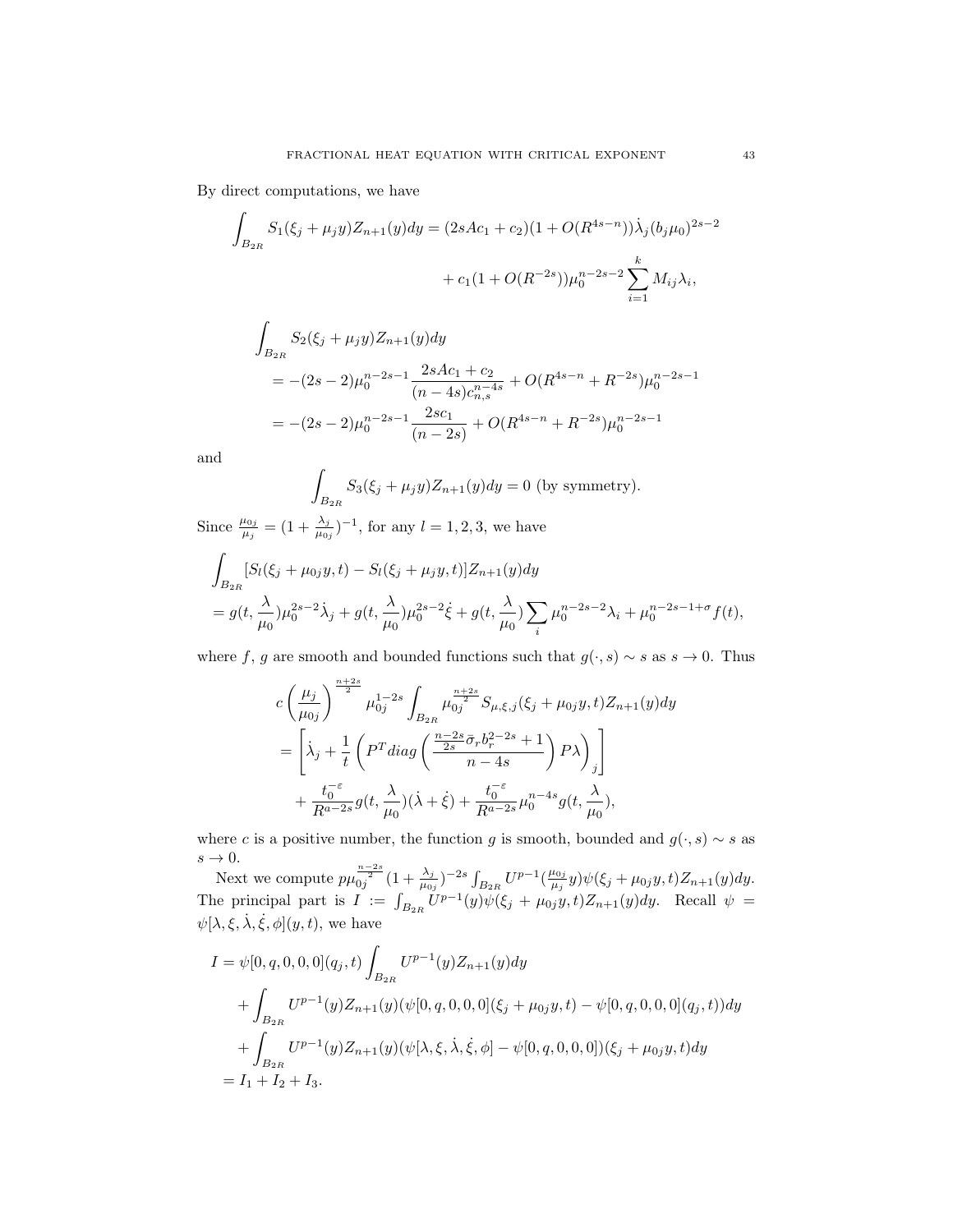By [\(4.16\)](#page-25-7),  $I_1 = \frac{t_0^{-\varepsilon}}{R^{\alpha-2s}} \mu_0^{\frac{n-2s}{2}+\sigma} f(t)$  with f smooth and bounded. By [\(4.17\)](#page-26-2),  $I_2 =$  $\frac{t_0^{-\epsilon}}{R^{\alpha-2s}}\mu_0^{\frac{n-2s}{2}+\sigma}g(t,\frac{\lambda}{\mu_0},\xi-q)$  for a smooth and bounded function g satisfying  $g(\cdot,s,\cdot)\sim$ s and  $g(\cdot,\cdot,s) \sim s$  as  $s \to 0$ . From the mean value theorem again, we have

$$
I_3 = \int_{B_{2R}} U^{p-1}(y) Z_{n+1}(y) \left[ \partial_{\lambda} \psi[0, q, 0, 0, 0] [s \lambda] (\xi_j + \mu_{0j} y, t) + \partial_{\xi} \psi[0, q, 0, 0, 0] [s(\xi_j - q_j)] (\xi_j + \mu_{0j} y, t) + \partial_{\lambda} \psi[0, q, 0, 0, 0] [s \lambda] (\xi_j + \mu_{0j} y, t) + \partial_{\xi} \psi[0, q, 0, 0, 0] [s \xi] (\xi_j + \mu_{0j} y, t) + \partial_{\phi} \psi[0, q, 0, 0, 0] [s \phi] (\xi_j + \mu_{0j} y, t) \right] dy
$$

for some  $s \in (0,1)$ . Using Proposition [4.2,](#page-31-7)  $I_3$  is the sum of terms like

$$
\mu_0^{-\frac{n-6s}{2}-1+\sigma} \frac{t_0^{-\varepsilon}}{R^{a-2s}} f(t)(\dot{\lambda}+\dot{\xi}) F[\lambda,\xi,\dot{\lambda},\dot{\xi},\phi](t)
$$

and

$$
\mu_0^{\frac{n-2s}{2}-1} \frac{t_0^{-\varepsilon}}{R^{a-2s}} f(t)(\lambda + \xi) F[\lambda, \xi, \dot{\lambda}, \dot{\xi}, \phi](t),
$$

where  $f$  is a smooth, bounded function and  $F$  is a nonlocal operator satisfying  $F[0, q, 0, 0, 0](t)$  bounded.

Now, we consider the terms  $B_j[\phi_j], B_j^0[\phi_j]$  and obtain that

$$
\int_{B_{2R}} B_j[\phi_j](y, t) Z_{n+1}(y) dy = \frac{t_0^{-\varepsilon}}{R^{a-2s}} [\mu_0^{n+1-4s+\sigma}(t) \ell[\phi](t) + \dot{\xi}_j \ell[\phi](t)]
$$

and

$$
\int_{B_{2R}} B_j^0[\phi_j](y, t) Z_{n+1}(y) dy = \frac{t_0^{-\varepsilon}}{R^{a-2s}} \mu_0^{n-2s-1} g\left(\frac{\lambda}{\mu_0}\right) [\phi](t)
$$

for a smooth function  $g(s)$  satisfying  $g(s) \sim s$  as  $s \to 0$ ,  $\ell[\phi](t)$  is smooth and bounded in t. Combining the above estimates, we conclude the result.  $\Box$ 

Similarly, we compute

$$
\int_{B_{2R}} H_j[\lambda, \xi, \dot{\lambda}, \dot{\xi}, \phi](y, t(\tau)) Z_l(y) dy,
$$
\n(5.23)

for any  $j = 1, \dots, k, l = 1, \dots, n$ . We have

<span id="page-43-0"></span>**Lemma 5.3.** For  $j = 1, \dots, k, l = 1, \dots, n, (5.5)$  $j = 1, \dots, k, l = 1, \dots, n, (5.5)$  is equivalent to

$$
\dot{\xi}_j = \Pi_{2,j}[\lambda, \xi, \dot{\lambda}, \dot{\xi}, \phi](t),\tag{5.24}
$$

$$
\Pi_{2,j}[\lambda, \xi, \dot{\lambda}, \dot{\xi}, \phi](t)
$$
\n
$$
= \mu_0^{n-4s+2} c \left[ b_j^{n-2s} \nabla H(q_j, q_j) - \sum_{i \neq j} b_j^{\frac{n-2s}{2}} b_i^{\frac{n-2s}{2}} \nabla G(q_j, q_i) \right] + \mu_0^{n-4s+2+\sigma}(t) f_j(t)
$$
\n
$$
+ \frac{t_0^{-\varepsilon}}{R^{n-2s}} \Theta[\dot{\lambda}, \dot{\xi}, \mu_0^{n-2s-2}(t) \lambda, \mu_0^{n-2s-1}(\xi - q), \mu_0^{n+1-4s+\sigma} \phi](t),
$$

where  $c = \frac{p \int_{\mathbb{R}^n} U^{p-1} \frac{\partial U}{\partial y_1} y_1 dy}{\int_{\mathbb{R}^n} (2U)^2}$  $\frac{dE_n}{dx} \frac{\partial u_1}{\partial y_1} \frac{\partial u_2}{\partial y}$ ,  $f_j(t)$  is an n dimensional vector function which is smooth and bounded for  $t \in [t_0, \infty)$ . The function  $\Theta$  has the same properties as in Lemma [5.2.](#page-40-0)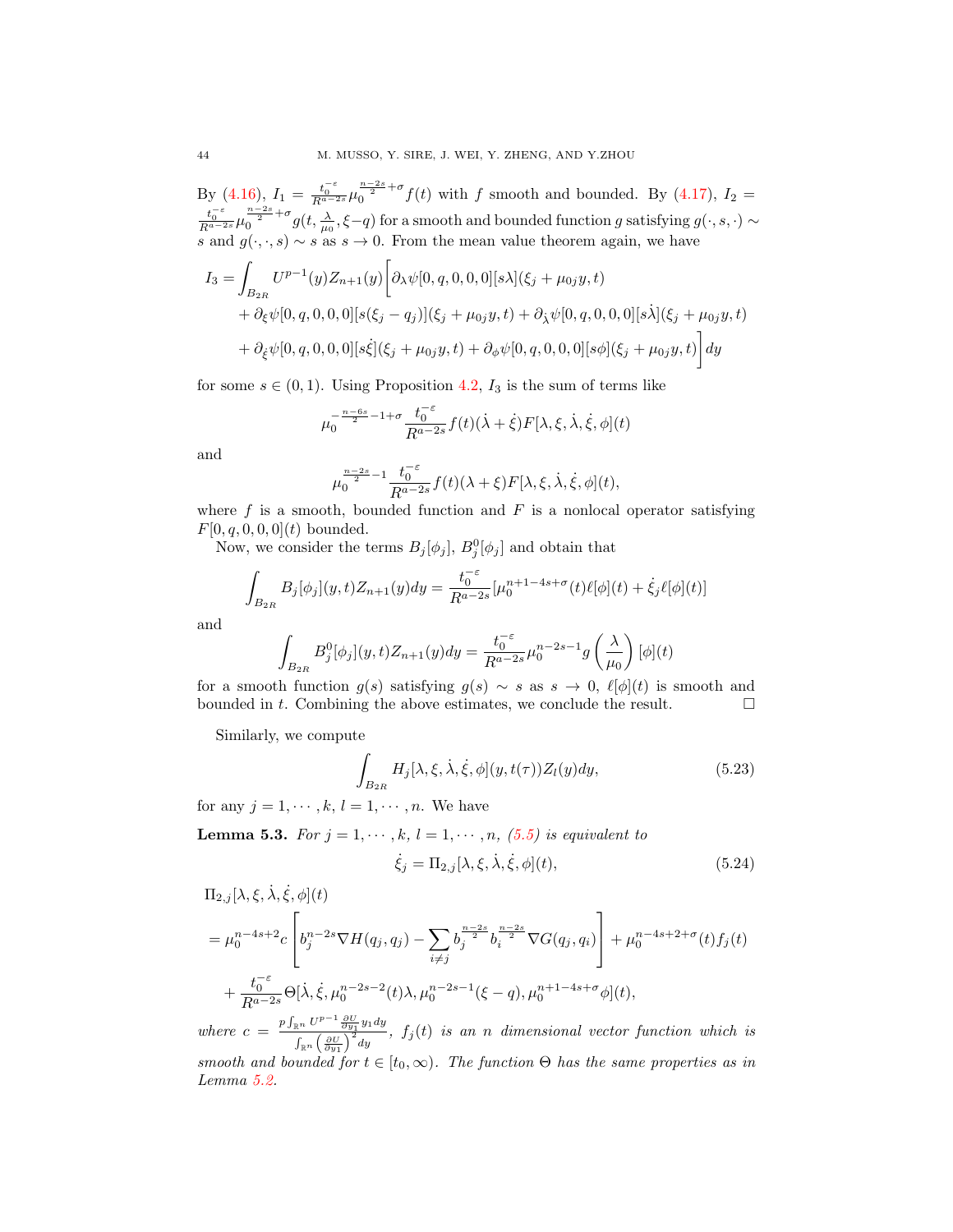The proof of Lemma [5.3](#page-43-0) is similar to that of Lemma [5.2](#page-40-0) so we omit it. From Lemma [5.2](#page-40-0) and Lemma [5.3,](#page-43-0) we know that the orthogonality conditions

$$
\int_{B_{2R}} H_j[\lambda, \xi, \dot{\lambda}, \dot{\xi}, \phi](y, t(\tau)) Z_l(y) dy, \text{ for } j = 1, \cdots, k \text{ and } l = 1, \cdots, n+1,
$$

are equivalent to the system of ODEs for  $\lambda$  and  $\xi$ 

<span id="page-44-0"></span>
$$
\begin{cases}\n\dot{\lambda}_j + \frac{1}{t} \left( P^T \operatorname{diag} \left( \frac{\frac{n-2s}{2s} \bar{\sigma}_r b_r^{2-2s} + 1}{n-4s} \right) P \lambda \right)_j = \Pi_1[\lambda, \xi, \dot{\lambda}, \dot{\xi}, \phi](t), \\
\dot{\xi}_j = \Pi_{2,j}[\lambda, \xi, \dot{\lambda}, \dot{\xi}, \phi](t), j = 1, \cdots, k.\n\end{cases} \tag{5.25}
$$

System [\(5.25\)](#page-44-0) is solvable for parameters  $\lambda$  and  $\xi$  satisfying [\(4.12\)](#page-25-1) and [\(4.13\)](#page-25-2). Indeed, we have

**Proposition 5.2.** There exists a solution  $\lambda = \lambda[\phi](t)$ ,  $\xi = \xi[\phi](t)$  to [\(5.25\)](#page-44-0) satis-fying [\(4.12\)](#page-25-1) and [\(4.13\)](#page-25-2). For  $t \in (t_0, \infty)$ , it holds that

<span id="page-44-1"></span>
$$
\mu_0^{-(1+\sigma)}(t) |\lambda[\phi_1](t) - \lambda[\phi_2](t)| \lesssim \frac{t_0^{-\varepsilon}}{R^{a-2s}} ||\phi_1 - \phi_2||_{n-2s+\sigma,a} \tag{5.26}
$$

and

<span id="page-44-2"></span>
$$
\mu_0^{-(1+\sigma)}(t) \left| \xi[\phi_1](t) - \xi[\phi_2](t) \right| \lesssim \frac{t_0^{-\varepsilon}}{R^{a-2s}} \|\phi_1 - \phi_2\|_{n-2s+\sigma,a}.
$$
 (5.27)

*Proof.* Let h be a vector function with  $||h||_{n+1-4s+\sigma} \lesssim \frac{1}{R^{a-2s}}$ . The solution to

$$
\dot{\lambda}_j + \frac{1}{t} \left( P^T diag\left( \frac{\frac{n-2s}{2s} \bar{\sigma}_r b_r^{2-2s} + 1}{n-4s} \right) P \lambda \right)_j = h(t)_j \tag{5.28}
$$

can be expressed as

$$
\lambda(t) = P^T \nu(t), \nu(t) = \begin{pmatrix} \nu_1(t) \\ \nu_2(t) \\ \vdots \\ \nu_k(t) \end{pmatrix},
$$

$$
= \frac{1 + \frac{n - 2s}{2s} \bar{\sigma}_j b_j^{2 - 2s}}{n - 4s} \left[ d_j + \int^t \frac{1 + \frac{n - 2s}{2s} \bar{\sigma}_j b_j^{2 - 2s}}{\bar{\sigma}_j - 4s} (Ph)_j(\tau) d\tau \right], \quad (5.29)
$$

$$
\nu_j(t) = t^{-\frac{2s - j_j}{n - 4s}} \left[ d_j + \int_{t_0} \tau^{\frac{2s - j_j}{n - 4s}} (Ph)_j(\tau) d\tau \right],\tag{5.29}
$$

where  $d_j$ ,  $j = 1, \dots, k$  are arbitrary constants. Then, for  $0 \leq d := \max_{i=1,\dots,k} |d_i|$ , we have

$$
||t^{\frac{1+\sigma}{n-4s}}\lambda(t)||_{L^{\infty}(t_0,\infty)} \lesssim t_0^{-\frac{\tilde{\sigma}-\sigma}{n-4s}}d+||h||_{n+1-4s+\sigma}
$$

and

$$
\|\dot{\lambda}(t)\|_{n+1-4s+\sigma} \lesssim t_0^{-\frac{\bar{\sigma}-\sigma}{n-4s}}d+\|h\|_{n+1-4s+\sigma}.
$$

Let  $\Lambda(t) = \dot{\lambda}(t)$ , then

$$
\Lambda + \frac{1}{t} \left( P^T \operatorname{diag}\left(\frac{\frac{n-2s}{2s}\bar{\sigma}_r b_r^{2-2s} + 1}{n-4s} \right) \right) P \int_t^\infty \Lambda(s) ds = h(t),\tag{5.30}
$$

which defines a linear operator  $\mathcal{L}_1 : h \to \Lambda$  associating to any h with  $||h||_{n+1-4s+\sigma}$ bounded the solution  $\Lambda$ .  $\mathcal{L}_1$  is continuous between the spaces  $L^{\infty}(t_0,\infty)^k$  with the  $\|\cdot\|_{n+1-4s+\sigma}$ -topology.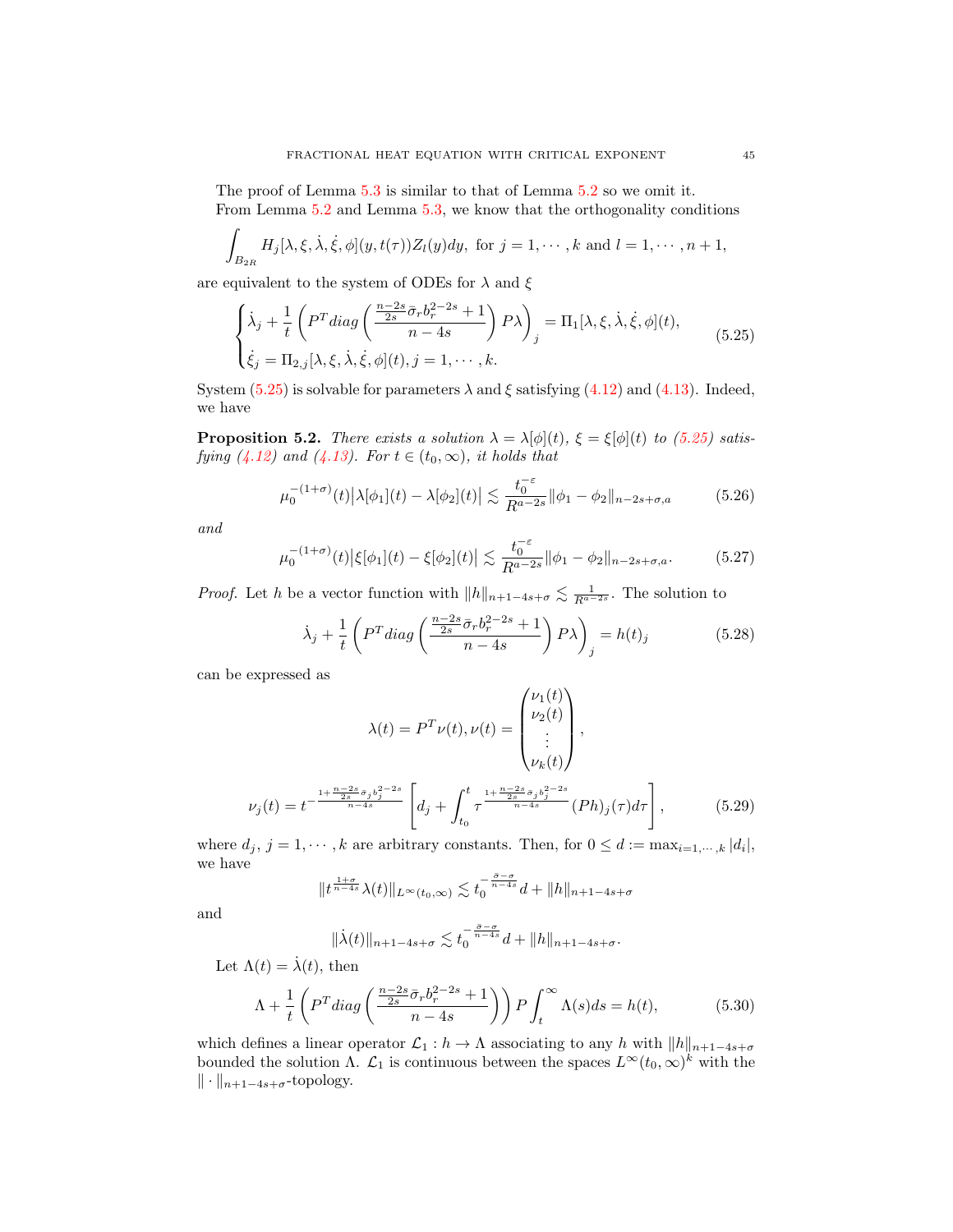For any  $h: [t_0, \infty) \to \mathbb{R}^k$  with  $||h||_{n+1-4s+\sigma}$  bounded, the solution to

$$
\dot{\xi}_j = \mu_0^{n-4s+2} c \left[ b_j^{n-2s} \nabla H(q_j, q_j) - \sum_{i \neq j} b_j^{\frac{n-2s}{2}} b_i^{\frac{n-2s}{2}} \nabla G(q_j, q_i) \right] + h(t) \tag{5.31}
$$

is given by

<span id="page-45-0"></span>
$$
\xi_j(t) = \xi_j^0(t) + \int_t^\infty h(s)ds,\tag{5.32}
$$

where

$$
\xi_j^0(t) = q_j + c \left[ -b_j^{n-2s} \nabla H(q_j, q_j) + \sum_{i \neq j} b_j^{\frac{n-2s}{2}} b_i^{\frac{n-2s}{2}} \nabla G(q_j, q_i) \right] \int_t^{\infty} \mu_0^{n-4s+2}(s) ds.
$$

Then we have

$$
|\xi_j(t) - q_j| \lesssim t^{-\frac{2}{n-4s}} + t^{-\frac{1+\sigma}{n-4s}} \|h\|_{n+1-4s+\sigma}
$$

and

 $\|\dot{\xi}_j - \dot{\xi}_j^0\|_{n+1-4s+\sigma} \lesssim \|h\|_{n+1-4s+\sigma}.$ 

Let  $\Xi(t) = \dot{\xi}(t) - \dot{\xi}^0$  which is a vector function, then [\(5.32\)](#page-45-0) defines a linear operator  $\mathcal{L}_2 : h \to \Xi$  which is continuous in the  $\|\cdot\|_{n+1-4s+\sigma}$ -topology.

Observe that  $(\lambda, \xi)$  is a solution of  $(5.25)$  if  $(\Lambda = \dot{\lambda}, \Xi = \dot{\xi} - \dot{\xi}^0)$  is a fixed point for the problem

<span id="page-45-1"></span>
$$
(\Lambda, \Xi) = \mathcal{A}(\Lambda, \Xi) \tag{5.33}
$$

where

$$
\mathcal{A}:=\Big(\mathcal{L}_1(\hat\Pi_1[\Lambda,\Xi,\phi],\mathcal{L}_2(\hat\Pi_2[\Lambda,\Xi,\phi])\Big)=\big(\bar A_1(\Lambda,\Xi),\bar A_2(\Lambda,\Xi)\big)
$$

with

$$
\hat{\Pi}_1[\Lambda,\Xi,\phi] := \Pi_1 \left[ \int_t^\infty \Lambda, q + \int_t^\infty \Xi, \Lambda, \Xi, \phi \right],
$$

and

$$
\hat{\Pi}_2[\Lambda \Xi, \phi] := \Pi_2 \left[ \int_t^\infty \Lambda, q + \int_t^\infty \Xi, \Lambda, \Xi, \phi \right].
$$

Let

$$
K := R^{a-2s} \max\{\|f\|_{n+1-4s+\sigma}, \|f_1\|_{n+1-4s+\sigma}, \cdots, \|f_k\|_{n+1-4s+\sigma}\}
$$

where  $f, f_1, \dots, f_k$  are defined in Lemma [5.2](#page-40-0) and Lemma [5.3.](#page-43-0) Now, we show that problem [\(5.33\)](#page-45-1) has a fixed point  $(\Lambda, \Xi)$  in the following space

$$
\mathcal{B} = \left\{ (\Lambda, \Xi) \in L^{\infty}(t_0, \infty) \times L^{\infty}(t_0, \infty) : \right\}
$$

$$
\|\Lambda\|_{n-2s-1+(2s-1)\sigma} + \|\Xi\|_{n-2s-1+(2s-1)\sigma} \le \frac{cK}{R^{a-2s}} \right\}
$$

for suitable  $c > 0$ . Indeed, from  $(5.21)$  we have

$$
\begin{aligned} & \left| t^{\frac{n+1-4s+\sigma}{n-4s}} \bar{A}_1(\Lambda, \Xi) \right| \\ &\lesssim t_0^{-\frac{\bar{\sigma}-\sigma}{n-4s}} d + \frac{1}{R^{a-2s}} \|\phi\|_{n-2s+\sigma,a} + \frac{K}{R^{a-2s}} \\ &+ \frac{t_0^{-\varepsilon}}{R^{a-2s}} \|\Lambda\|_{n+1-4s+\sigma} + \frac{t_0^{-\varepsilon}}{R^{a-2s}} \|\Xi\|_{n+1-4s+\sigma} \end{aligned}
$$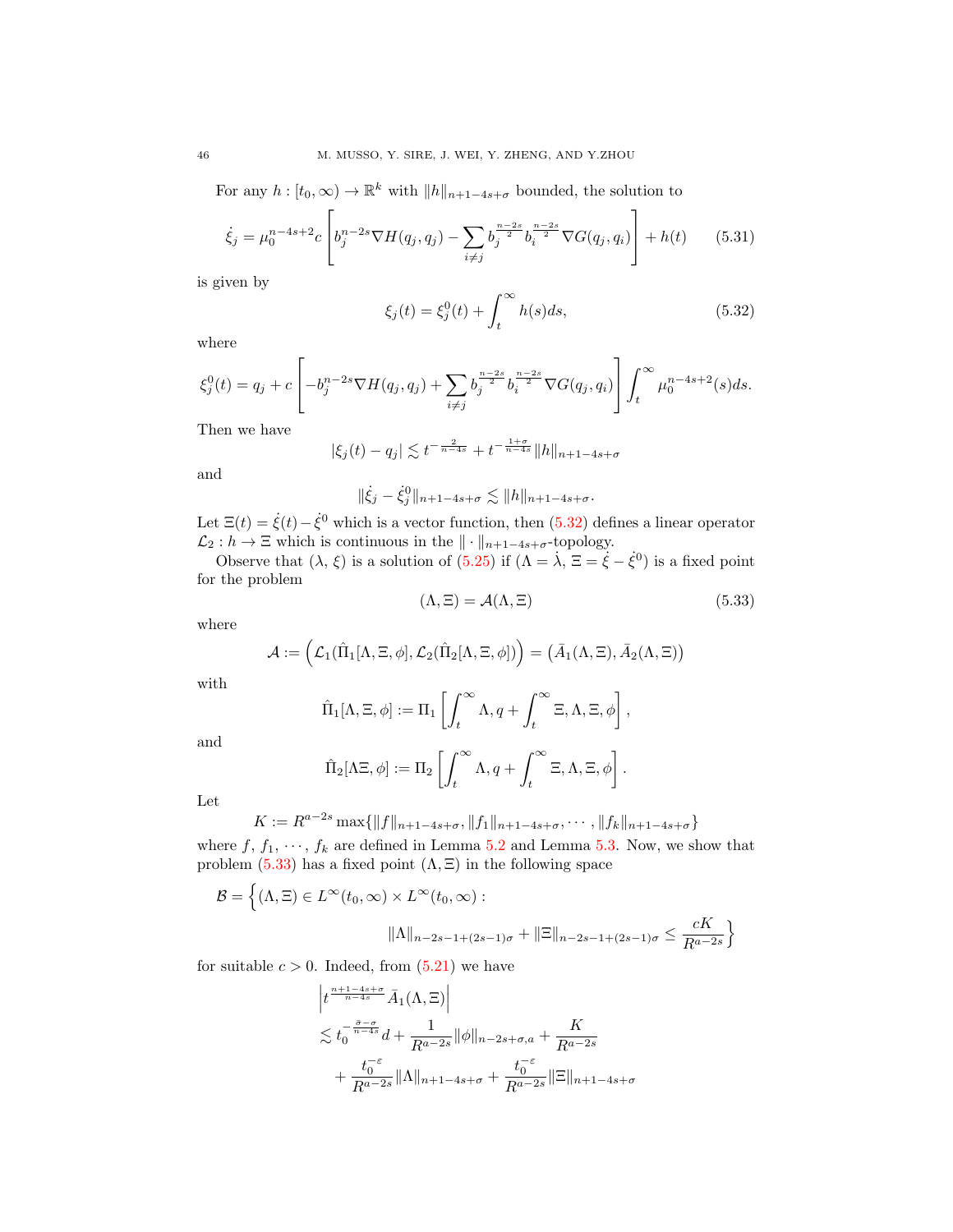and

$$
\left| t^{\frac{n+1-4s+\sigma}{n-4s}} \bar{A}_2(\Lambda, \Xi) \right| \lesssim \frac{1}{R^{a-2s}} \|\phi\|_{n-2s+\sigma,a} + \frac{K}{R^{a-2s}} \n+ \frac{t_0^{-\varepsilon}}{R^{a-2s}} \|\Lambda\|_{n+1-4s+\sigma} + \frac{t_0^{-\varepsilon}}{R^{a-2s}} \|\Xi\|_{n+1-4s+\sigma}.
$$

Thus, for d satisfying  $t_0^{-\frac{\bar{\sigma}-\sigma}{n-4s}}d < \frac{K}{R^{a-2s}}$  and the constant c chosen sufficiently large,  $\mathcal{A}(\mathcal{B}) \subset \mathcal{B}$ . As for the Lipschitz property of  $\mathcal{A}$ , we have

$$
t^{\frac{n+1-4s+\sigma}{n-4s}} | \bar{A}_1(\Lambda_1, \Xi) - \bar{A}_1(\Lambda_2, \Xi) |
$$
  
\n
$$
= t^{\frac{n+1-4s+\sigma}{n-4s}} | \mathcal{L}_1(\hat{\Pi}_1[\Lambda_1, \Xi, \phi] - \hat{\Pi}_1[\Lambda_2, \Xi, \phi]) |
$$
  
\n
$$
\leq t^{\frac{n+1-4s+\sigma}{n-4s}} t_0^{-\varepsilon} | \mathcal{L}_1(\Theta_2(\Lambda_1, \Xi) - \Theta_2(\Lambda_2, \Xi)) |
$$
  
\n
$$
+ t^{\frac{n+1-4s+\sigma}{n-4s}} t_0^{-\varepsilon} | \mathcal{L}_1(\mu_0^{n-2s-2} \Theta_3(\Lambda_1, \Xi) - \mu_0^{n-2s-2} \Theta_3(\Lambda_2, \Xi)) |
$$
  
\n
$$
\leq t_0^{-\varepsilon} || \Lambda_1 - \Lambda_2 ||_{n+1-4s+\sigma}.
$$

The same estimate holds for  $\left|\bar{A}_1(\Lambda, \Xi_1) - \bar{A}_1(\Lambda, \Xi_2)\right|$ . Thus, we have

$$
\|\mathcal{A}(\Lambda_1,\Xi_1)-\mathcal{A}(\Lambda_2,\Xi_2)\|_{n+1-4s+\sigma}\leq t_0^{-\varepsilon}\|\Lambda_1-\Lambda_2\|_{n+1-4s+\sigma}.
$$

Since  $t_0^{-\epsilon}$  < 1 when  $t_0$  is large enough, A is a contraction map. Hence, from the Contraction Mapping Theorem, there exists a solution to system [\(5.25\)](#page-44-0) with  $\lambda$ ,  $\xi$ satisfying  $(4.12)$  and  $(4.13)$ .

To prove [\(5.26\)](#page-44-1) and [\(5.27\)](#page-44-2), we observe that  $\bar{\lambda} = \lambda[\phi_1] - \lambda[\phi_2]$  and  $\bar{\xi} = \xi[\phi_1] - \xi[\phi_2]$ satisfy

$$
\dot{\lambda} + \frac{1}{t} \left( P^T diag\left( \frac{\frac{n-2s}{2s} \bar{\sigma}_r b_r^{2-2s} + 1}{n-4s} \right) P \lambda \right) = \bar{\Pi}_1(t), \ \dot{\xi}_j = \bar{\Pi}_{2,j}(t), \quad j = 1, \cdots, k
$$
\nwhere

where

$$
\begin{split}\n(\bar{\Pi}_{1}(t))_{j} \\
&= c p \mu_{j}^{\frac{n-2s}{2}} \mu_{0j}^{1-2s} \int_{B_{2R}} U^{p-1} \left(\frac{\mu_{0j}}{\mu_{j}} y\right) \left[\psi[\phi_{1}] - \psi[\phi_{2}]\right] (\xi_{j} + \mu_{0j} y, t) Z_{n+1}(y) dy \\
&+ c \left(\frac{\mu_{j}}{\mu_{0j}}\right)^{\frac{n+2s}{2}} \mu_{0j}^{1-2s} \int_{B_{2R}} \left[B_{j}[(\phi_{1})_{j}] - B_{j}[(\phi_{2})_{j}]\right] Z_{n+1}(y) dy \\
&+ c \left(\frac{\mu_{j}}{\mu_{0j}}\right)^{\frac{n+2s}{2}} \mu_{0j}^{1-2s} \int_{B_{2R}} \left[B_{j}^{0}[(\phi_{1})_{j}] - B_{j}^{0}[(\phi_{2})_{j}]\right] Z_{n+1}(y) dy\n\end{split}
$$

and

$$
\begin{split} &(\bar{\Pi}_{1}(t))_{j} \\ &= c p \mu_{j}^{\frac{n-2s}{2}} \mu_{0j}^{1-2s} \int_{B_{2R}} U^{p-1} \left( \frac{\mu_{0j}}{\mu_{j}} y \right) [\psi[\phi_{1}] - \psi[\phi_{2}]] \left( \xi_{j} + \mu_{0j} y, t \right) \frac{\partial U}{\partial y_{j}}(y) dy \\ &+ c \left( \frac{\mu_{j}}{\mu_{0j}} \right)^{\frac{n+2s}{2}} \mu_{0j}^{1-2s} \int_{B_{2R}} \left[ B_{j} [(\phi_{1})_{j}] - B_{j} [(\phi_{2})_{j}] \right] \frac{\partial U}{\partial y_{j}}(y) dy \\ &+ c \left( \frac{\mu_{j}}{\mu_{0j}} \right)^{\frac{n+2s}{2}} \mu_{0j}^{1-2s} \int_{B_{2R}} \left[ B_{j}^{0} [(\phi_{1})_{j}] - B_{j}^{0} [(\phi_{2})_{j}] \right] \frac{\partial U}{\partial y_{j}}(y) dy. \end{split}
$$

Then  $(5.26)$  and  $(5.27)$  follow from  $(5.22)$ . This completes the proof.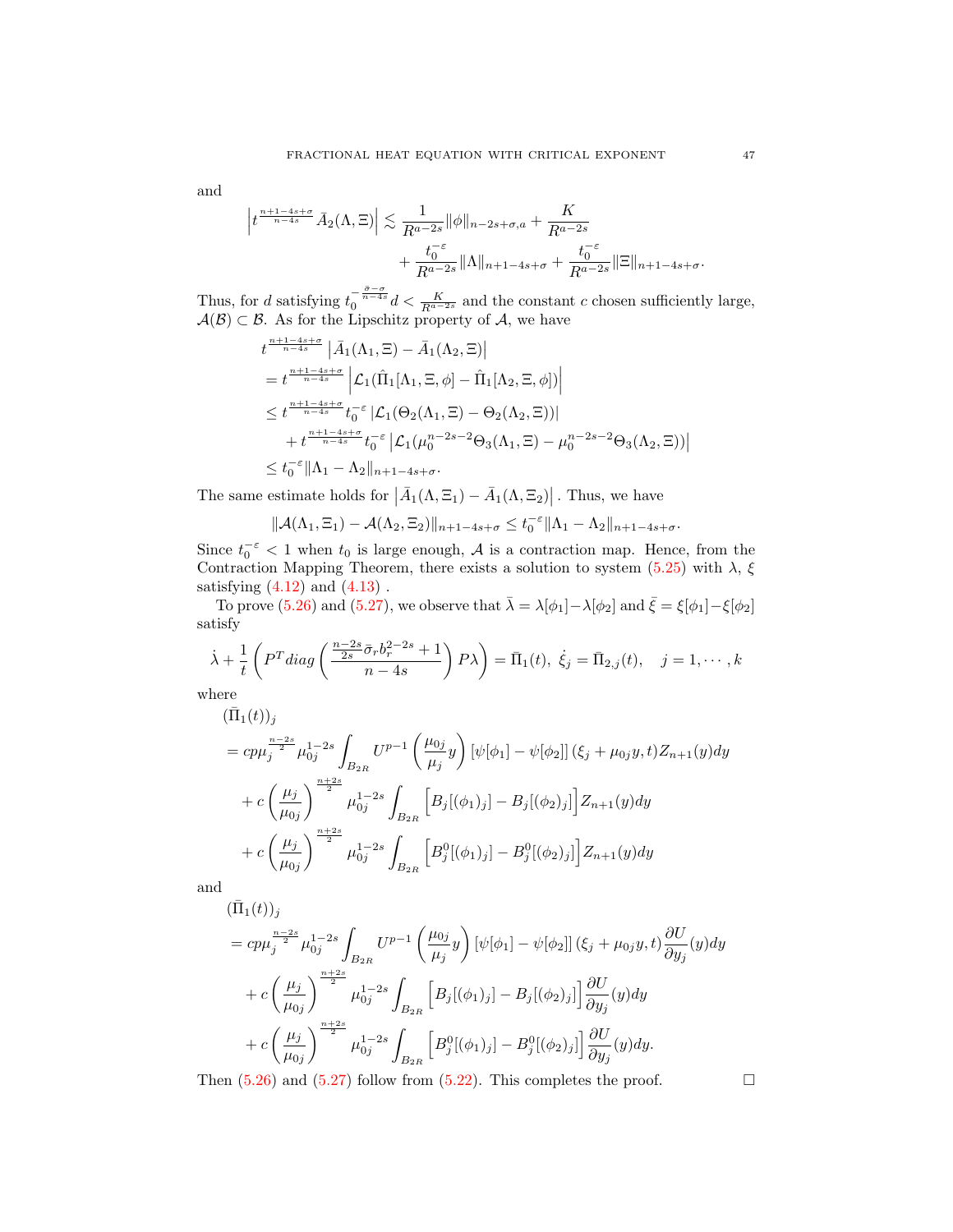# 6. Gluing: Proof of Theorem [1.1](#page-2-1)

After we have chosen parameters  $\lambda = \lambda[\phi]$  and  $\xi = \xi[\phi]$  such that the orthogonality conditions [\(5.5\)](#page-35-2) hold, we only need to solve problem [\(5.3\)](#page-35-4) in the class of functions with  $\|\phi\|_{a,\nu}$  (or equivalently  $\|\phi\|_{n-2s+\sigma,a}$ ) bounded. With the chosen parameters, we can apply Proposition 5.1 which states that there exists a linear operator  $\mathcal T$  associating any function  $h(y, \tau)$  with  $||h||_{2s+a,\nu}$ -bounded the solution to  $(5.6)$ . Thus problem  $(5.3)$  is reduced to a fixed point problem

$$
\phi = (\phi_1, \cdots, \phi_k) = \mathcal{A}(\phi) := (\mathcal{T}(H_1[\lambda, \xi, \dot{\lambda}, \dot{\xi}, \phi]), \cdots, \mathcal{T}(H_k[\lambda, \xi, \dot{\lambda}, \dot{\xi}, \phi])). \quad (6.1)
$$

We claim that, for each  $j = 1, \dots, k$ , there hold

<span id="page-47-0"></span>
$$
(1+|y|^\eta) \left[ H[\lambda,\xi,\dot{\lambda},\dot{\xi},\phi](\cdot,t) \right]_{\eta,B_1(0)} \chi_{B_{2R}(0)}(y) + \left| H[\lambda,\xi,\dot{\lambda},\dot{\xi},\phi](y,t) \right| \leq t_0^{-\varepsilon} \frac{\mu_0^{n-2s+\sigma}}{1+|y|^{2s+a}} \tag{6.2}
$$

and

<span id="page-47-1"></span>
$$
(1+|y|^\eta) \left[ H[\phi^{(1)}](\cdot,t) - H[\phi^{(2)}](\cdot,t) \right]_{\eta,B_1(0)} \chi_{B_{2R}(0)}(y) + \left| H[\phi^{(1)}] - H[\phi^{(2)}] \right|(y,t) \leq t_0^{-\varepsilon} \|\phi^{(1)} - \phi^{(2)}\|_{n-2s+\sigma,a}.
$$
\n(6.3)

From [\(6.2\)](#page-47-0) and [\(6.3\)](#page-47-1), A has a fixed point  $\phi$  within the set of functions  $\|\phi\|_{n-2s+\sigma,a} \leq$  $ct_0^{-\varepsilon}$  for some large positive constant c. This proves the existence part of Theorem [1.1.](#page-2-1)

Estimate [\(6.2\)](#page-47-0) is obtained from the definition of  $H_j$ , Lemma [2.2](#page-19-0) and [\(4.16\)](#page-25-7). As for  $(6.3)$ , from  $(5.26)$  and  $(5.27)$ , we have

$$
\mu_{0j}^{\frac{n+2s}{2}} |S_{\mu_1,\xi_1,j}(\xi_{j,1} + \mu_{0j}y, t) - S_{\mu_2,\xi_2,j}(\xi_{j,2} + \mu_{0j}y, t)|
$$
  

$$
\lesssim t_0^{-\varepsilon} \frac{\mu_0^{n-2s+\sigma}(t)}{1+|y|^{2s+a}} ||\phi^{(1)} - \phi^{(2)}||_{n-2s+\sigma,a}
$$

where

$$
\mu_i = \mu[\phi^{(i)}], \quad \xi_i = \xi[\phi^{(i)}], \quad \xi_{j,i} = \xi_j[\phi^{(i)}], \quad i = 1, 2.
$$

By Proposition [4.2,](#page-31-7) it holds that

$$
p\mu_{0j}^{\frac{n-2s}{2}} \left| \frac{\mu_{0j}^{2s}}{\mu_{j,1}^{2s}} U^{p-1} \left( \frac{\mu_{0j}}{\mu_{j,1}} y \right) \psi[\phi^{(1)}](\xi_{j,1} + \mu_{0j} y, t) - \frac{\mu_{0j}^{2s}}{\mu_{j,2}^{2s}} U^{p-1} \left( \frac{\mu_{0j}}{\mu_{j,2}} y \right) \psi[\phi^{(2)}](\xi_{j,2} + \mu_{0j} y, t) \right|
$$
  

$$
\lesssim t_0^{-\varepsilon} \frac{\mu_0^{n-2s+\sigma}(t)}{1+|y|^{2s+a}} ||\phi^{(1)} - \phi^{(2)}||_{n-2s+\sigma,a}
$$

where

$$
\mu_{j,i} = \mu_j[\phi^{(i)}], \quad \psi[\phi^{(i)}] = \Psi[\lambda_i, \xi_i, \dot{\lambda}_i, \dot{\xi}_i, \phi^{(i)}], \quad i = 1, 2.
$$

Finally, from the definitions [\(3.9\)](#page-22-3) and [\(3.10\)](#page-22-4) in Section 3,

$$
\left| B_j[\phi_j^{(1)}] - B_j[\phi_j^{(2)}] \right| \lesssim t_0^{-\varepsilon} \frac{\mu_0^{n-2s+\sigma}(t)}{1+|y|^{2s+a}} \|\phi^{(1)} - \phi^{(2)}\|_{n-2s+\sigma,a}
$$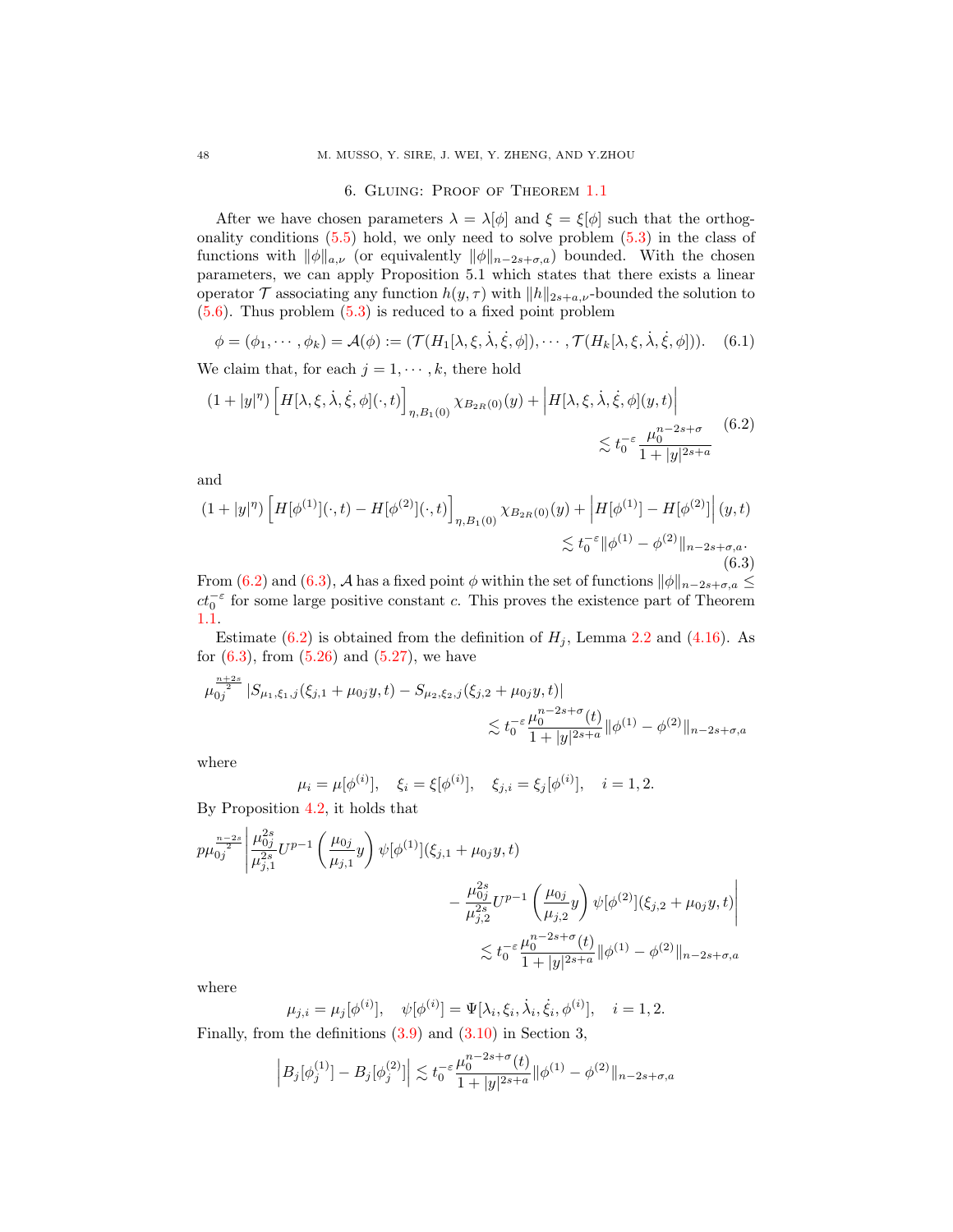and

$$
\left| B_j^0[\phi_j^{(1)}] - B_j^0[\phi_j^{(2)}] \right| \lesssim t_0^{-\varepsilon} \frac{\mu_0^{n-2s+\sigma}(t)}{1+|y|^{2s+a}} \|\phi^{(1)} - \phi^{(2)}\|_{n-2s+\sigma,a}
$$

hold. This proves the estimate  $(6.3)$ .

The stability part of Theorem [1.1](#page-2-1) is the same as [\[17\]](#page-48-10), so we omit it.  $\Box$ 

# Acknowledgements

J. Wei is partially supported by NSERC of Canada, Y. Zheng is partially supported by NSF of China (11301374) and China Scholarship Council (CSC).

# **REFERENCES**

- [1] gnid Banerjee and Nicola Garofalo, Monotonicity of generalized frequencies and the strong unique continuation property for fractional parabolic equations, Preprint, 2017.
- <span id="page-48-1"></span>[2] Begona Barrios, Ireneo Peral, Fernando Soria and Enrico Valdinoci, A Widder's type theorem for the heat equation with nonlocal diffusion, Arch. Ration. Mech. Anal., 213(2):629–650, 2014.
- <span id="page-48-2"></span>[3] Krzysztof Bogdan, Tomasz Grzywny and Michal Ryznar, Heat kernel estimates for the fractional Laplacian with Dirichlet conditions, Ann. Probab., 38(5):1901–1923, 2010.
- <span id="page-48-13"></span>[4] Matteo Bonforte, Yannick Sire and Juan-Luis Vazquez, Optimal existence and uniqueness theory for the fractional heat equation, Nonlinear Anal. 153, 142?168, 2017.
- <span id="page-48-16"></span>[5] Xavier Cabré and Yannick Sire, Nonlinear equations for fractional Laplacians, I: Regularity, maximum principles, and Hamiltonian estimates, Ann. Inst. H. Poincaré Anal. Non Linéaire, 31(1):23–53, 2014.
- <span id="page-48-17"></span>[6] Xavier Cabr´e and Yannick Sire, Nonlinear equations for fractional Laplacians II: Existence, uniqueness, and qualitative properties of solutions, *Trans. Amer. Math. Soc.*, 367(2):911-941, 2015.
- <span id="page-48-15"></span>[7] Xavier Cabr´e and Jean-Michel Roquejoffre, The influence of fractional diffusion in Fisher-KPP equations, Comm. Math. Phys., 320(3):679–722, 2013.
- <span id="page-48-3"></span>[8] Luis Caffarelli, Chi Hin Chan and Alexis Vasseur, Regularity theory for parabolic nonlinear integral operators, J. Amer. Math. Soc., 24(3):849–869, 2011.
- <span id="page-48-4"></span>[9] Luis Caffarelli and Alessio Figalli, Regularity of solutions to the parabolic fractional obstacle problem, J. Reine Angew. Math., 680:191–233, 2013.
- <span id="page-48-5"></span>[10] Luis Caffarelli, Fernando Soria and Juan Luis V´azquez, Regularity of solutions of the fractional porous medium flow, J. Eur. Math. Soc. (JEMS),  $15(5):1701-1746$ ,  $2013$ .
- <span id="page-48-6"></span>[11] Luis Caffarelli and Juan Luis Vazquez, Nonlinear porous medium flow with fractional potential pressure, Arch. Ration. Mech. Anal., 202(2):537–565, 2011.
- <span id="page-48-7"></span>[12] Luis A. Caffarelli and Alexis Vasseur, Drift diffusion equations with fractional diffusion and the quasi-geostrophic equation, Ann. of Math. (2), 171(3):1903–1930, 2010.
- <span id="page-48-18"></span>[13] Guoyuan Chen, Juncheng Wei and Yifu Zhou, Finite time blow-up for fractional heat flow with critical exponent in  $\mathbb{R}^4$ , in preparation.
- <span id="page-48-11"></span>[14] Wenxiong Chen, Congming Li and Biao Ou, Classification of solutions for an integral equation, Comm. Pure Appl. Math., 59(3):330–343, 2006.
- <span id="page-48-8"></span>[15] Zhen-Qing Chen, Panki Kim and Renming Song, Heat kernel estimates for the Dirichlet fractional Laplacian, J. Eur. Math. Soc. (JEMS), 12(5):1307–1329, 2010.
- <span id="page-48-9"></span>[16] Woocheol Choi, Seunghyeok Kim and Ki-Ahm Lee, Asymptotic behavior of solutions for nonlinear elliptic problems with the fractional Laplacian, J. Funct. Anal., 266(11):6531–6598, 2014.
- <span id="page-48-10"></span>[17] Carmen Cortazar, Manuel del Pino and Monica Musso, Green's function and infinite-time bubbling in the critical nonlinear heat equation, J. Eur. Math. Soc. (JEMS), to appear.
- <span id="page-48-0"></span>[18] Juan Dávila, Manuel del Pino, S. Dipierro and E. Valdinoci, Concentration phenomena for the nonlocal Schrödinger equation with Dirichlet datum, Anal. PDE, 8 (2015), no. 5, 1165-1235.
- <span id="page-48-14"></span>[19] Juan Dávila, Manuel del Pino and Yannick Sire, Nondegeneracy of the bubble in the critical case for nonlocal equations, Proc. Amer. Math. Soc., 141(11):3865–3870, 2013.
- <span id="page-48-12"></span>[20] Juan Dávila, Manuel del Pino and Juncheng Wei, Singularity formation for the twodimensional harmonic map flow into  $S^2$ ,  $arXiv:1702.05801$ , 2017.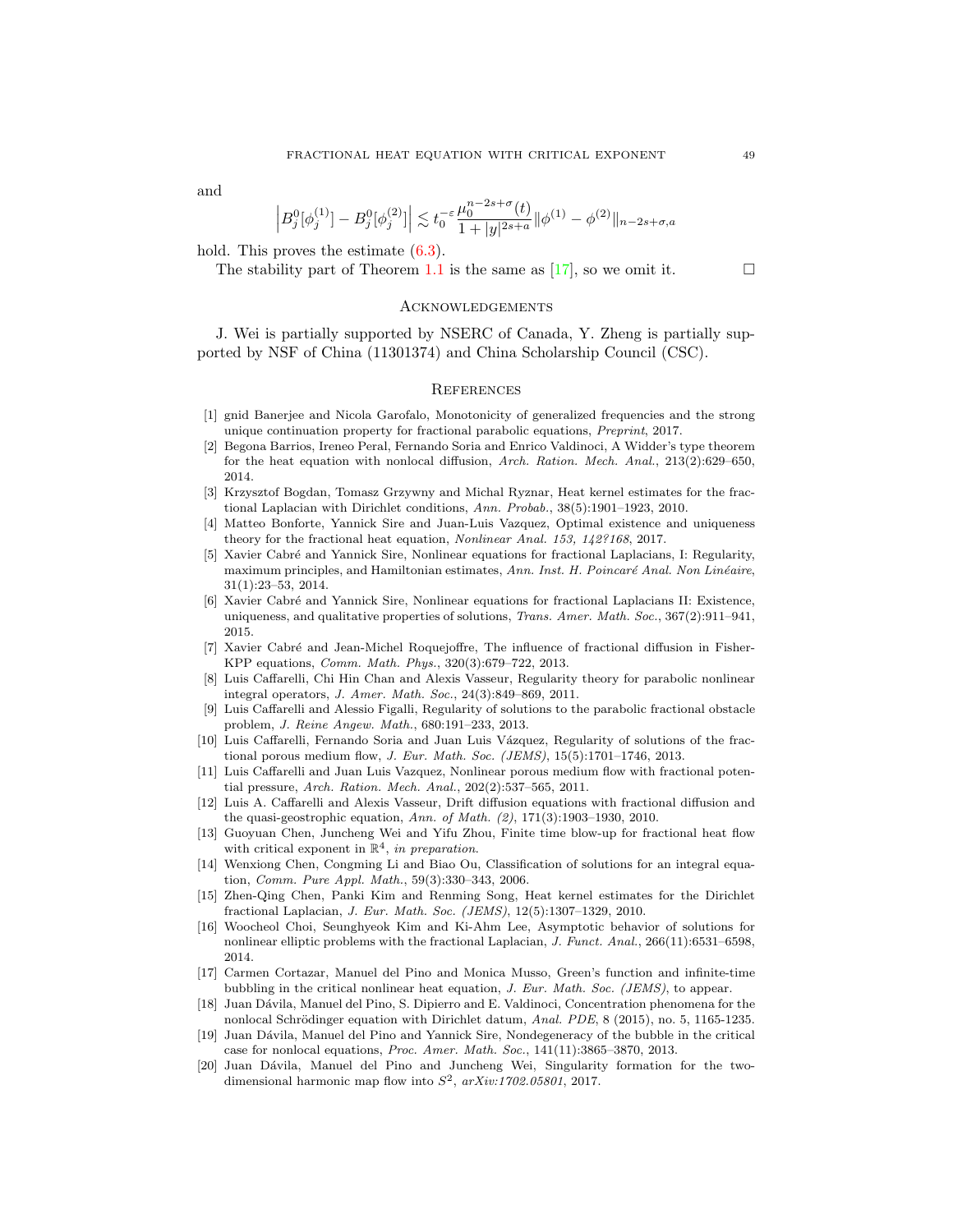- <span id="page-49-18"></span>[21] Manuel del Pino, Panagiota Daskalopoulos and Natasa Sesum, Type II ancient compact solutions to the Yamabe flow, J. Reine Angew. Math., to appear.
- <span id="page-49-14"></span>[22] Manuel del Pino, Michal Kowalczyk and Juncheng Wei, Concentration on curves for nonlinear Schrödinger equations, Comm. Pure Appl. Math.,  $60(1):113-146$ , 2007.
- <span id="page-49-15"></span>[23] Manuel del Pino, Michal Kowalczyk and Juncheng Wei, On De Giorgi's conjecture in dimension  $N \geq 9$ , Ann. of Math. (2), 174(3):1485–1569, 2011.
- <span id="page-49-16"></span>[24] Manuel del Pino, Michal Kowalczyk and Juncheng Wei, Entire solutions of the Allen-Cahn equation and complete embedded minimal surfaces of finite total curvature in  $\mathbb{R}^3$ , J. Differential Geom., 93(1):67–131, 2013.
- <span id="page-49-6"></span>[25] Manuel del Pino, Monica Musso and Juncheng Wei, Geometry driven Type II higher dimensional blow-up for the critical heat equation,  $arXiv:1710.11461$ , 2017.
- <span id="page-49-7"></span>[26] Manuel del Pino, Monica Musso and Juncheng Wei, Infinite time blow-up for the 3 dimensional energy critical heat equation, arXiv:1705.01672, 2017.
- <span id="page-49-0"></span>[27] Eleonora Di Nezza, Giampiero Palatucci and Enrico Valdinoci, Hitchhiker's guide to the fractional Sobolev spaces, Bull. Sci. Math., 136(5):521–573, 2012.
- <span id="page-49-1"></span>[28] Matthieu Felsinger and Moritz Kassmann, Local regularity for parabolic nonlocal operators, Comm. Partial Differential Equations, 38(9):1539–1573, 2013.
- <span id="page-49-2"></span>[29] Xavier Fernández-Real and Xavier Ros-Oton, Boundary regularity for the fractional heat equation, Rev. R. Acad. Cienc. Exactas Fis. Nat. Ser. A Math. RACSAM, 110(1):49–64, 2016.
- <span id="page-49-22"></span>[30] Rupert L. Frank, Enno Lenzmann and Luis Silvestre, Uniqueness of radial solutions for the fractional Laplacian, Comm. Pure Appl. Math., 69(9):1671–1726, 2016.
- <span id="page-49-8"></span>[31] Hiroshi Fujita, On the blowing up of solutions of the Cauchy problem for  $u_t = \Delta u + u^{1+\alpha}$ , J. Fac. Sci. Univ. Tokyo Sect. I, 13:109–124 (1966), 1966.
- <span id="page-49-21"></span>[32] Yoshikazu Giga and Robert V. Kohn, Asymptotically self-similar blow-up of semilinear heat equations, Comm. Pure Appl. Math. 38, 297-319, (1985).
- <span id="page-49-20"></span>[33] Kotaro Hisa and Kazuhiro Ishige Existence of solutions for a fractional semilinear parabolic equation with singular initial data, Preprint.
- <span id="page-49-23"></span>[34] Tianling Jin and Jingang Xiong, A fractional Yamabe flow and some applications, J. Reine Angew. Math., 696:187–223, 2014.
- <span id="page-49-13"></span>[35] Yan Yan Li, Remark on some conformally invariant integral equations: the method of moving spheres, J. Eur. Math. Soc. (JEMS), 6(2):153–180, 2004.
- <span id="page-49-9"></span>[36] Hiroshi Matano and Frank Merle, Threshold and generic type I behaviors for a supercritical nonlinear heat equation, J. Funct. Anal., 261(3):716–748, 2011.
- <span id="page-49-10"></span>[37] Frank Merle and Hatem Zaag, Stability of the blow-up profile for equations of the type  $u_t = \Delta u + |u|^{p-1}u$ , Duke Math. J., 86(1):143-195, 1997.
- <span id="page-49-11"></span>[38] Pavol Quittner and Philippe Souplet, Superlinear parabolic problems, Birkhäuser Verlag, Basel, 2007.
- <span id="page-49-12"></span>[39] Rémi Schweyer, Type II blow-up for the four dimensional energy critical semi linear heat equation, *J. Funct. Anal.*, 263(12):3922-3983, 2012.
- <span id="page-49-5"></span>[40] Raffaella Servadei and Enrico Valdinoci, The Brezis-Nirenberg result for the fractional Laplacian, Trans. Amer. Math. Soc., 367(1):67–102, 2015.
- <span id="page-49-3"></span>[41] Luis Silvestre, Hölder estimates for advection fractional-diffusion equations, Ann. Sc. Norm. Super. Pisa Cl. Sci. (5), 11(4):843–855, 2012.
- <span id="page-49-4"></span>[42] Luis Silvestre, On the differentiability of the solution to an equation with drift and fractional diffusion, Indiana Univ. Math. J., 61(2):557–584, 2012.
- <span id="page-49-17"></span>[43] Yannick Sire, Juncheng Wei and Youquan Zheng, Infinite time blow-up for half-harmonic map flow from  $\mathbb R$  into  $\mathbb S^1$ ,  $arXiv:1711.05387, 2017$ .
- <span id="page-49-19"></span>[44] S. Sugitani, On nonexistence of global solutions for some nonlinear integral equations, Osaka J. Math. 12, 45-51 (1975).